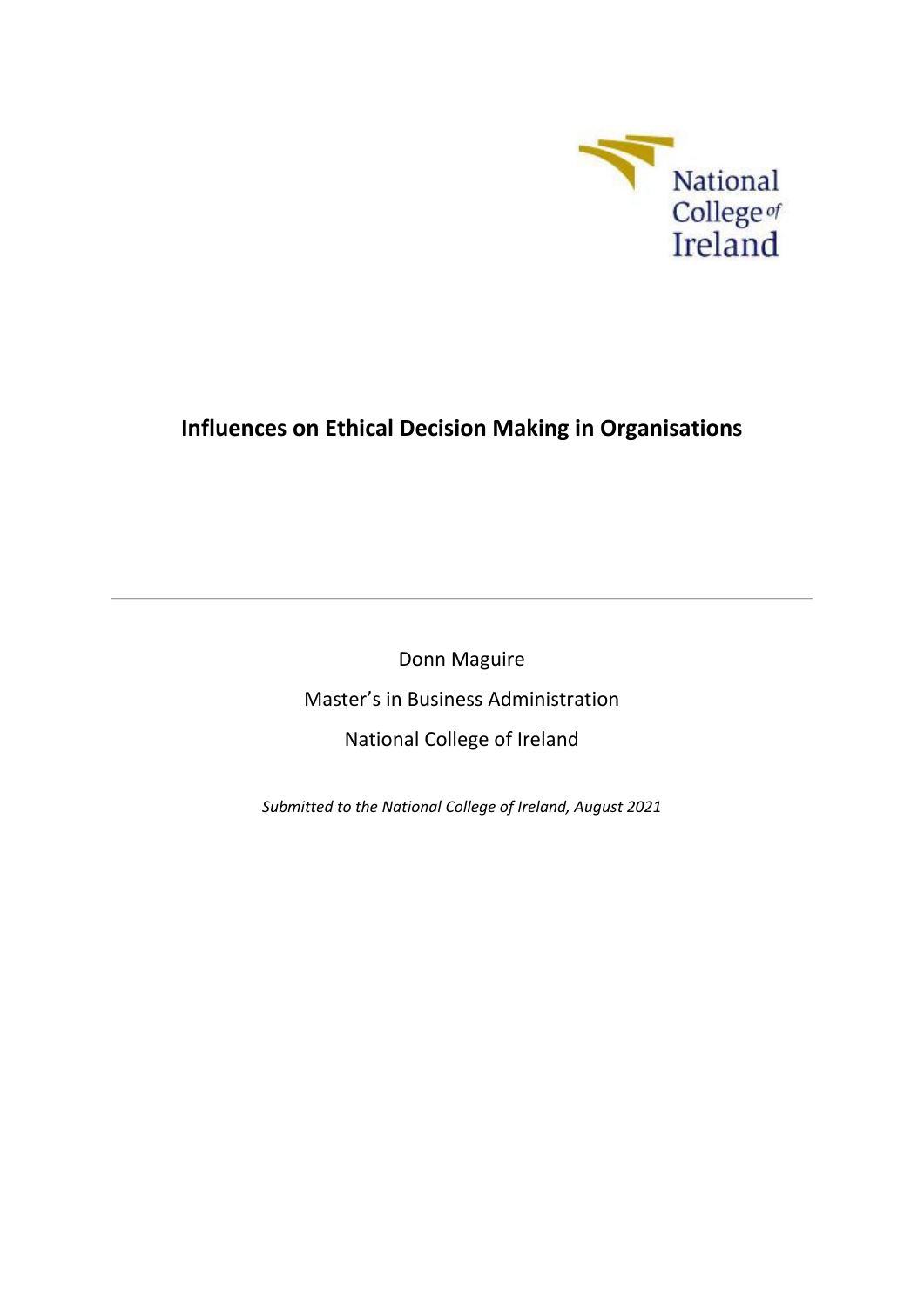#### **Abstract**

#### *Influences on Ethical Decision Making in Organisations by Donn Maguire*

The subject of ethics in the workplace and ethical decision making have been in the background to discussions and the evolution of thinking behind Corporate Social Responsibility for years. The World Economic Forum at Davos has recognised (2020) that ethics will play a crucial role in the future as technology advances and ethical challenges will become more commonplace. Although organisations will need to build for the future, integrating ethical approaches, the decision makers in organisations across the world are at the forefront everyday being faced with ethical dilemmas. This is not just a challenge for the future.

This dissertation aims to examine in more detail the influences which the cognitions, individual, situational, and organisational moderators have on the decision makers within an organisational structure, faced with responsibility of making ethical judgements. The author has examined the literature and taken empirical research data, to focus on analysing the influences on ethical decision making, which to date have been subject to less scrutiny.

Six in-depth interviews of individuals with diverse experiences were conducted in summer 2021; to gather the empirical data, in a mono-method, qualitative, inductive research approach, enabling the author to analyse the practical experiences of the participants. This approach has aided the author in filling the research gaps in this study and in determining real issues affecting the processes of decision makers faced with ethical dilemmas today.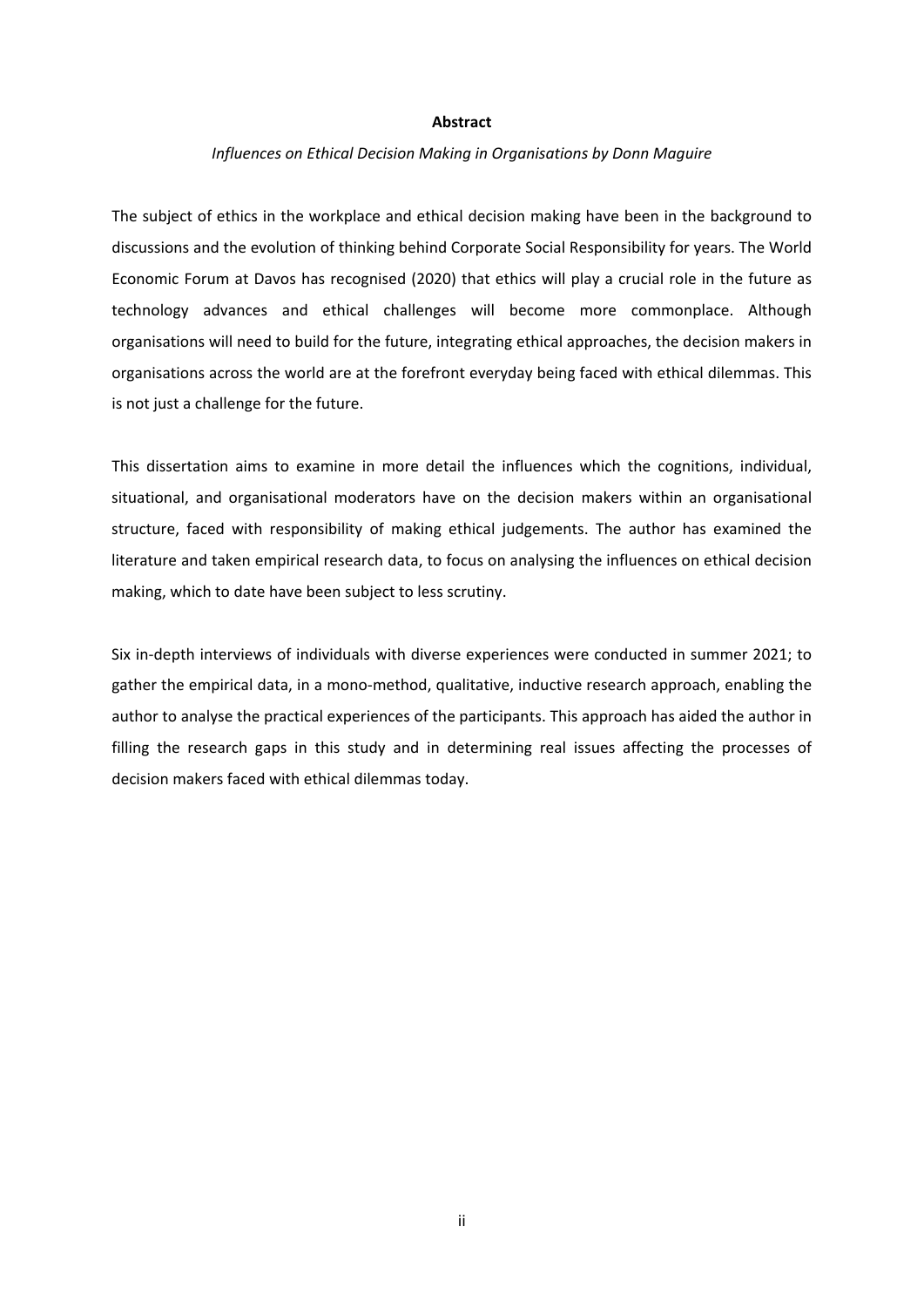# **Submission of Thesis and Dissertation**

**National College of Ireland Research Students Declaration Form** *(Thesis/Author Declaration Form)*

| <b>Name:</b> Donn Maguire                                               |  |
|-------------------------------------------------------------------------|--|
| <b>Student Number:</b> x19184727                                        |  |
| Degree for which thesis is submitted: MBA                               |  |
| Title of Thesis: Influences on Ethical Decision Making in Organisations |  |
| Date: 12 <sup>th</sup> August 2021                                      |  |
| Signature: $\bigcup$                                                    |  |

# **Material submitted for award**

- A. I declare that this work submitted has been composed by myself.  $\vee$
- B. I declare that all verbatim extracts contained in the thesis have been distinguished by quotation marks and the sources of information specifically acknowledged.  $\sqrt{}$
- C. I agree to my thesis being deposited in the NCI Library online open access repository NORMA. √
- D. *Either* \*I declare that no material contained in the thesis has been used in any other submission for an academic award. *Or* \*I declare that the following material contained in the thesis formed part of a submission for the award of

*\_\_\_\_\_\_\_\_\_\_\_\_\_\_\_\_\_\_\_\_\_\_\_\_\_\_\_\_\_\_\_\_\_\_\_\_\_\_\_\_\_\_\_\_\_\_\_\_\_\_\_\_*

*(State the award and the awarding body and list the material below)*  $\mathsf{V}$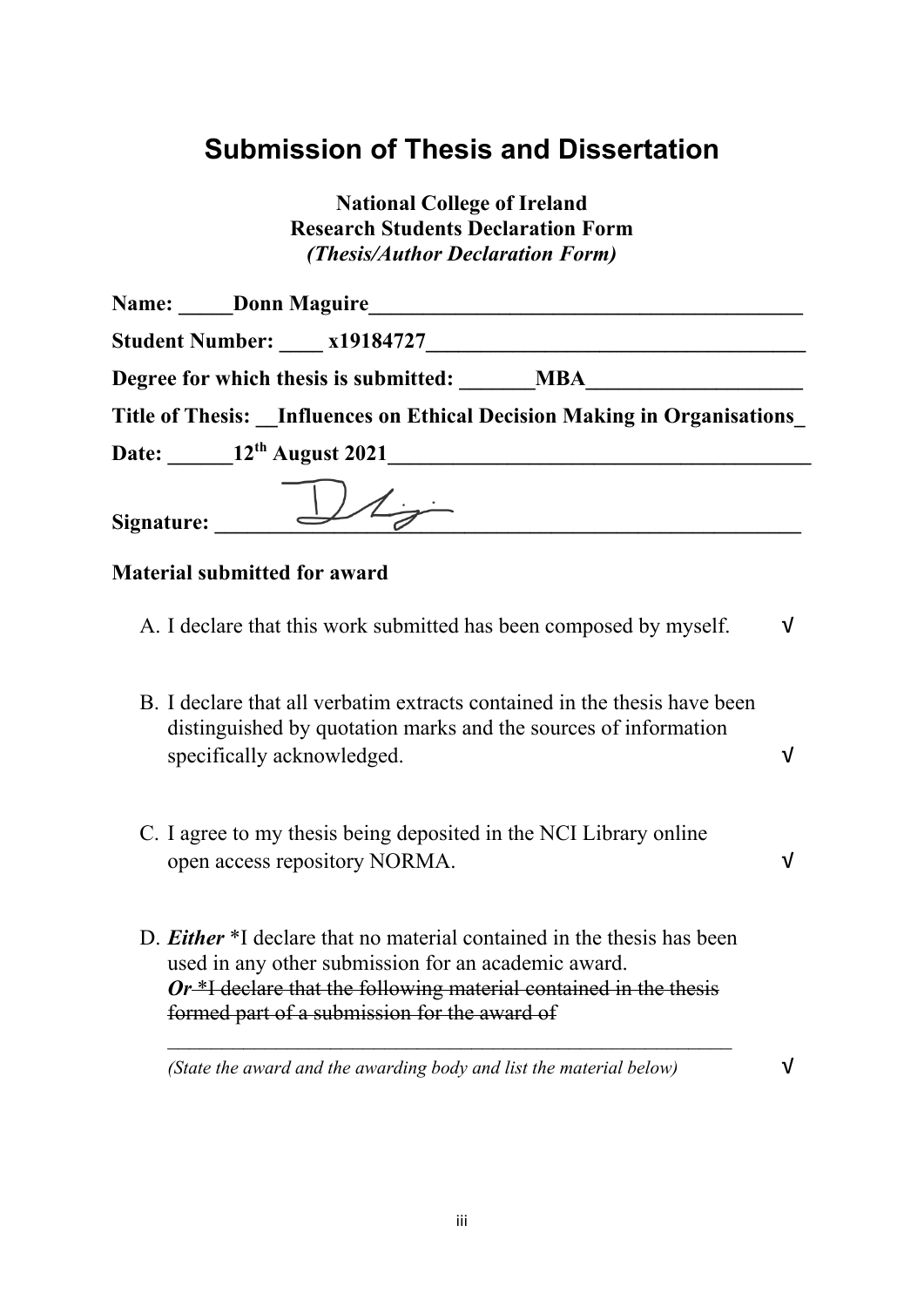## **Acknowledgements**

I would like to thank my supervisor, Dave Hurley for his patience, support and guidance along the way during my completion of this dissertation. His insight and professionalism have been invaluable.

I would also like to express my sincere gratitude to my interviewees for being willing to give me their time and candour, and for the contribution they've brought to the discussion on ethical decision making.

A special thank you to all my family, in particular, my sister Orna, without whom I would never have been able to attempt the MBA in the first place and my wife Katherine who has patiently put up with my complaining along the way.

Most importantly, thank you to my amazing Mum, whose support and encouragement throughout these 2 years has kept me driving forward.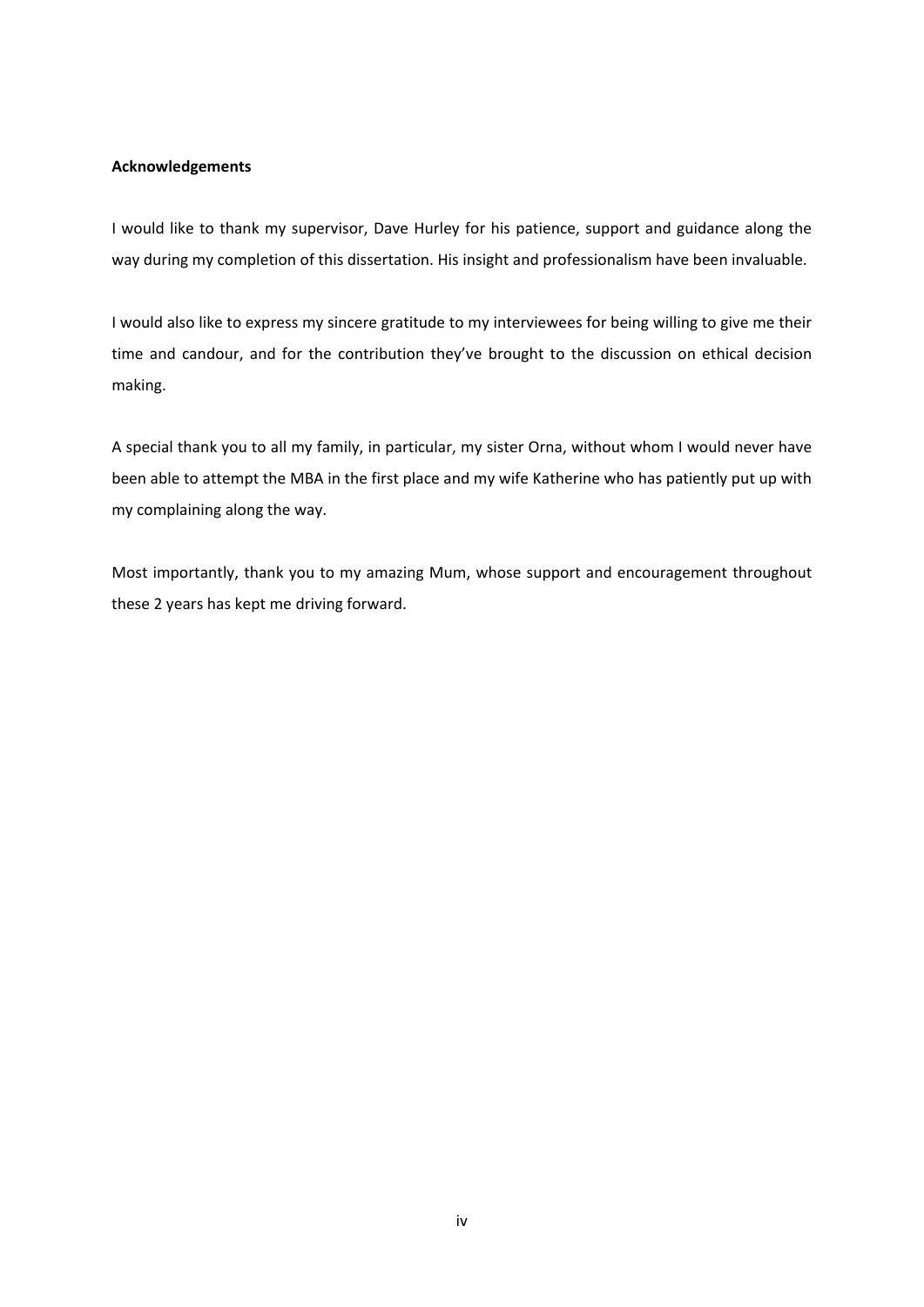# **Table of Contents**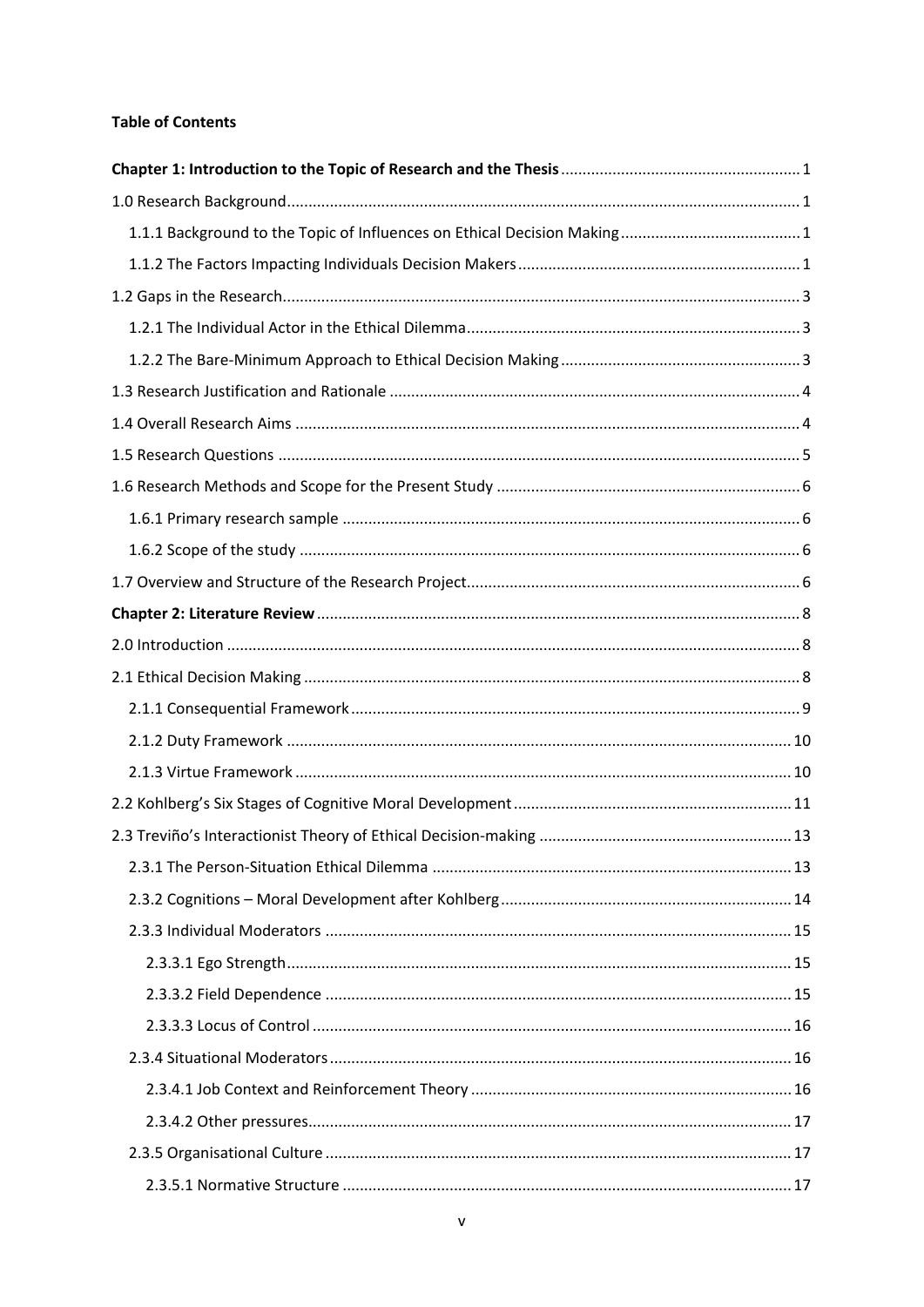| 4.2 Objective 1: The effect of Cognitions on an individual's decision making 33 |  |
|---------------------------------------------------------------------------------|--|
|                                                                                 |  |
|                                                                                 |  |
|                                                                                 |  |
|                                                                                 |  |
|                                                                                 |  |
|                                                                                 |  |
|                                                                                 |  |
|                                                                                 |  |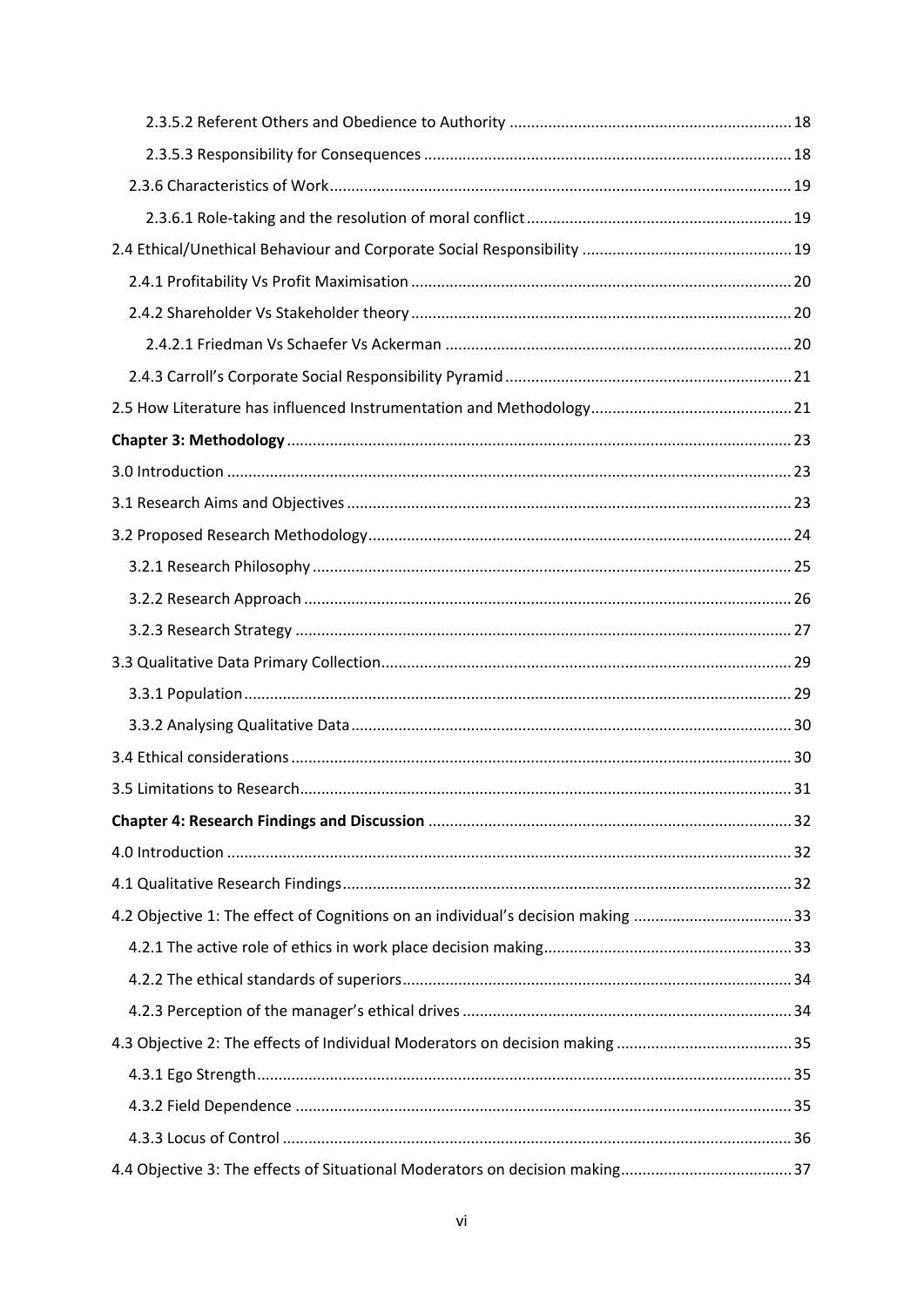<span id="page-6-0"></span>

| 41.6 Objective 5: The effects of Characteristics of Work on decision making  41 |  |
|---------------------------------------------------------------------------------|--|
|                                                                                 |  |
|                                                                                 |  |
|                                                                                 |  |
|                                                                                 |  |
|                                                                                 |  |
|                                                                                 |  |
|                                                                                 |  |
|                                                                                 |  |
|                                                                                 |  |
|                                                                                 |  |
|                                                                                 |  |
|                                                                                 |  |
|                                                                                 |  |
|                                                                                 |  |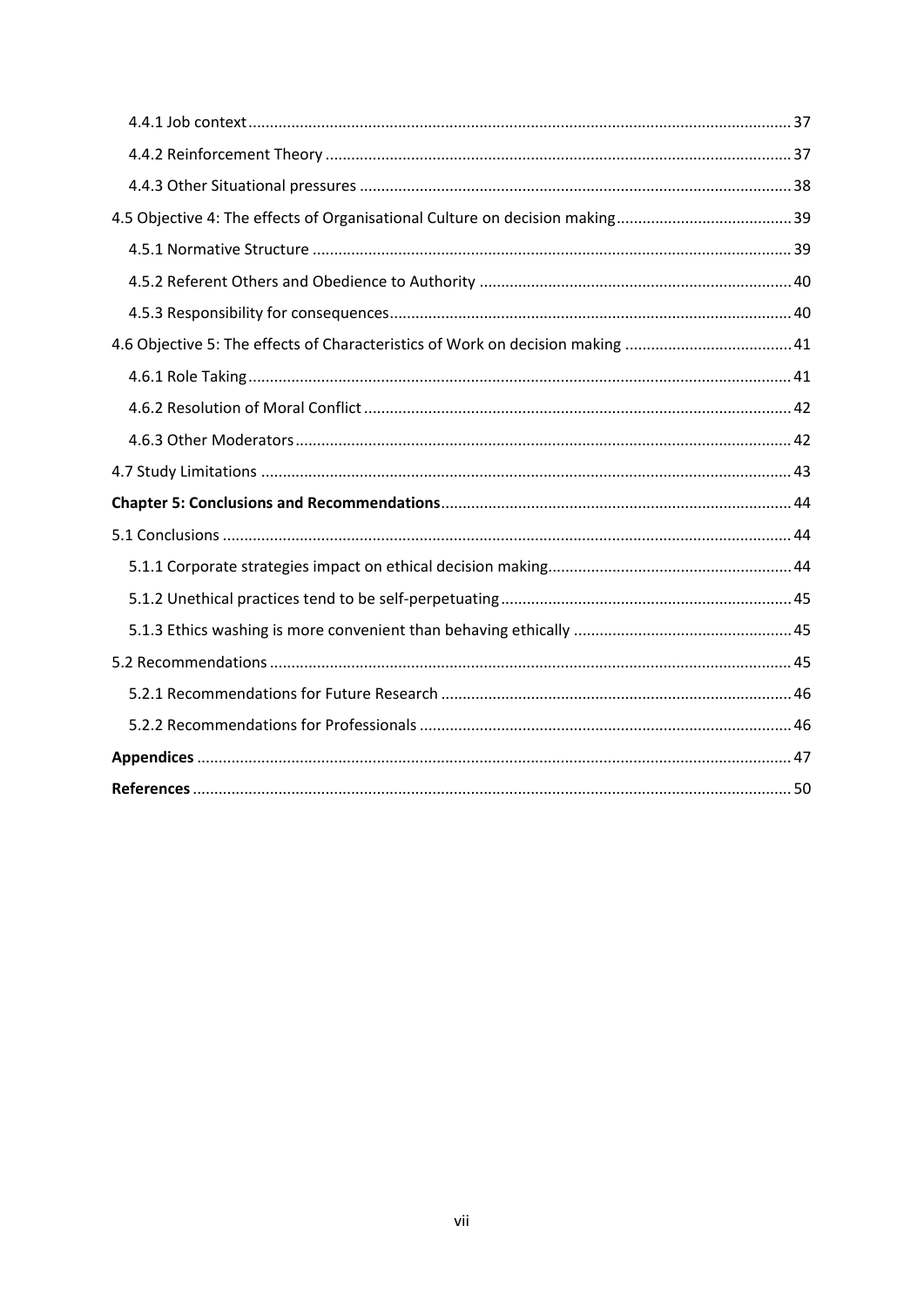#### **Chapter 1: Introduction to the Topic of Research and the Thesis**

## <span id="page-7-0"></span>**1.0 Research Background**

#### <span id="page-7-1"></span>**1.1.1 Background to the Topic of Influences on Ethical Decision Making**

The United Nations stated in January 2020 that we are living in an increasingly unequal society, where "inequality is growing for more than 70% of the global population, exacerbating the risks of divisions and hampering economic and social development". In a world where the gap between rich and poor continues to grow and societal inequality is prevalent people have a strong desire to address inequality, although studies find fairness to be the key driver (Starmans, Sheskin, Bloom, 2017) with fair inequality(meritocracy), preferable to unfair equality.

The everyday decision for anyone in a position of power or responsibility then is when and how to act, and behind this, is the action ultimately designed to solely benefit oneself or benefit society. Arguably, wherein a person's motivations are self-serving their actions are not ethically informed, although studies show that people are more likely to consider dishonest behaviour that would benefit others, as being more morally acceptable, thereby reducing the guilt they would feel about benefiting from that behaviour (Gino, Ayal and Ariely, 2013).

There's been long debate about whether true altruism actually exists. Psychological Egoism theory suggests that no act of generosity or charity is really altruistic because the person can be rewarded intrinsically from self-satisfaction. Yet it is this egoism, or sense of one's own moral values that encourages a person in any given situation to determine what they believe to be right or wrong actions, and informs their ethical decision making process.

The subject of what internal and external influences shape a person's ethical decision making isn't new. Whether consequential, deontological, or virtue ethics are the fundamental philosophies utilised, any decision in any organisation or walk of life has two components; the nature/context of the dilemma, and the moral reasoning of the decision maker.

## <span id="page-7-2"></span>**1.1.2 The Factors Impacting Individuals Decision Makers**

The importance of business ethics and the need for ethical decision making has been recognised as a challenge that must be addressed for the future. Kay Firth-Butterfield, Head of Artificial Intelligence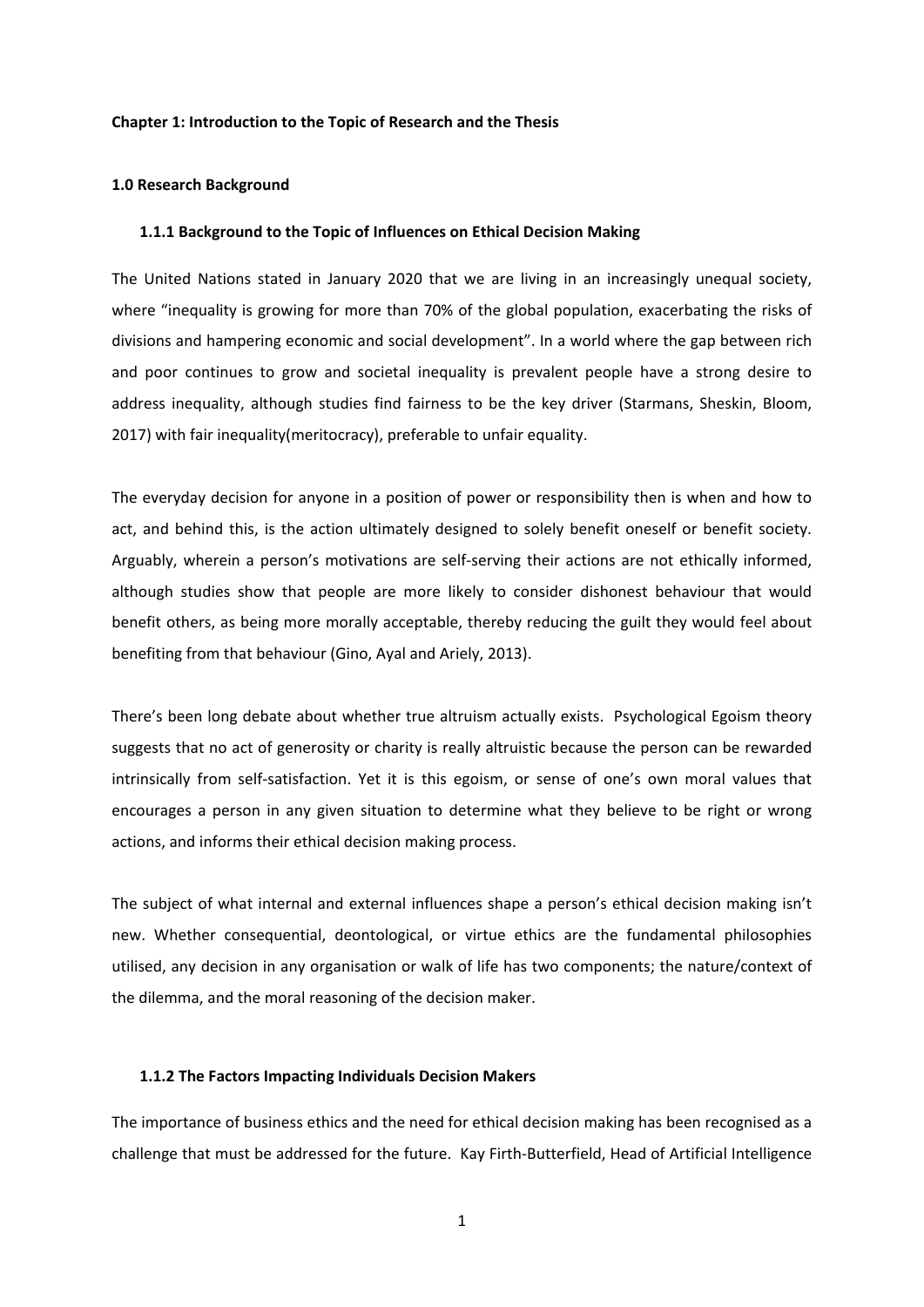and Machine Learning, at the World Economic Forum in Davos said "Ethics will be crucial to the success of the Fourth Industrial Revolution. The ethical challenges will only continue to grow and become more prevalent as machines advance. Organizations across industries – both private and public – will need to integrate these approaches." (2020).

The literature on how best to integrate an ethical approach to decision making into an organisation for machine learning and artificial intelligence is still being written. At its most fundamental level, any machine is only as good as the individual(s) that program them. The importance heretofore given to ethics has been sub-optimal in some of the leading literature. This can be observed to an extent by the significance given it by experts in their works. Donald Kuratko (2014, 2017) for example in his work on Entrepreneurship Theory, Process and Practice, reduced his analysis of ethics and social entrepreneurship from 37 to 23 pages within 3 years. Peter Drucker's works (2002) on Innovation and Entrepreneurship noticeably avoided addressing business ethics, and commentators (Schwartz, 1998) theorized on reasons for Drucker's denial of the relevance of business ethics; or that Drucker "mostly treats ethics as something external to the firm's internal functioning" (Cornford, 2008).

Despite the growing importance of ethics in business, organisations are designed to make profit without interest in the good of society (Bartlett and Preston, 2000). A challenge exists to convince the organisations that long-term benefits exist for them from pursuing ethical behaviour. The literature strongly indicates the value ethics can provide in an organisation, capable of adding both intrinsic and extrinsic value to the stakeholder. The evidence suggests that the impact of corporate strategies (for example Profit Maximisation strategy) can put a moral burden on an organisation where the individuals working within them may be faced with their own resultant moral dilemmas (Clyde et al., 2018).

When decisions are not established in law it falls on ethics to determine the appropriate action. When a goal to maximise profits or produce the most shareholder value, at all costs, does not run contrary to the established law, only ethics can evaluate the human and societal costs of pursuing such a course (Badaracco, 2016).

Therefore the first proponent of any ethical or unethical decision is the individual themselves. The onus then, if ethical practices are not being clearly communicated at an organisational level, resides with the individual and their peer group to establish and reinforce the standard of ethics adopted. The author examines and critically analyses the role individual, situational and organisational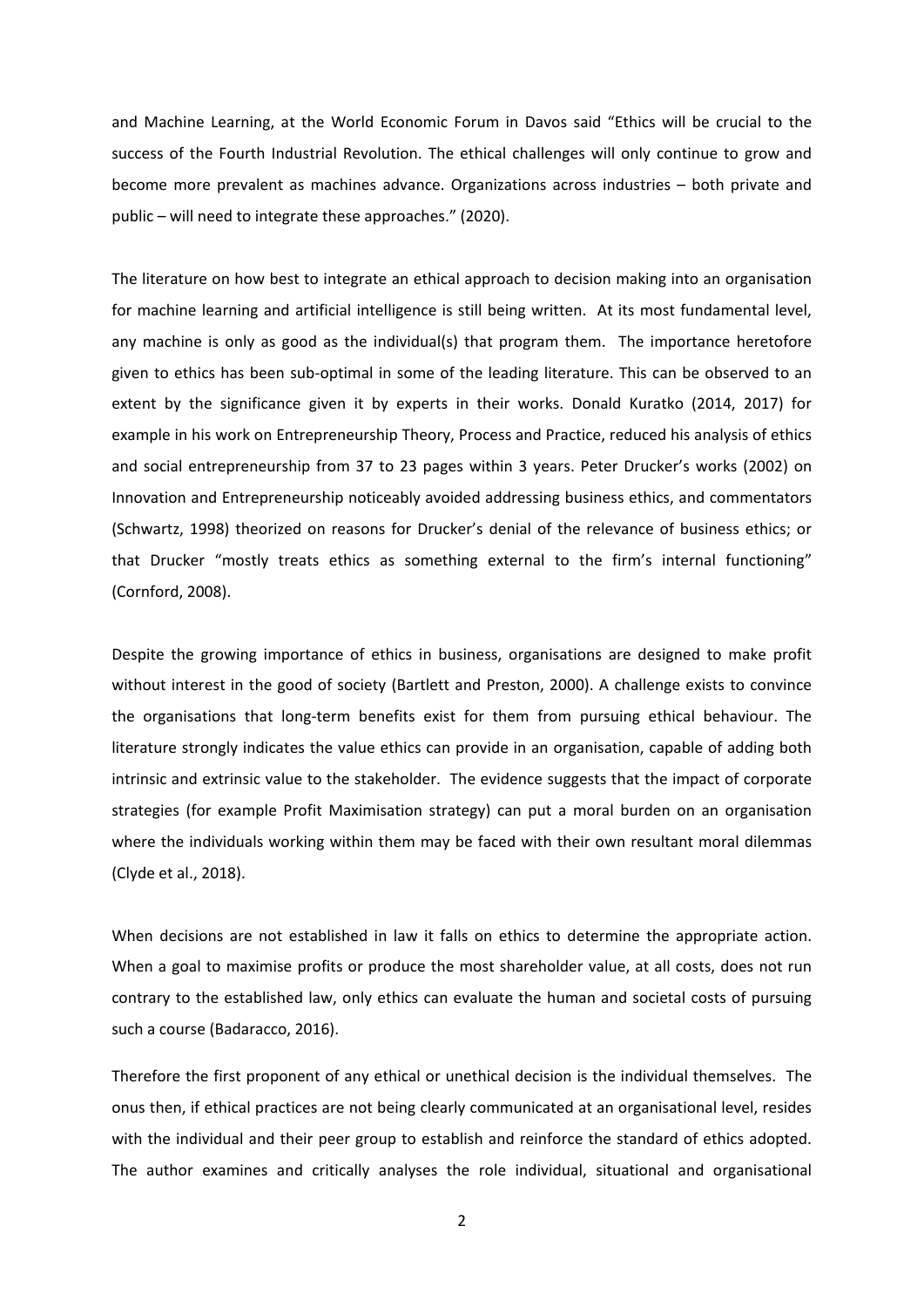moderators have on the person within the organisational who is put in the position of making an ethical judgement in chapter 2 and later within the findings and discussions in chapter 4.

## <span id="page-9-0"></span>**1.2 Gaps in the Research.**

#### <span id="page-9-1"></span>**1.2.1 The Individual Actor in the Ethical Dilemma**

A good deal of literature looks to discuss the impacts of different corporate strategies on the ethical decision making within organisations. Ghosh et al. (2011) explore why moral codes etc. are not a barrier to pursuing profit maximisation in an organisation for example. Others focus on the relationship between ethics and management in organisations (Saremi, and Moein, 2014). To a lesser extent, the existing literature has discussed the values the individual brings to the decision making process within the organisation (Black et al., 2019). The nature of the decision, its context within an organisational structure, and significance it has for the organisation are topics broadly touched upon.

The author has noted that there has been less focus on the examination of the influences, or the individual, situational, and organisational moderators placed upon the individual decision maker in the role they occupy in an organisation. These moderators as outlined in Treviño's Interactionist Theory of Ethical Decision-making (1986) play a key role in determining the courage of conviction the individual decision maker brings to bear on determining their course of action when facing an ethical dilemma.

## <span id="page-9-2"></span>**1.2.2 The Bare-Minimum Approach to Ethical Decision Making**

The area of corporate-social responsibility (CSR) has generated extensive literature over the years. However the literature focuses primarily on the benefits of CSR, for the organisation, for the stakeholders, and the larger societal benefits that the application of CSR strategies can deliver (Friedman, 1970)(Ackerman, 1976). The tendencies in the literature are to highlight the monetary benefits of CSR to the organisation. Later studies provide further analysis, explaining how and why organisations should meet their corporate-social responsibilities (Carroll, 1991), but nonetheless establish profit for the organisation as the foundational building block of the CSR model.

The literature presents an overall view of what is necessary or needs to be done to meet the expected requirements for corporate social responsibility. This reinforces a, "do the bare minimum" approach to ethical decision making, to tick the proverbial boxes of what an organisation needs to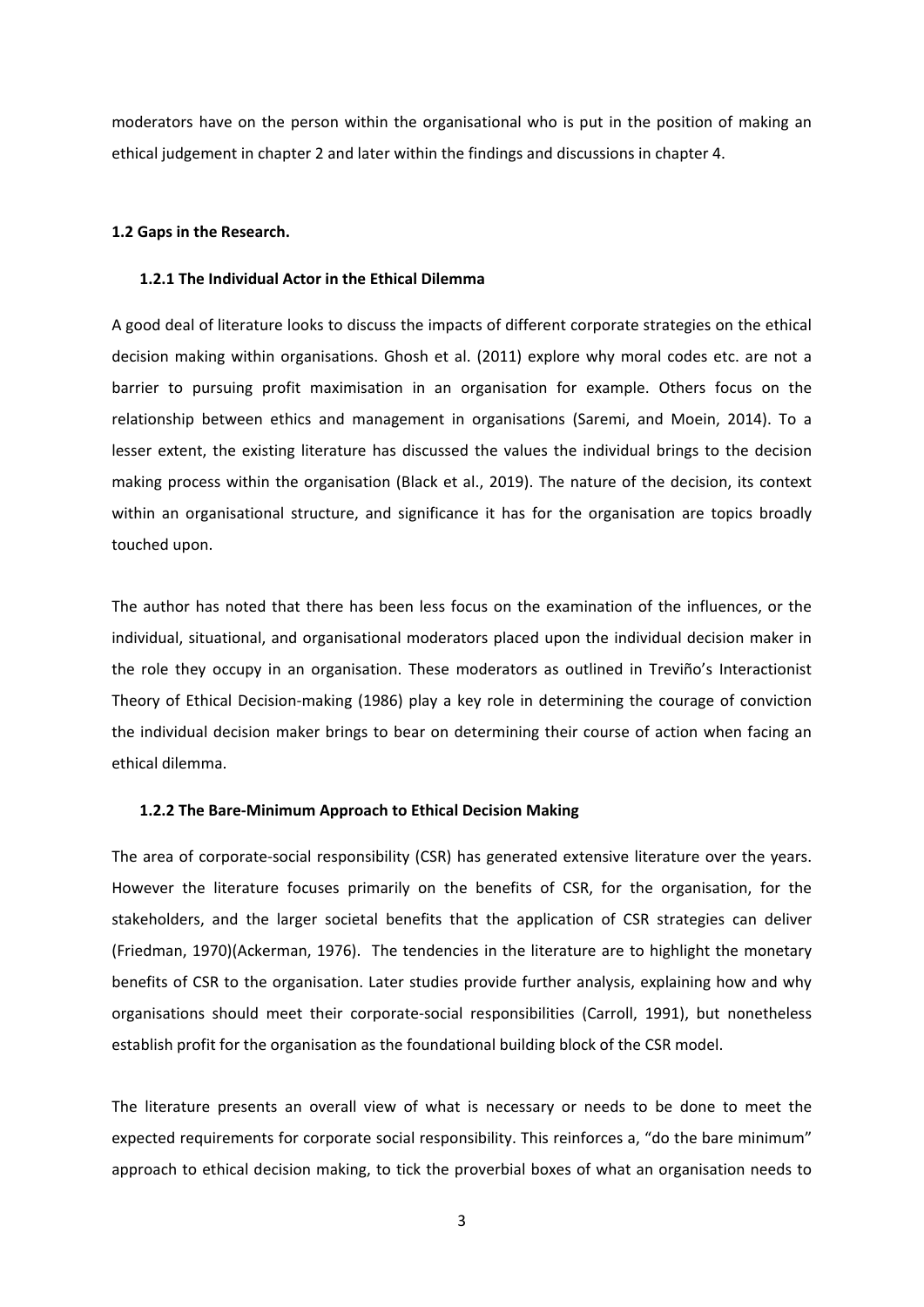do to be seen publicly as operating ethically. This area is becoming known as "ethics washing". Scenarios now exist where organisations engage in extended ethical debates, and stall for time in an effort "to distract the public and to prevent or at least delay effective regulation and policy-making" (Metzinger, 2019). The author has noted that there is a distinct gap in the literature on the topic of ethics washing currently and would anticipate further exploration of the matter in the study.

## <span id="page-10-0"></span>**1.3 Research Justification and Rationale**

With the proliferation of digital technological advancement, the importance that business ethics plays within organisations has needed to evolve from Friedman's 1970's treatise that the "Social Responsibility of Business Is to Increase Its Profits". The focus has continued to be on the financial benefits that observing Corporate Social Responsibilities and signalling your ethical adherences can bring to your organisation (Garriga and Melé, 2004) (Saeidi et al., 2015). The perceived adherence to CSR affects several aspects to the organisation which individually and collectively drive profitability. Ethical behaviour on behalf of the organisation can improve your organisation's Public Reputation, assist in attracting and retaining talented employees, and in practice can lower the organisations risk (Alton 2017).

The organisations, unless strongly communicating ethical cultures and values, and monitoring, enforcing and maintaining those standards, need only pay a passing acknowledgement to the standards expected, to reap financial benefits. The ethics actually enforced within organisations and the burden of prioritising ethical decision making rest upon the shoulders of the individual in organisations (Kapur, 2020).

Kohlberg (1958) outlined a number of developmental stages of moral reasoning necessary for an individual's development of ethical behaviour. In addition, Treviño (1986) formulated the Interactionist Theory of Ethical Decision-making (Appendix 1: Fig 1), contending that there are a significant set of influences that can shape that decision making beyond the individual's level of moral reasoning. This study looks to find empirically if some or all of the Treviño moderators actively affect the ethical decision making process for individuals in different strata of organisations.

## <span id="page-10-1"></span>**1.4 Overall Research Aims**

In consideration of the gaps in literature in relation to the significant moderators upon individual actors as decision makers, in scenarios which they are faced with ethical/unethical dilemmas, this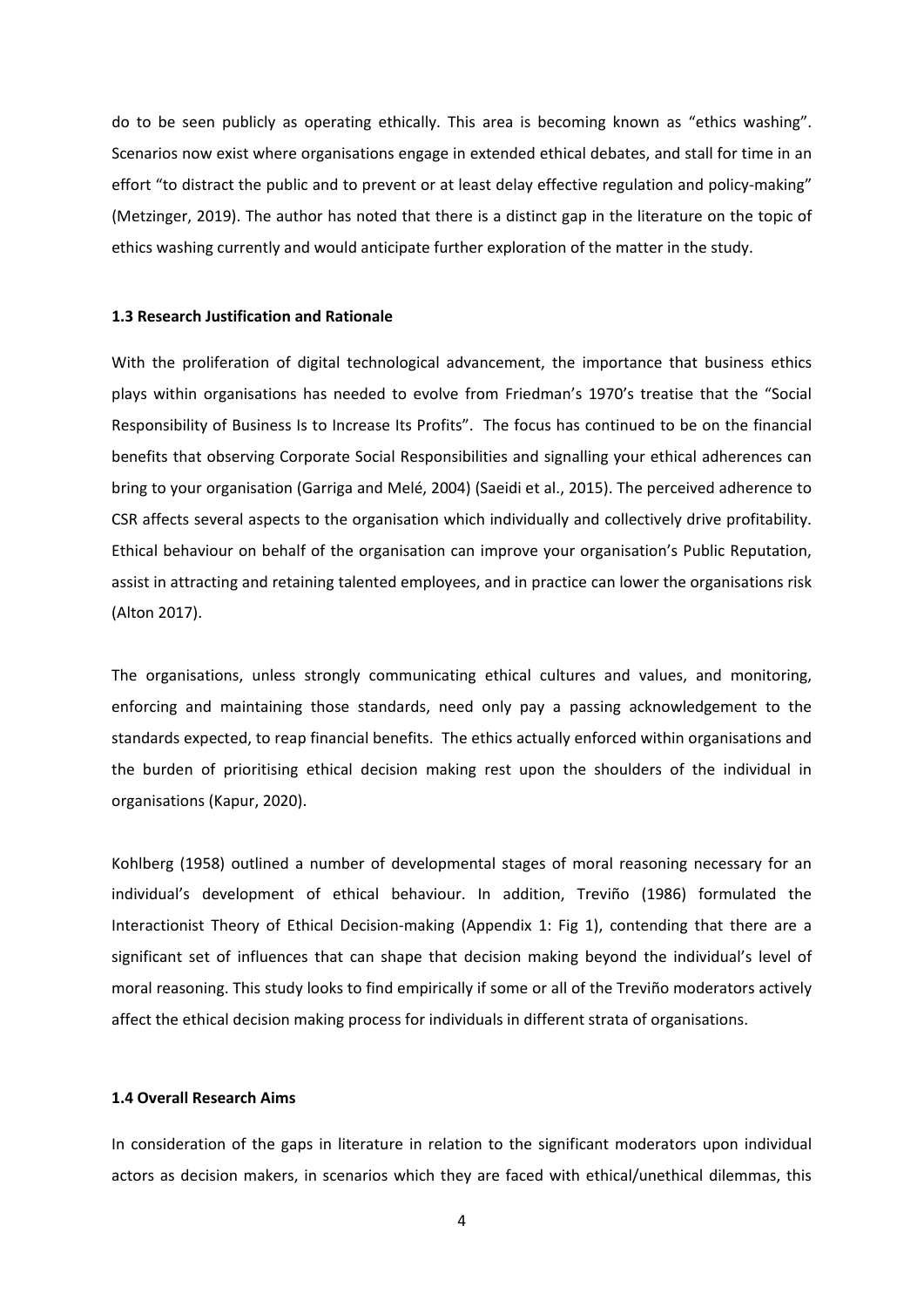study primarily aims to begin to fill these gaps with empirical research. Any corporate strategy can potentially have ethical ramifications for an organisation and it is the individual decision maker in the organisation who must contend with different potential influences on their judgement. The pressures upon the individual actor in navigating organisational ethical dilemmas they are faced with have not been adequately addressed in literature to date. This research aim will be addressed by answering relevant research questions.

### <span id="page-11-0"></span>**1.5 Research Questions**

On the basis of the identified gaps in literature outlined in section 1.2, several research questions present themselves, to further explore the areas that are not adequately addressed.

- 1. What is the impact of possibly contentious corporate strategies (for example profit maximisation strategy) on ethical decision making, for the stakeholders in organisations?
- 2. Is there a tipping point where the drivers of an organisational culture, overpower the individual decision makers level of moral development in ethical decision making dilemmas?
- 3. Do unethical practices become engrained in the culture and values of an organisation and therefore manifest themselves as barriers to sustainable and ethical decision making and business practices?
- 4. Is there a true commitment to ethical practices in an organisation or, do they do anything other than the minimum required to meet expectations and engage in "ethics washing"?

To explore these, and underpin the objectives in this study, the author has structured their research around the five moderators outlined in Treviño's Interactionist Theory of Ethical Decision-making. The following research objectives are based on these questions and are discussed in the methodology section.

Objective 1: To investigate the effect of Cognitions on decision making. Objective 2: To investigate the effect of Individual Moderators on decision making. Objective 3: To investigate the effect of Situational Moderators on decision making. Objective 4: To investigate the effect of Organisational Culture on decision making. Objective 5: To investigate the effect of Characteristics of Work on decision making.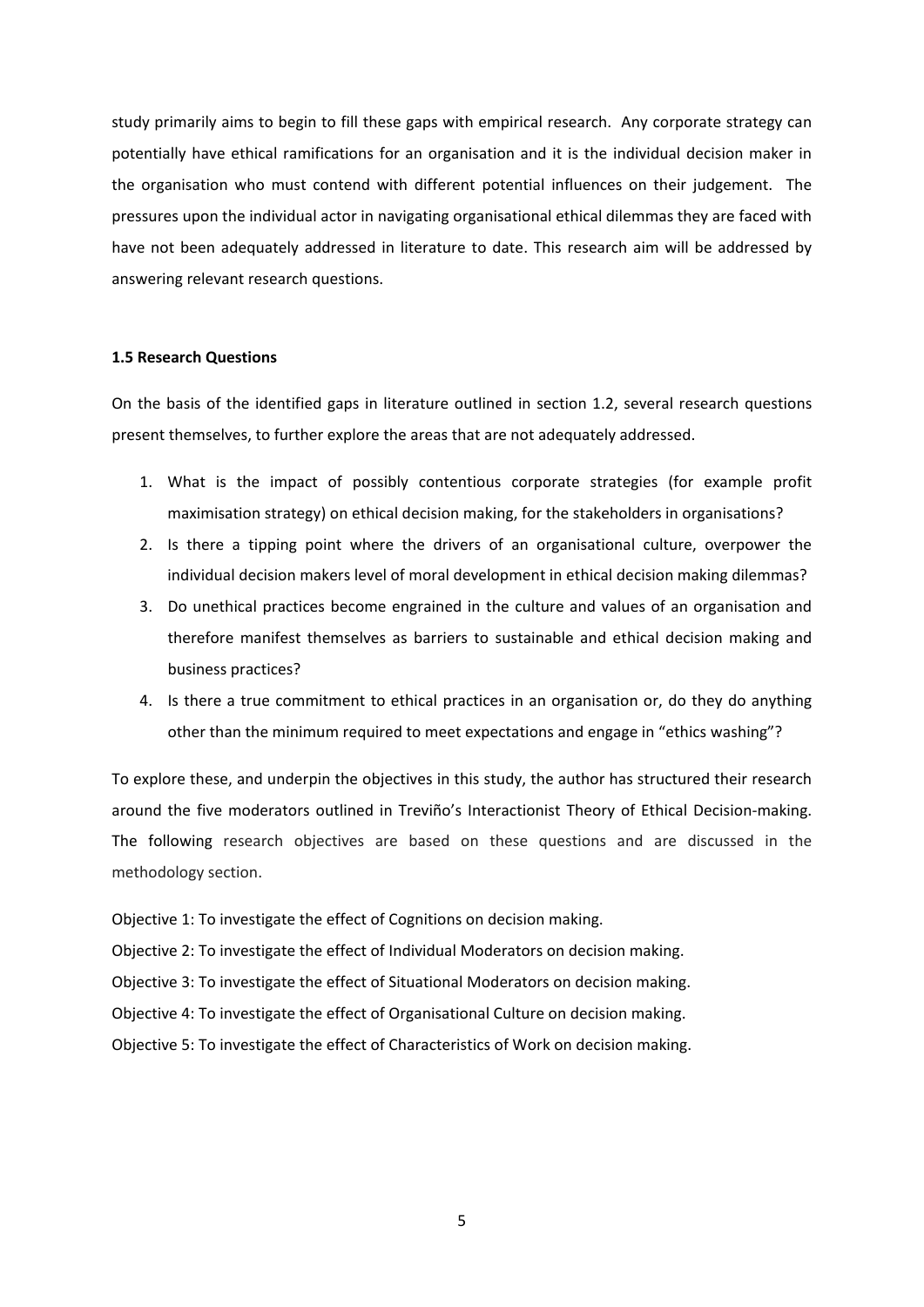## <span id="page-12-0"></span>**1.6 Research Methods and Scope for the Present Study**

On analysis of the existing literature and identification of the gaps, the author determined it most appropriate to pursue a mono rather than mixed methodology for this study. As available literature and research in the area is limited, the study undertaken will be a qualitative research approach. This approach utilises inductive reasoning, but more so the qualitative research will gather the empirical data from individual accounts, which the author considers the best way to evaluate the objectives in 1.5 that are underpinned by the Treviño ethical framework.

#### <span id="page-12-1"></span>**1.6.1 Primary research sample**

This study followed a qualitative, semi-structured interview process. Due to limitations placed by time, access issues, availability of interviewees, and geographical and technical limitations, the sample size was kept to six individuals. The individuals were chosen for their current and/or previous experiences working within organisations where they would have likely encountered ethical dilemmas during the course of their work.

## <span id="page-12-2"></span>**1.6.2 Scope of the study**

To broadly cover a range of experiences to give additional merit to the empirical sample, the study included an equal balance of male and female participants. The interviewees selected had experiences gathered over different durations of employment (10 to 30 years); in different disciplines (hedge-funds to NATO to Government to Silicon Valley); at different levels in their hierarchical structure (junior level to Vice President of Organisation); and experiences from all over the world (Ireland, UK, USA, Africa, China). The small but diverse sample of interviewees facilitated a robust set of data for the author to work from for the study. A sample of interviewees without any cognition of experience of ethical dilemmas was not covered in the scope of this study. Critically, the author considered after the study that such a cadre would have been useful to provide a baseline response.

## <span id="page-12-3"></span>**1.7 Overview and Structure of the Research Project**

#### **Chapter 1: Introduction to the Topic of Research and the Thesis**

This chapter introduces the chosen research topic, the influences on ethical decision making within organisations. It also discusses the identified gaps in the literature, the objectives of the research, and the methodology and scope of the study.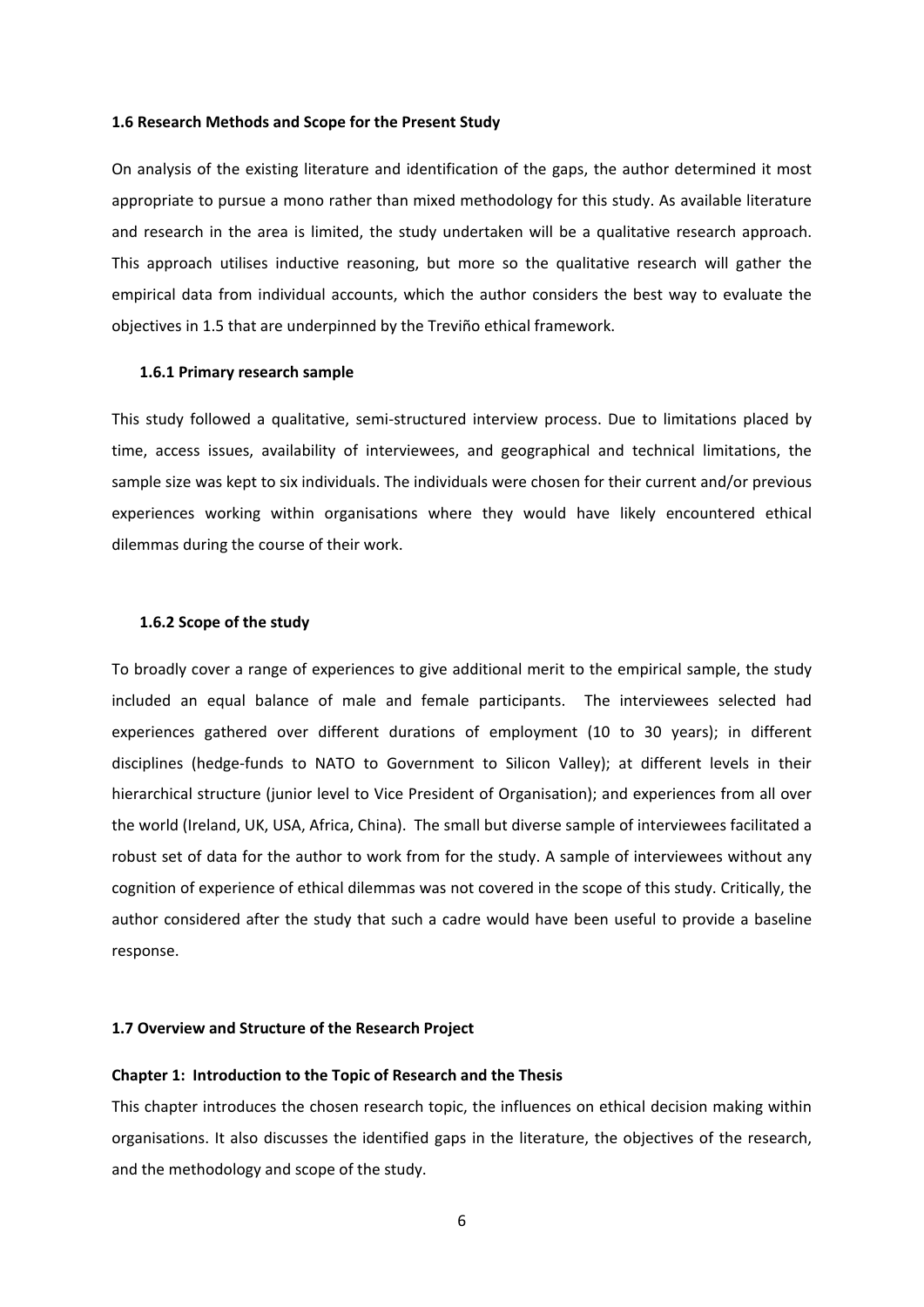## **Chapter 2: Literature Review**

This chapter comprises of a detailed review of academic literature relevant to the topic of the research. The literature review looks at and critically analyses different ethical models, and establishes the framework under which the study is being conducted.

## **Chapter 3: Methodology**

This chapter discusses the research objectives for the study, and the decisions behind the chosen research methodology for the primary data collection. It also discusses the philosophy, approach, and strategy decisions made behind the research study.

## **Chapter 4: Research Findings and Discussion**

This chapter details and analyses the findings of the primary research conducted. Treviño's Interactionist Theory of Ethical Decision-making model is used as the framework around which objectives and sub-objectives relevant to this research are explored.

## **Chapter 5: Conclusions and Recommendations**

The final chapter provides a critical reflection on the study, drawing conclusions from the primary research. It also assess if the research aims and objectives have been adequately addressed, and offers recommendations for further research and learnings from the study.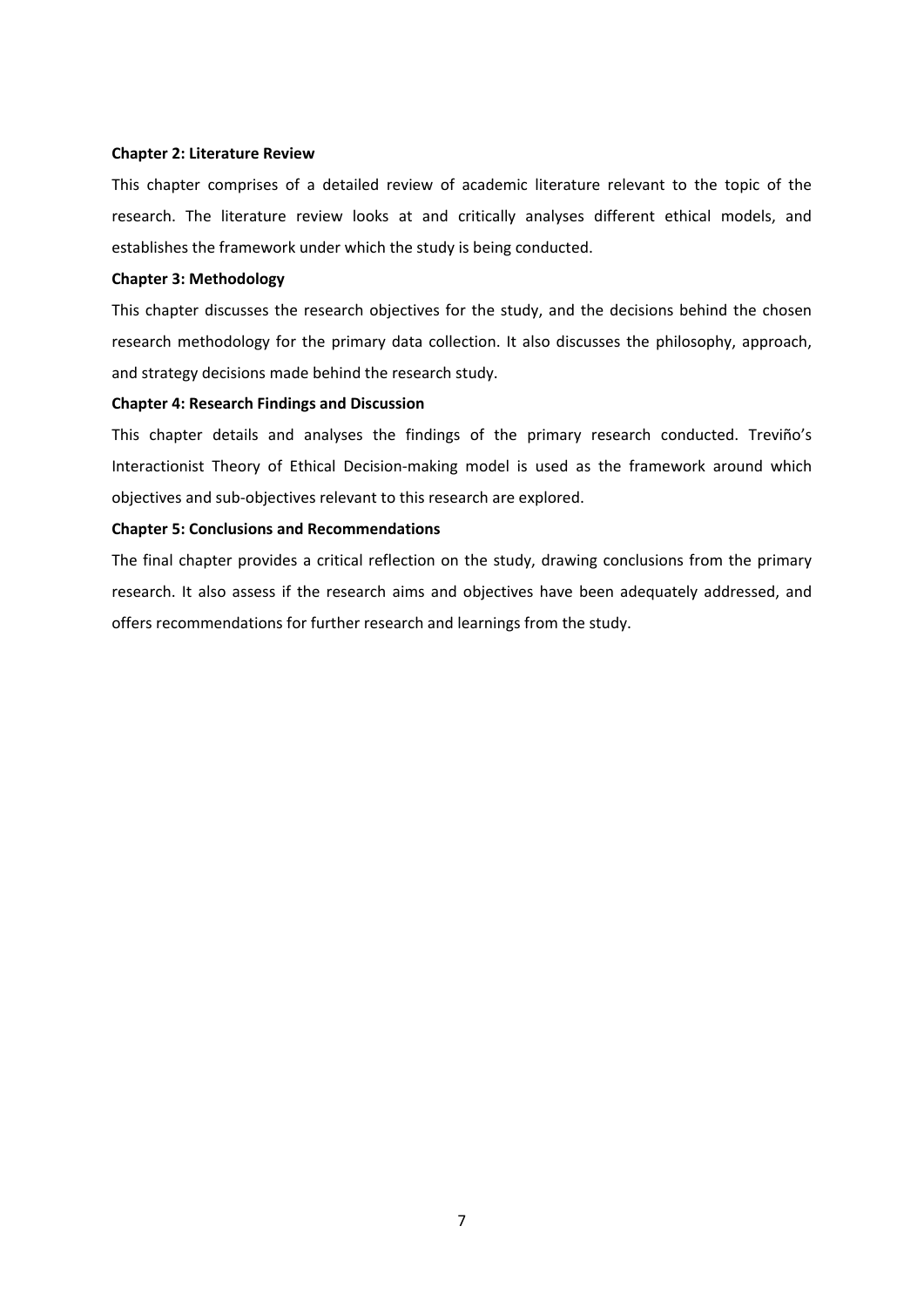#### <span id="page-14-0"></span>**Chapter 2: Literature Review**

#### <span id="page-14-1"></span>**2.0 Introduction**

This chapter looks at the existing literature and theories concerning ethical decision within an organisation and influences that inform those decisions. Initially it sets out the theory behind ethical decision making, looking at the consequential, deontological and virtue frameworks generally accepted for ethics based decision making. This part also sets out the frameworks that will inform the further analysis.

Next it discusses the foundational theory of Kholberg's Six Stages of Moral Development in relation to the ethical frameworks. This is used to contextualise the overarching ethical framework being looked at, Treviño's Interactionist Theory of Ethical Decision-making. Lastly, this chapter looks at the ethical and unethical decision making and how it is understood in relation to an organisations obligations under Corporate Social Responsibility, and what this means for stakeholders in the organisation.

## <span id="page-14-2"></span>**2.1 Ethical Decision Making**

The first step in this part is to look at ethical decision making and the (often conflicting) forces that influence those decisions. The Encyclopaedia Britannica (Singer, 2018) defines ethics as follows: "Ethics**,** also called moral philosophy**,** the discipline concerned with what is morally good and bad and morally right and wrong. The term is also applied to any system or theory of moral values or principles."

There is a perceived distinction between ethics and morals which can affect the weight of their influence on decision making within an organisation. Weinstein (2018) states that there is no meaningful difference between the concepts of ethics and morality, and although 76% of respondents to his paper said that there was a difference, there was no consensus on what the difference was. Spall (2019) on the other hand classifies ethics as being a societal or organisational guideline whereas morals are a more personal framework, "ethics are usually associated with a practical set of rules that are to be followed in a professional setting, such as a code of ethics in medicine, law, and business, whereas morals refer to an individual's personal principles".

Critically, based on this distinction, business ethics within an organisation would be expectations established at a corporate, cultural level, while the morality of the decisions being made is driven by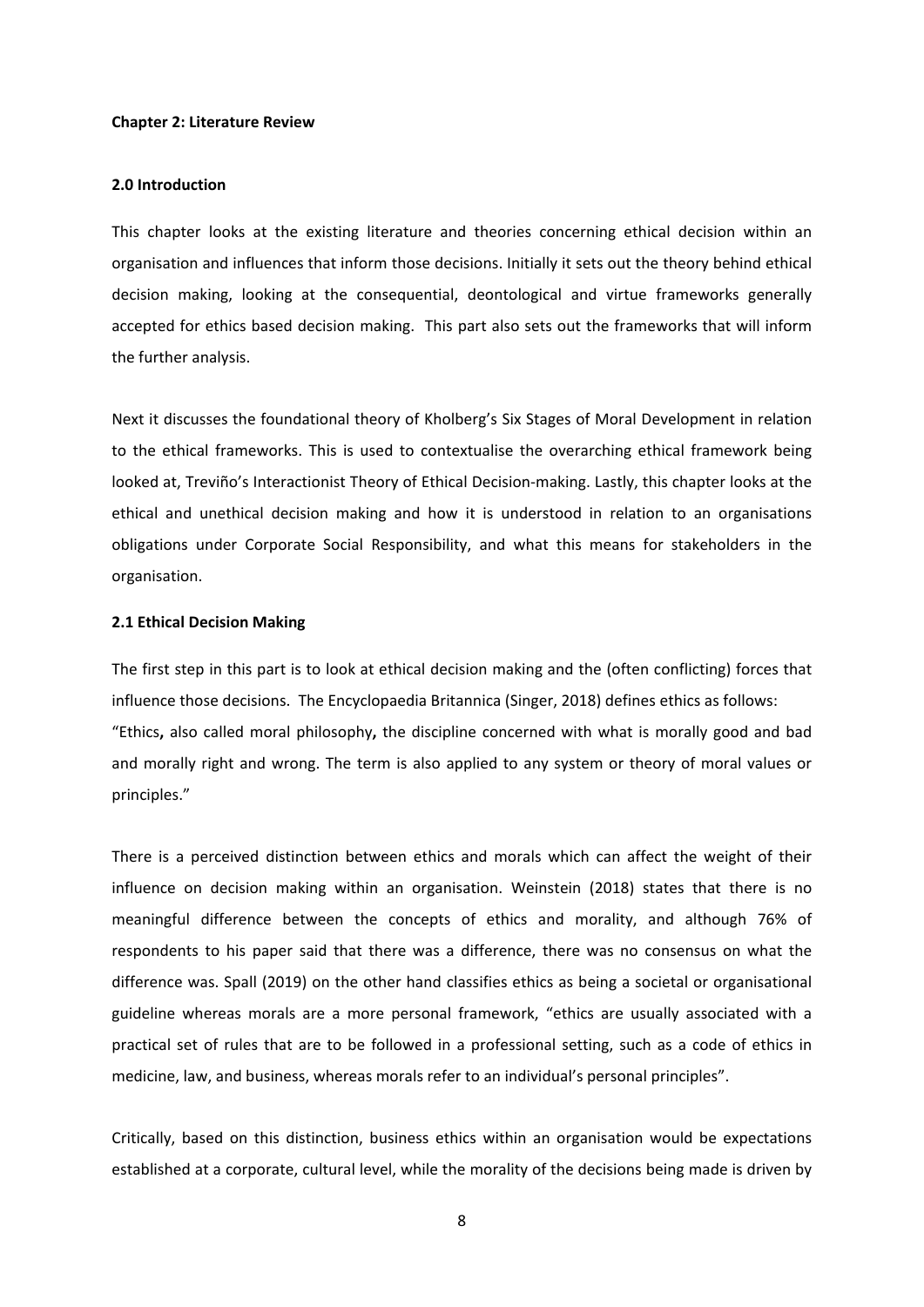the values of the individual. Based upon traditional normative ethical theories, the following frameworks for ethical thinking which can be applied to decision making were defined at Brown University in 2011. The Consequential Framework, Duty Framework and Virtue Framework for ethical decision making outlined below set the context in which the Treviño model will be assessed, although from the perspective of impact of corporate strategies on ethical decision making, it is the Consequential Framework which would be more directly applicable.

#### <span id="page-15-0"></span>**2.1.1 Consequential Framework**

The Brown University paper presents the Consequential Framework as one that looks at the future effects of potential choices or courses of action. This framework takes into account the participants, those who are directly involved in the actions or affected by them. The focus is on achieving the most desirable outcome. Therefore by this measure the most ethical conduct is that which produces the best results.

However, any conduct that produces favourable results in the whole may have negative impact for some of those participants. Additionally, the results achieved may not align with those the actions intended to arrive at. In fact, a point of criticism is that achieving a favourable result through unethical behaviours can be argued to be ultimately ethical when the consequences are deemed to be so. The old adage, popularly attributed to Machiavelli, but with recorded examples going back as far as Sophocles in  $4<sup>th</sup>$  Century BC, that the "end justifies the means" is one that theoretically belongs within this Consequential Framework. The end itself cannot be taken as a thing in isolation. "There may be several ends in one given situation" (Lamprecht 1920) so it's wrong to justify the means by selecting one particular end as more significant than another. Unless a means is intrinsically good, the desired end does not justify the means chosen.

The benefits of applying the Consequential Framework in ethical decision making can be evidenced from Porter and Kramer (2006) in their use of consequential reasoning in creating shared value. Their consequential reasoning puts the focus on the means to justify the ends which itself has limitations (Lee 2016).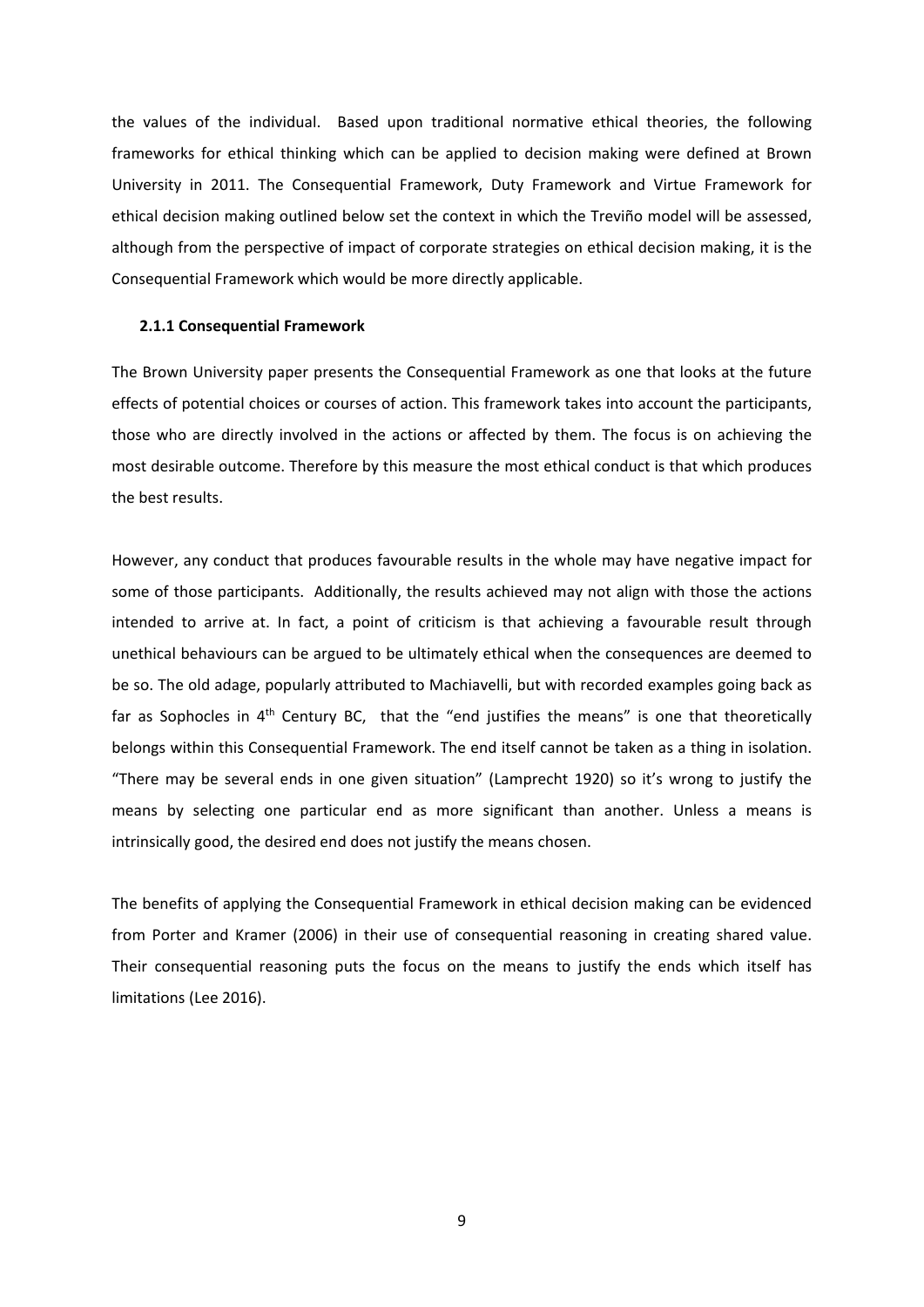#### <span id="page-16-0"></span>**2.1.2 Duty Framework**

The Duty Framework of ethical decision making (deontology ethics) is based on the individual performing the duties and/or obligations they have in any given situation, and from this derive the ethical actions from what the participant should and shouldn't do.

In theory, this framework creates a set of guidelines by which, if an action is ethical it applies to every participant in a given situation, ensuring everyone receives equal treatment. According to Brown University (2011) "This even-handedness encourages treating everyone with equal dignity and respect." On the other hand, the framework expects the participant to adhere to the guidelines dictated them regardless of outcome. In this situation, the means may be ethical but the ultimate outcome even if unfavourable is divorced from it. The duty framework can be seen to cause harm in certain circumstances, as in when used by military or law enforcement actors to provide justification for participants "just following orders". The Milgram experiments of the 1960's and the subsequent 1971 Stanford Prison Experiment explored the moral disconnect of the actors from their actions when they perceived themselves to be adhering to an authoritative framework. That the adherence to duty is of itself ethical is the basis of Immanuel Kant's philosophy, as McCarty (1989) explains "In Kantian ethics, then, actions are morally good only if performed from duty".

The juxtaposition of obligations from duty and the moral imperatives of the self, are opposing factors which are explored later in Treviño's Interactionist Theory and relevant in terms of the impacts of the organisational culture on ethical decision making.

## <span id="page-16-1"></span>**2.1.3 Virtue Framework**

The Virtue Framework of ethical decision making is based upon attempts to define the positive (and negative) character traits which act as motivating factors of the participant in a scenario. The Virtue Framework looks at what the participant defines as virtuous/ethical behaviour and whether their actions would be virtuous in a given scenario. Virtue ethics, said to be originally propounded by Aristotle, derives from a person's self-assessment of what sort of person they should be and how they should behave to be ethical. This ethical framework "believes that all of one's experiences, emotions, and thoughts can influence the development of one's character" (Brown University,2011). One of the major criticisms of Virtue ethics is that it depends upon a laudable role-model or a virtuous being to whom the participant aspires. This focus is on the ideal and not on the actions of the individual. What constitutes a virtue is also situational as it is dictated by the culture and circumstance. For example being quiet and servile were once considered as virtues for women; such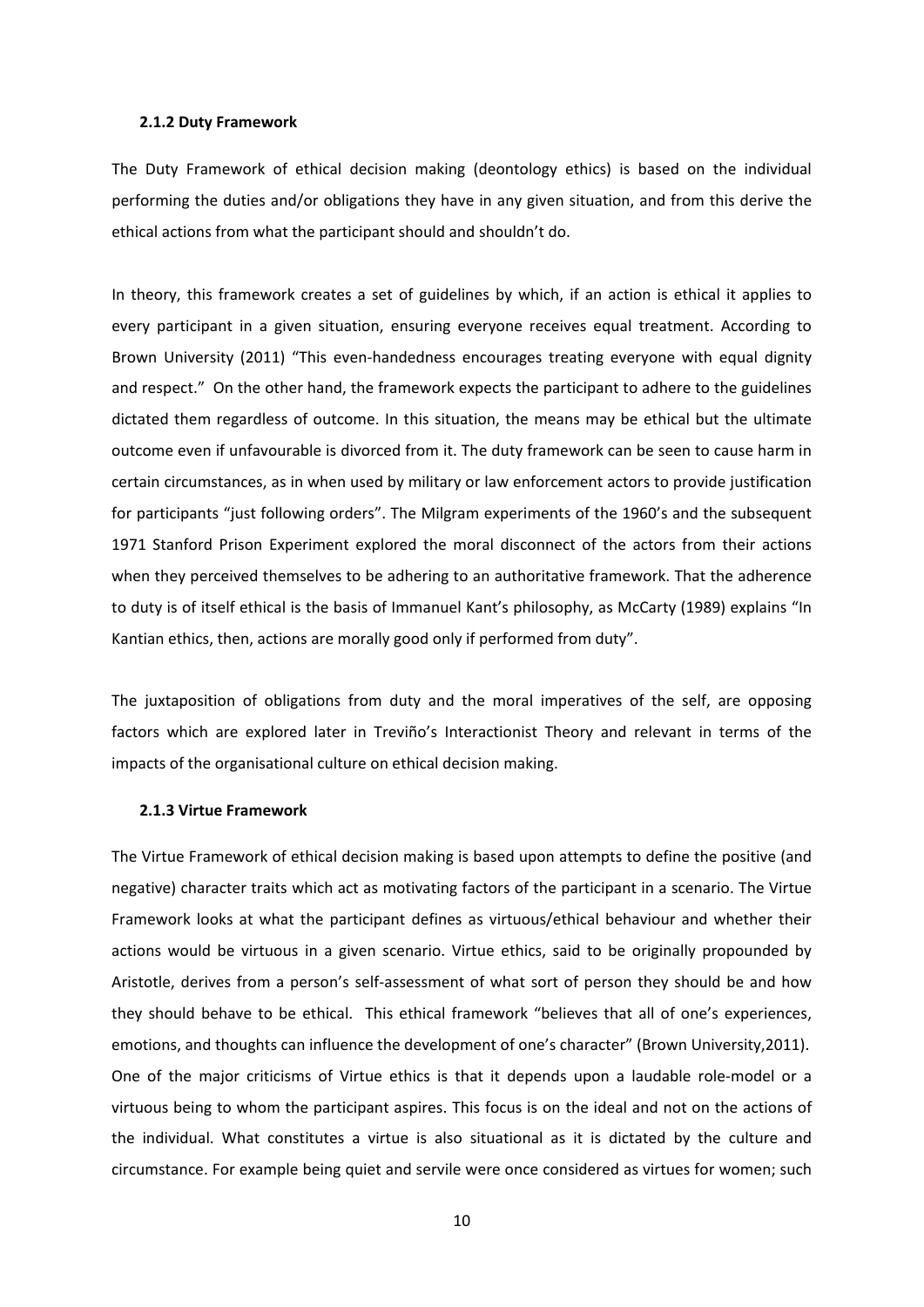thinking having no place in a progressive modern culture/society. Nussbaum (1999) argues that Virtue ethics has been subsumed into consequentialism and duty ethics, as the Aristotelian virtues are present in both philosophies. Brady (2018) counters however that Nussbaum's theories are not just a realignment of Aristotle's "virtues" being given as "an alternative, or addition, to "utility" or "duty"" but represent a whole new paradigm of virtue ethics.

#### <span id="page-17-0"></span>**2.2 Kohlberg's Six Stages of Cognitive Moral Development**

The author has determined that consequentialism is the most applicable ethical framework upon which, the impact of corporate strategies on ethical decision making, for the stakeholders in organizations will be assessed. One other ethical framework needs to be looked at first to properly contextualise Treviño's Interactionist Theory of Ethical Decision-making in this paper.

The fundamentals of Treviño's model are established against the backdrop of Lawrence Kohlberg's 1958 model outlining the Six stages of Cognitive Moral Development. Kohlberg's model, initially centred on the cognitive development of children, postulates that a moral reasoning is necessary for the development of ethical behaviour. The theory also states that this development takes place over six stages and suggests that the moral logic that develops is primarily focused on seeking and maintaining justice. Kohlberg uses "theories of political justice to support his claims of the moral adequacy of higher stages" (Puka 1991) so while his theory of moral development leads to a structured sense of justice, Kohlberg does not focus on morality as a driver. Instead he associates the principles of justice with each stage of development as they present themselves, making the linkages between moral development and perceptions of justice in the individual less clearly defined. Flanagan and Jackson (1987) observed that "For Kohlberg the morally good person is simply one who reasons with, and acts on the basis of, principles of justice and fairness." This is borne out by Kohlberg's other writings, approaching moral development as a deontology based ethics. Kohlberg (1981) himself rejected the tenets of virtue ethics, deriding the view that personality is comprised of "cognitive abilities, passions or motives, and traits of character."

According to Kohlberg, his six stages are divided into 3 levels of 2 stages each of development as follows:

## **Level 1: Pre-conventional level**

This level lasts in theory until around age 9 and is shaped by a perception of the consequences for ones actions.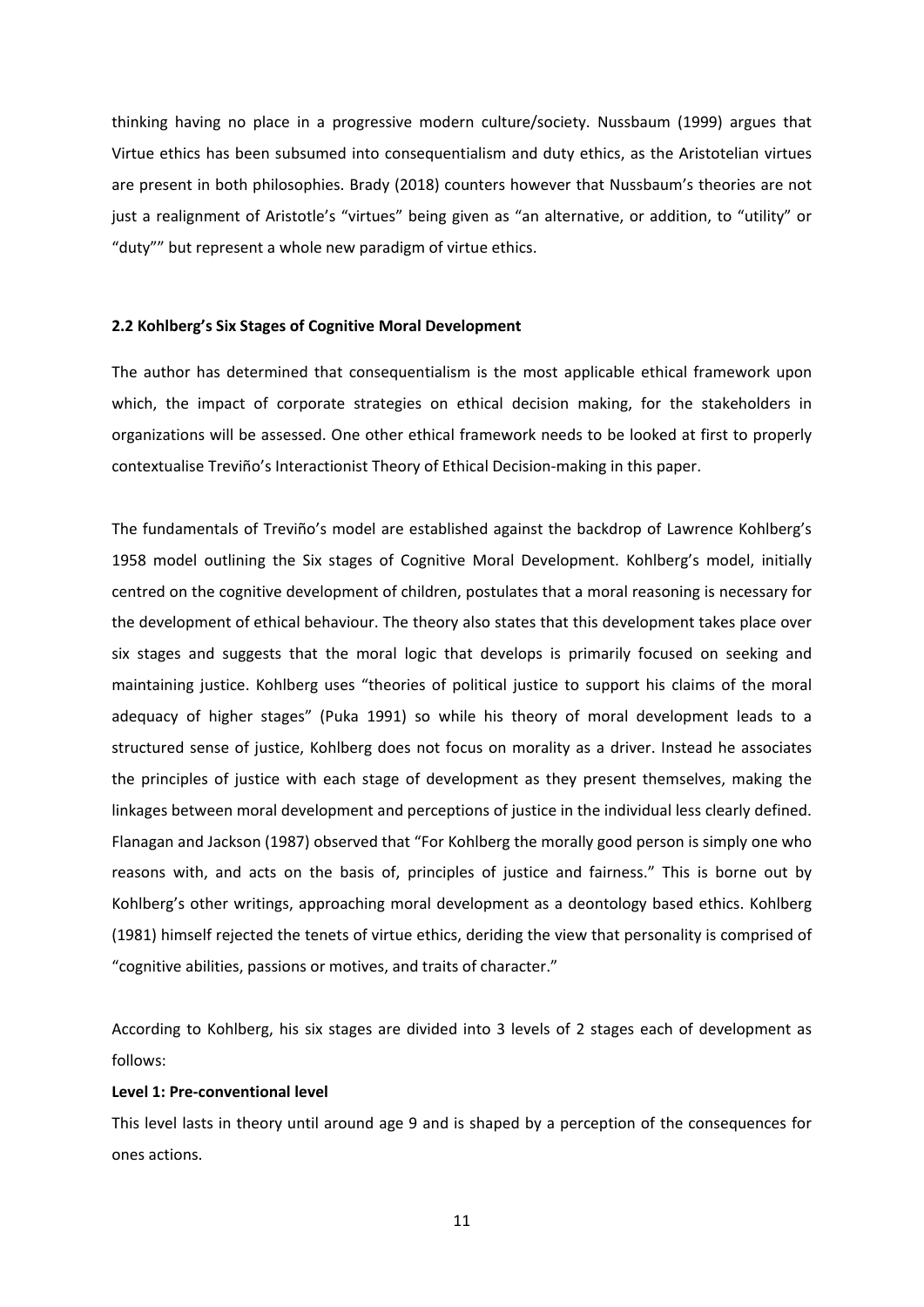Stage 1: Punishment/obedience orientation

Behaviour is determined by consequences. The individual will obey in order to avoid punishment.

Stage 2: Instrumental purpose orientation

Behaviour is determined again by consequences. The individual focuses on receiving rewards or satisfying personal needs.

## **Level 2: Conventional level**

At this level which would be commonly seen in adolescents, and is shaped by the acceptance of socially accepted norms of right and wrong. Individuals learn behaviour from their peers and role models.

Stage 3: Good Boy/Girl orientation

Behaviour is determined by social approval. The individual wants to maintain or win the affection and approval of others by being a "good person."

#### Stage 4: Law and order orientation

Behaviour is determined by Social rules and laws. This involves a more in-depth rationalisation by the individual, with ethical decision making being shaped by a belief that the rules and laws maintain a social order which should be preserved.

## **Level 3: Post-conventional or principled level**

Individuals at level 3 develop an understanding of more abstract moral principles but determine to live by their own reasoned set of ethical principles, while adhering to societal norms. General opinion is that many individuals never reach this level of abstract moral reasoning.

Stage 5: Social contract orientation

Behaviour is determined by the individual's rights. Rules and Law are taken as open to be interpreted morally and not considered as absolutes. Depending on the scenario, there are exceptions to rules.

Stage 6: Universal ethical principle orientation

Behaviour at this level is determined by the individual's own self-determined set of ethical principles, in line with the theories of Immanuel Kant. The principles at this level are abstract and universal in their application.

There are a number of problematic aspects to Kholberg's model based on the assumptions he made in its formulation. Critically, moral reasoning does not guarantee moral behaviour (Ellemers et al. 2019). Additionally, Kohlberg placed an overemphasis on the adherence to principles of justice in his model. The model itself, as observed by critics is also flawed, due to the gender, age and cultural bias towards the demographic he selected for his research subjects.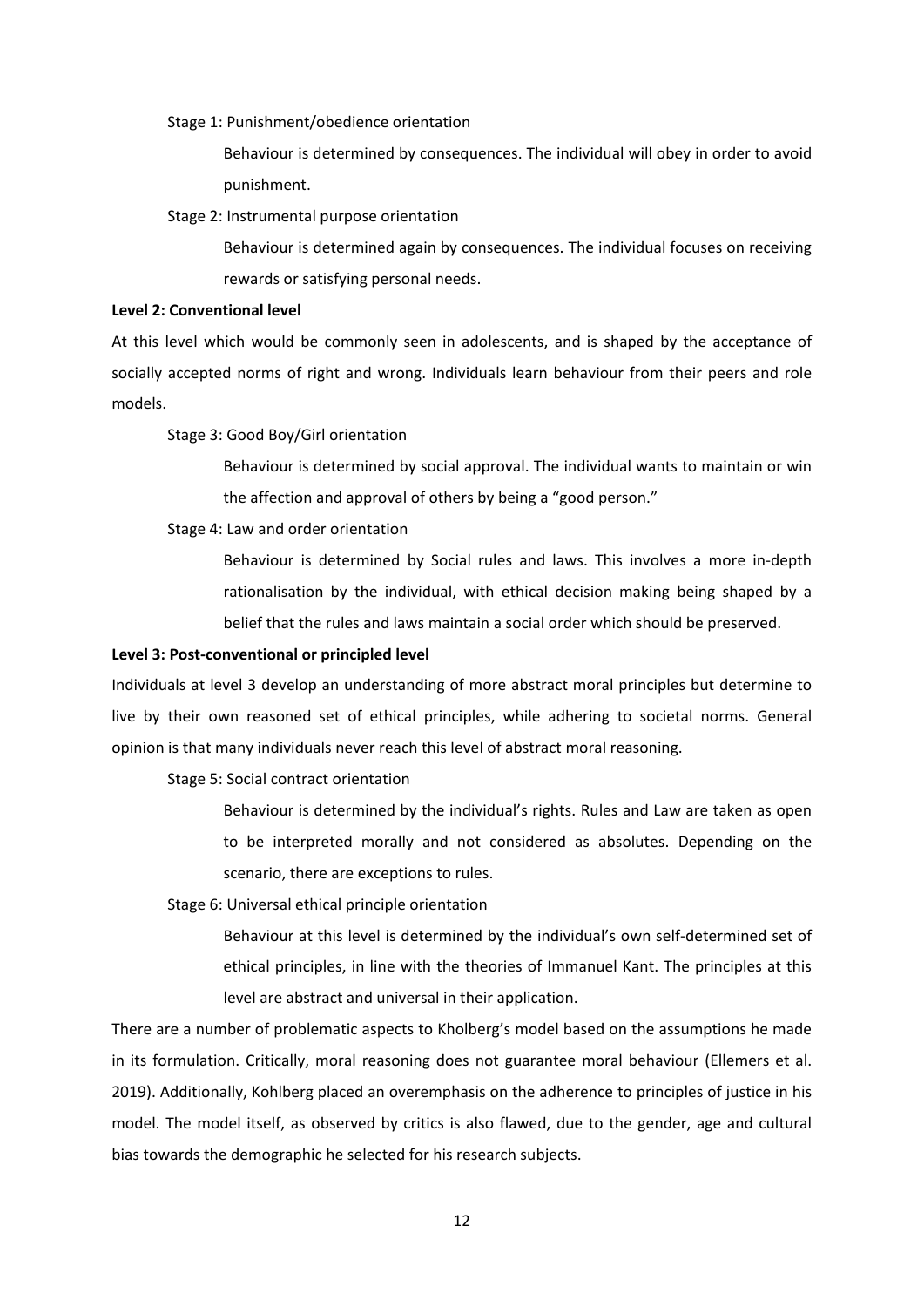With this in mind, advancing to Treviño's Interactionist Theory of Ethical Decision-making, it is valid to note that Treviño appears to have accounted for the weaknesses inherent in Kholberg's model before expanding upon it. She notes that his model only tests moral judgements which are limited to cognitions rather than behaviours. As such, it only measures what individuals think about particular moral dilemmas but does not measure how the individual would decide to behave in given scenarios.

#### <span id="page-19-0"></span>**2.3 Treviño's Interactionist Theory of Ethical Decision-making**

Linda Treviño first published her Interactionist Theory of Ethical Decision making in organisations in 1986. The theory was heavily informed by Kohlberg's model of cognitive moral development, upon which foundations, her further research in business ethics would be developed. Trevino (1986) said of her model that it "combines individual variables (moral development, etc.) with situational variables to explain and predict the ethical decision-making behaviour of individuals in organizations".

She also outlined why an underlying need for the model existed. She had observed that prior to that point there had been a misalignment between ethical thinking and business practices, citing a tendency to "regard ethics as a branch of philosophy rather than as social science" and subsequently had the potential for business managers and academics to conclude that business ethics was a trivial or as she put it "a "Sunday school" subject" and therefore was not considered a subject meriting deeper investigation. The tendency to dismiss business ethics also, would lead others to conclude that "it is a matter of subjective preference about which no objective statements can be made".

While Treviño focuses on finding the driving forces behind good and bad ethical decision making, one of the flaws in the application of Kohlberg's theory that arises is referred to as the "moral judgment-action gap" (De Tienne, et al. 2019). This gap is the difference in the individual's behaviour between knowing what the right thing to do is, but their simultaneous wilful doing what they know is the morally wrong thing to do. Treviño attempts to find an explanation for the "moral judgementaction gap" which Kohlberg's model of moral development doesn't explain.

# <span id="page-19-1"></span>**2.3.1 The Person-Situation Ethical Dilemma**

Treviño's (1986) model proposes that "ethical decision making in organizations is explained by the interaction of individual and situational components". The cognitive moral development stages, as proposed by Kohlberg are what fundamentally determine how a given person acts (reacts) when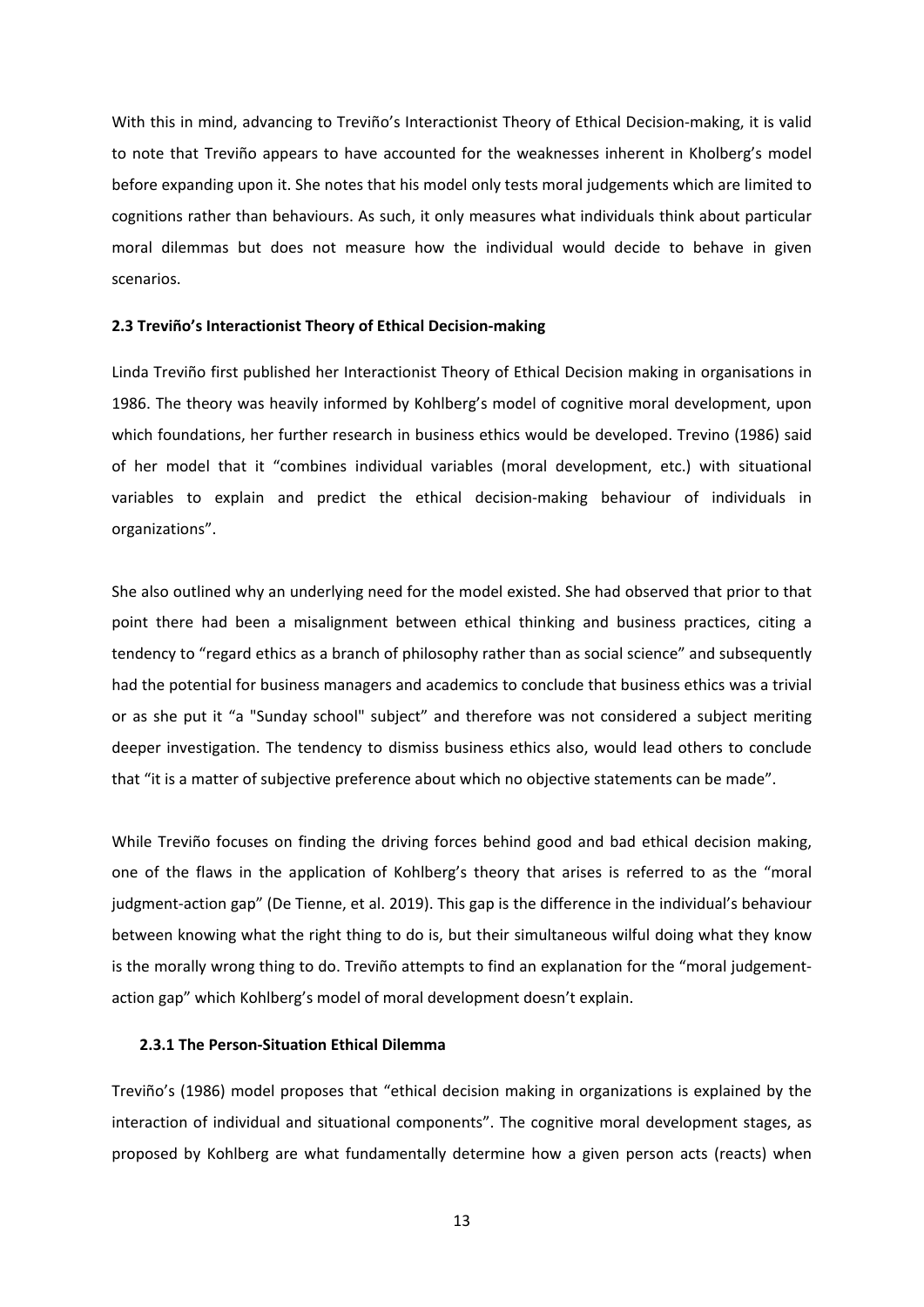encountering a given ethical dilemma. It's proposed that a person's awareness/understanding of what is morally right or wrong, are insufficient to explain or even predict any ethics based behaviour or decisions by that person. At the real core of the ethical dilemma for Treviño, are the combination of external forces and "situational variables" that influence the persons own level of cognitive moral development, and this dictates a person's behaviour when faced with an ethical dilemma.

Treviño presents a number of factors that influence a person acting upon their cognitions of what is morally right or wrong. Separated between individual and situational factors, the three individual influences she presents; ego strength, field dependence, and locus of control, are explored further below. Thereafter is an examination of the situational influences upon the decision maker from their role; job context, reinforcement, relationships with colleagues, their hierarchy of authority and responsibility, and other pressures. The final situational influences explored are the organizational culture, and the characteristics of the work itself.

## <span id="page-20-0"></span>**2.3.2 Cognitions – Moral Development after Kohlberg**

As cited by Treviño, past studies have shown increasing cynicism amongst respondents in relation to their peers' actual commitment towards business ethics. Brenner and Molander (1977) discovered that 80% surveyed were of the opinion that managers should behave according to high ethical standards but nearly 50% felt that managers did not do so. It was felt in the study, that the failure of managers to measure up to expected standards were due to, the pursuit of financial gain compounded by the "lack of reinforcement of ethical behaviour, competition, and a sense that only "results" are important to superiors". Consequential ethics was the area that respondents evaluated their peers under, this could partially be informed by this area being the one in which they felt those same peers had failed in.

Treviño (1986) also cites a number of qualitative studies (Lincoln et al., 1982),(Carroll 1978), (Ferrell and Weaver et al. 1978), that paint a picture in which, managers felt both that they were more ethical than their peers in their respective organisations, and that they were under consistent pressure from those same peers to compromise their ethical standing to achieve the goals of their organisation. Although Treviño's consequentialism seeks to provide depth to Kohlberg's otherwise deontological framework, Torres (1998) argues that neither Kohlberg nor Treviño give weight in their models to individuals who may pursue ethical decisions "in order to lay the groundwork for some greater treachery ahead". Critically, such cognitions would not fit within the Treviño model because, it cannot be said that a decision whose consequence is personal advancement at the detriment of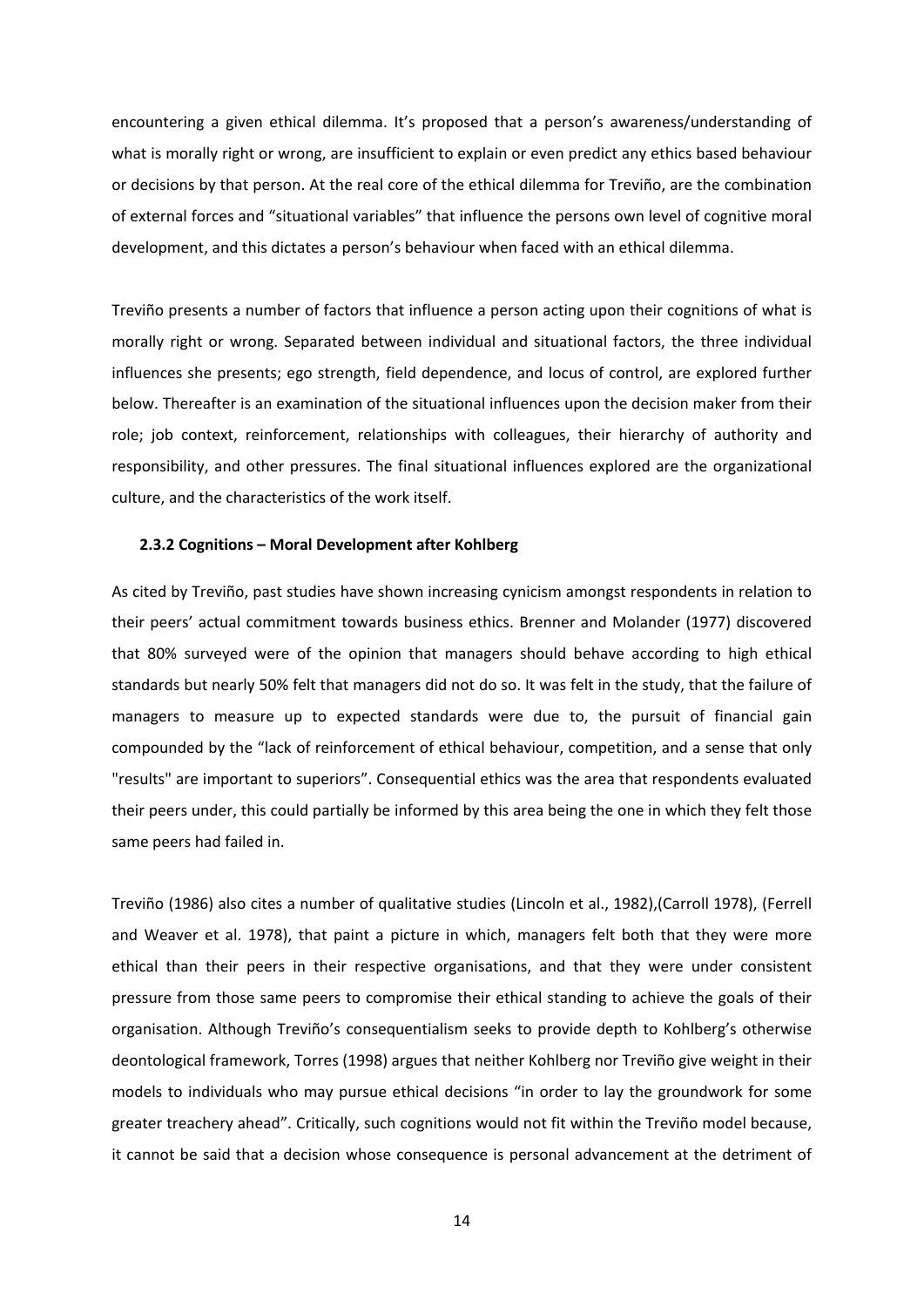others, can ever be considered as ethical in nature, if the deliberate decision is made, in full knowledge of the probable repercussions of the final outcome.

#### <span id="page-21-0"></span>**2.3.3 Individual Moderators**

Of the two deterministic factors that Treviño's model proposes have influence on the ethical decision making of a person, the first, Individual Moderators, she divides into 3 areas; Ego Strength, Field Dependence, and Locus of Control. It could be expected that the level of influence that each of these Individual Moderators would have on a person are likely to vary, depending on the ethical dilemma faced. However, these moderators individual strength of influence, or their weighting of influence compared to the Situational Moderators on a person's ethical decision making, cannot be fully gauged. This is because, even if all Moderators are taken as a constant, the level of moral development of the subject, and the ethical dilemma being faced, would still be variables in the equation.

## **2.3.3.1 Ego Strength**

<span id="page-21-1"></span>Treviño's model explains Ego Strength as "a construct related to strength of conviction or selfregulating skills". An individual with a high level of ego strength are expected to be more rational, following their principles rather than being prone to act impulsively. By that determination, someone with high ego strength would be expected to more consistently cross the "moral judgement-action gap". Essentially, individuals with high ego strength know more often, not only the right thing to do, but would have the courage of their convictions to actually do the right thing also. Studies cited, such as Rest (1984) show people with higher ego strength are less inclined to cheat. However these studies are based on a very small sampling and couldn't be reliably considered to provide empirical evidence in support of Treviño's contention.

## **2.3.3.2 Field Dependence**

<span id="page-21-2"></span>The Individual Moderator of Field Dependence is linked by Treviño to the level of cognitive moral development which the decision maker has attained. The point of reference for an individual's field dependence is what helps the individual determine the appropriate course of action in potentially morally ambiguous or otherwise challenging ethical dilemmas. Treviño offers that "in ambiguous situations, the actions of field dependent individuals will be more consistent with the information provided by the external social referent than will the actions of field independent individuals." Theoretically, the higher the level a person's cognitive moral development, for example as a Stage 5 or Stage 6 according to Kohlberg's model, the more likely they are to be field independent decision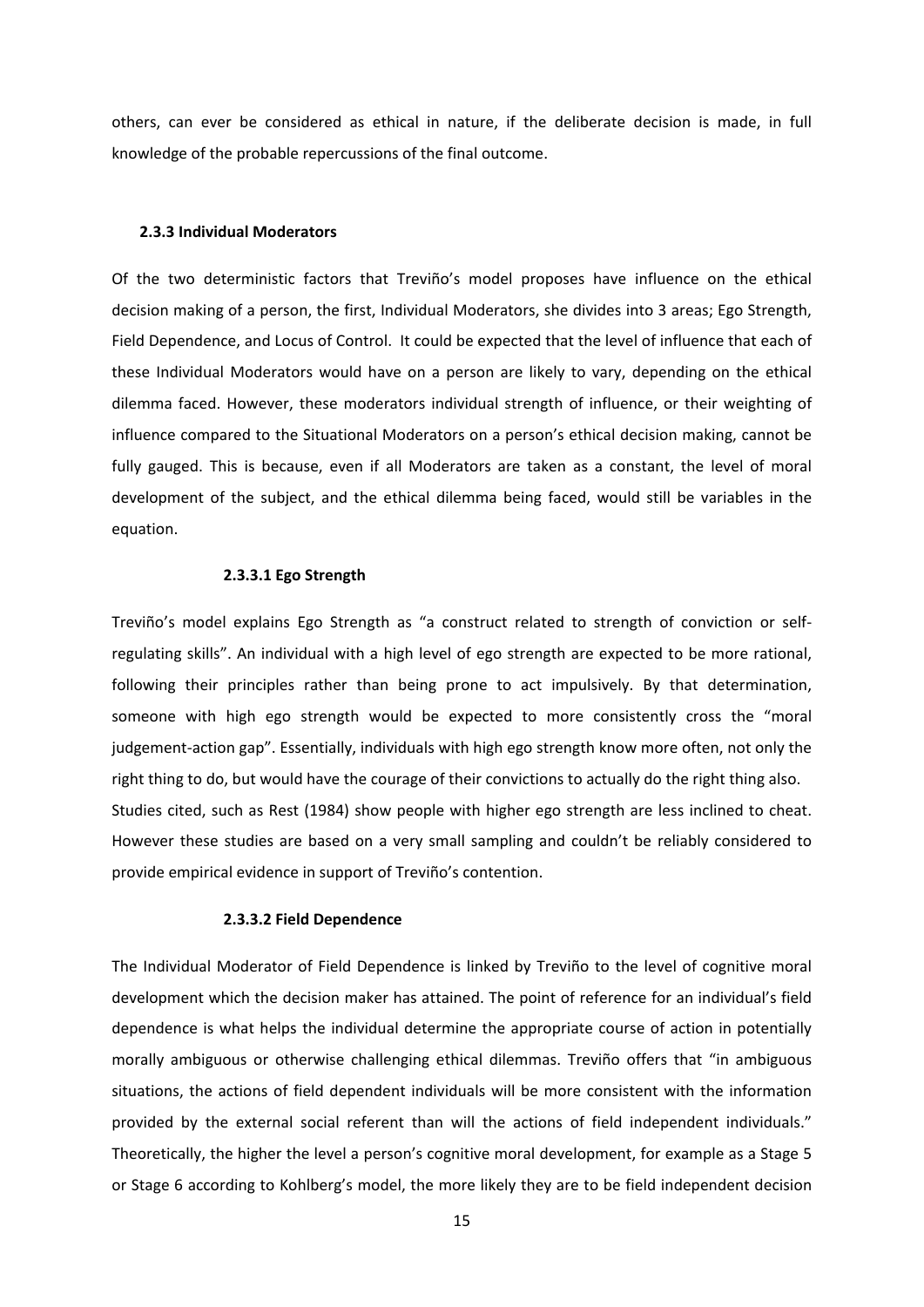makers and require less use of external social references to inform their behaviour. The previously mentioned Milgram experiments can provide a stark example of this, wherein an individual's decision making is affected by their understanding that they won't be held accountable for the consequences of their actions.

## **2.3.3.3 Locus of Control**

<span id="page-22-0"></span>The Locus of Control referenced as an Individual Moderator by Treviño are based upon Rotter's (1966) scale of both internal and external factors, measuring an individual's perception of the extent of control they have over the events in their own lives. A person who believes in the internal control factors is more inclined to think their actions have a direct impact upon the eventual results. A person who believes more in the impact of external control factors, on the other hand, is inclined to think that the consequences are beyond their control. Treviño proposes this second category of individuals are less likely to take responsibility for the consequences of their ethical/unethical behaviour, than the former.

## <span id="page-22-1"></span>**2.3.4 Situational Moderators**

The second of the two deterministic factors that Treviño's model proposes to have influence on the ethical decision making of a person, are the Situational Moderators. Rather than being focused on the level of cognitive moral development of the individual themselves, the Situational Moderators as described by Treviño are what could be broadly interpreted as environmental factors.

Although she notes that an "individual's susceptibility to situational influences varies with cognitive moral development stage", these factors are arguably addressed as Individual Moderators and are separate to the Situational Moderators outlined here which have an influence in their own right on the ethical decision making of the individual. The first of these Situational Moderators explained is that of Job Context and Reinforcement Theory. The next Situational Moderator is Other pressures. These factors are ones which can be considered to contribute to the individual's cognitive moral development, which distinguishes them from the direct influence of the Organisational Culture and the Characteristics of the Work.

## **2.3.4.1 Job Context and Reinforcement Theory**

<span id="page-22-2"></span>The job context is seen by Treviño as a moderator for the "moral judgement-action gap" of the individual, impacting as it does the relationship between knowing what is right and doing what is right. What is referred to as "Reinforcement theory" relies on consequentialism and offers the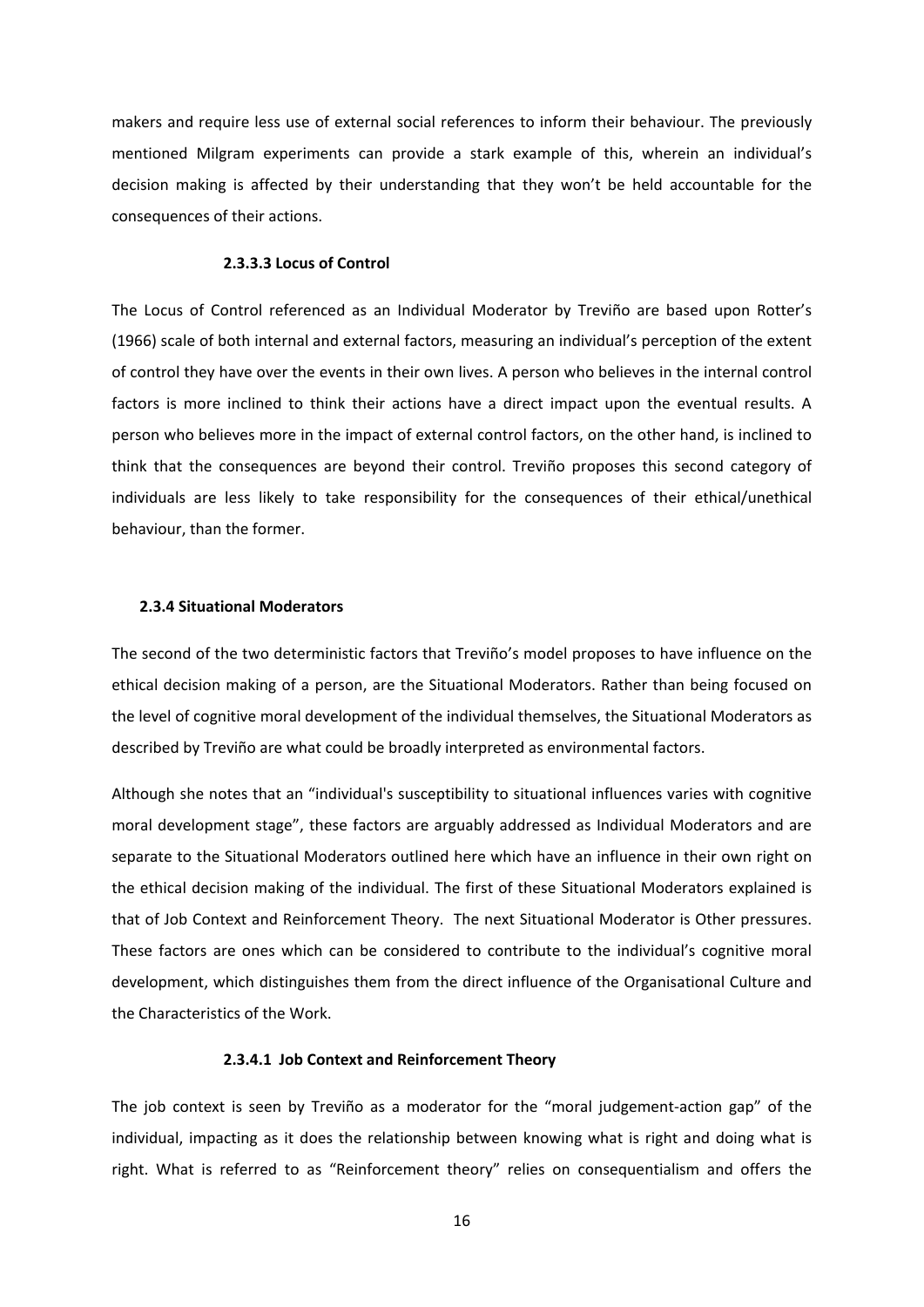argument that an organisation can dictate or reinforce the ethical and/or unethical behaviour of the individual in their organisation through a system of punishment and reward for the actions taken by said individual.

Hegarty and Sims (1978) observed that the extrinsic rewards offered in return for higher profits due to unethical behaviour, in turn resulted in a significant increase in unethical behaviour on the part of the individuals in the study. This and other studies support the reinforcement theory that an organization can influence the ethical decision-making of individuals by identifying what actions will merit punishment or reward.

## **2.3.4.2 Other pressures**

<span id="page-23-0"></span>Rest (1984) determined that the personal costs of ethical behaviour would impact upon ethical decision making. Pressures such as these make the person "more likely to defensively reappraise the situation". Influences like time pressure can diminish the individual's awareness of the needs of others. Competition for a scarcity of resources could also negatively influence an individual's ethical decision making (Staw and Szwajkowski 1975). Treviño is of the view that because the organisation is responsible for the social context where the behaviour happens, it is their responsibility to "provide a context that supports ethical behaviour and discourages unethical behaviour". Empirical evidence would indicate this is not practicable.

## <span id="page-23-1"></span>**2.3.5 Organisational Culture**

Treviño defines Organisational Culture as "the common set of assumptions, values, and beliefs shared by organizational members". The organisational culture is something which influences the behaviours, thoughts and feelings of those working in an organisation. The organisational culture is also evident in habits, norms, and identity conveyed in the organisation. As a contrast between opposed organisational cultures, the thinking is that in a democratic organisational culture individuals can be encouraged to take ownership of their decisions, consider opposing views and overall promote a culture which can grow the individual's cognitive moral development. On the other hand, in a more authoritarian organisation with more rigid and hierarchical structures, it is considered that the individual's cognitive moral development is restricted.

## **2.3.5.1 Normative Structure**

<span id="page-23-2"></span>The Normative Structure of an organisation represents the collective norms that guide its behaviour. As such, organisational members "share values and the goals, purposes and the beliefs of the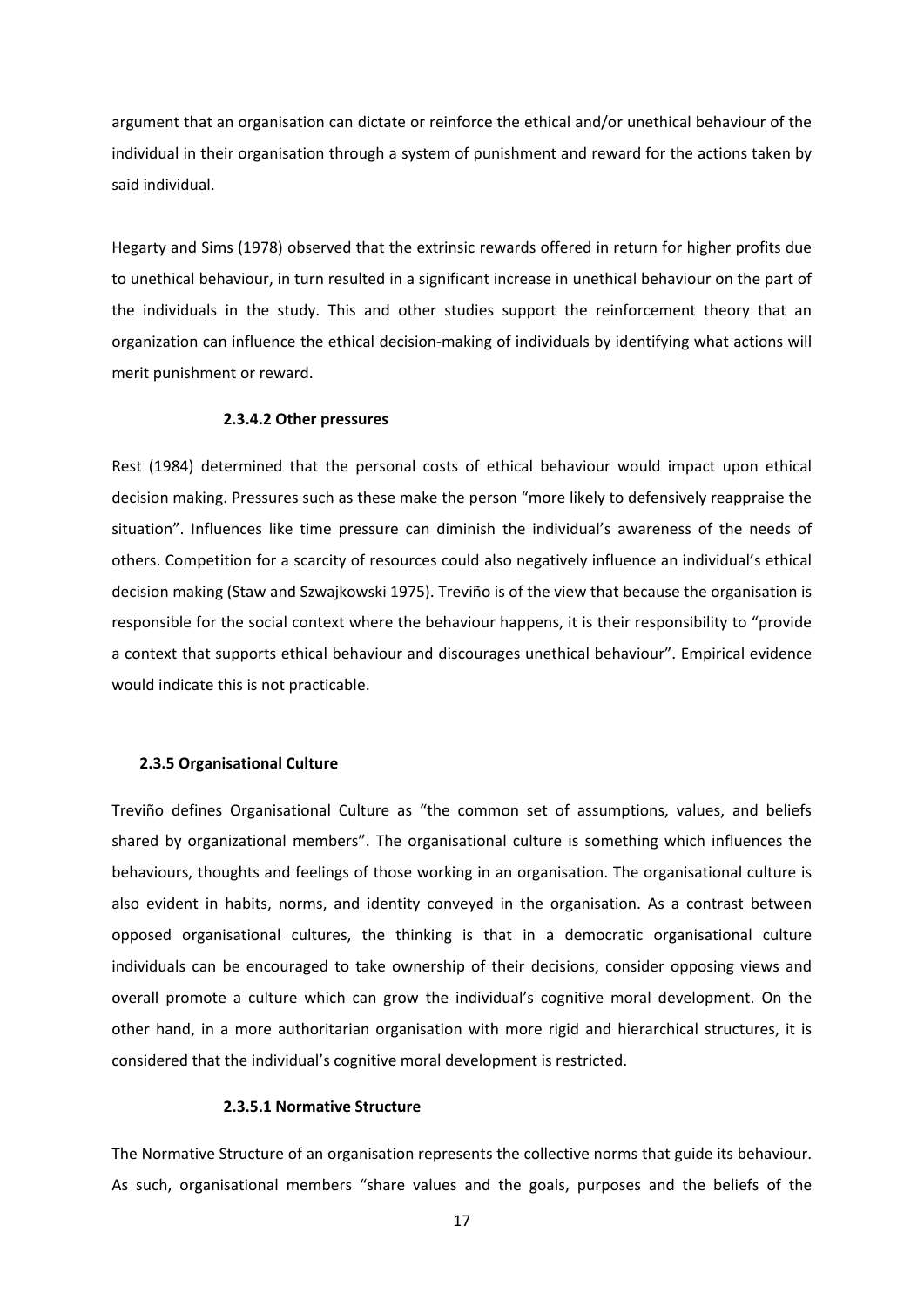organisation". However Treviño states that in an organisation which espouses a weak culture, these values, goals, beliefs and purposes are not shared, as they are not clearly defined. Treviño therefore proposes that in a weak organisational culture, the individual is more likely to rely upon subculture norms for their guidance on ethical and unethical behaviours.

## **2.3.5.2 Referent Others and Obedience to Authority**

<span id="page-24-0"></span>In addressing an individual's referents to others, Treviño's model cites a Zey-Ferrell, Weaver, and Ferrell (1979) study in which they suggest the primary influence among marketing practitioners on ethical/unethical behaviour, was the practitioners perceptions of the behaviour of their peers. To address this Treviño suggests organisations identify desirable referent others, who can positively influence the organisations ethical behaviour. In respect of obedience to authority, she also states that an organisations culture can influence ethical behaviour through firstly the way in which it defines "authority relationships" and secondly through the way in which it apportions who has responsibility for any consequences of actions. Once again, Milgram style experiments in this area are examples of where referent behaviours serve to absolve the individual of the morality of their decision.

#### **2.3.5.3 Responsibility for Consequences**

<span id="page-24-1"></span>The last influencing factor of the organisational culture described is responsibility for consequences. Treviño suggests that the individual in an organisations awareness of the consequences of their actions on others, and their acceptance of the responsibility for said consequences are both necessary conditions for influencing the individual's behaviour (Schwartz 1998). It is observed that an organisation may attempt to diffuse this responsibility for consequences by the promotion of external definitions of this responsibility based on hierarchal structures, jurisdictional authority, and formal role definitions. Essentially the consequentiality is mitigated by separating the decision maker from the consequences of their decision.

The structure of this model puts the responsibility of ethical decision making by the individual as a decision, divorced from the responsibility of their organisation. However, as the individual is empowered to make decisions on behalf of the organisation, the line between Individual and collective responsibility in this model is not clearly separated.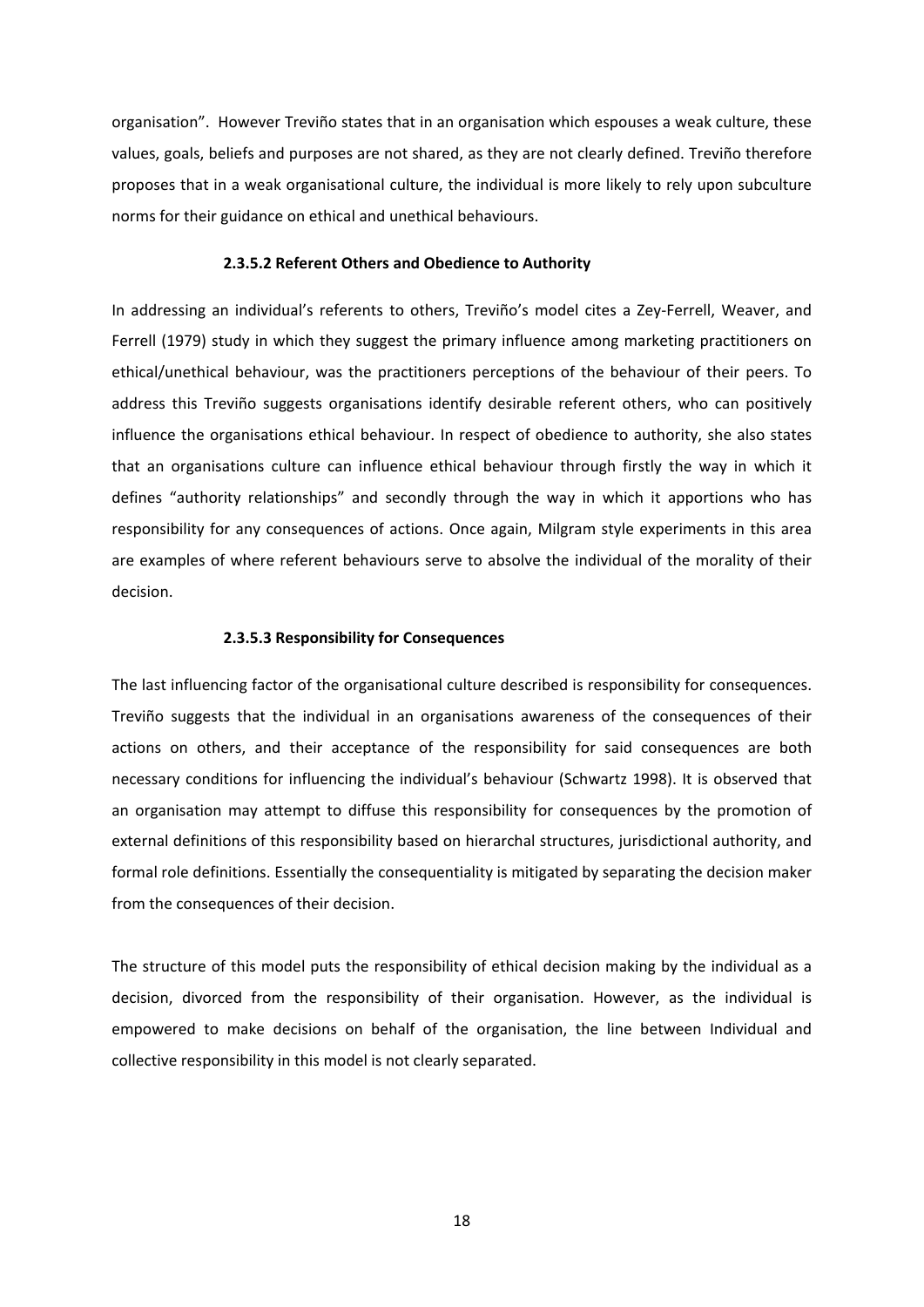#### <span id="page-25-0"></span>**2.3.6 Characteristics of Work**

The final Situational Moderator which Treviño identifies is the "characteristic of work. In her model, she proposes that work plays a significant role in the continued cognitive moral development of an individual. Specifically the two characteristics of work identified which she speculates may contribute to moral cognitive development are, role taking and the responsibility for the resolution of moral dilemmas.

## **2.3.6.1 Role-taking and the resolution of moral conflict**

<span id="page-25-1"></span>Treviño defines Role taking as "taking account of the perspective of others". She suggests that an individual taking a central role in the communications and decision making of a given group within an organisation generates further such opportunities. She also speculates that individuals in these role taking positions are more likely to increase their cognitive moral development. A theory is not advanced on how the role-takers opportunities for cognitive moral development may differ, based on their position within a democratic or authoritarian organisational culture as discussed previously.

In terms of the resolution of moral conflict, Treviño speculates that "individuals whose work holds them responsible for the frequent resolution of moral conflicts are more likely to continue to advance in cognitive moral development stage". While giving a broad example of ethical dilemmas faced by physicians she only gives select incidences where an individual, as a manager in an organisation would have the same persistent level of responsibility, one which could advance their cognitive moral development. In reality, most individuals in organisation can be held to account by their respective organisations adopted code of ethics. However, Treviño (1986) expressed the opinion that "research is inconclusive regarding effectiveness of the formal codes in changing attitudes or behaviour".

#### <span id="page-25-2"></span>**2.4 Ethical/Unethical Behaviour and Corporate Social Responsibility**

Following consideration of Treviño's Interactionist Theory of Ethical Decision-making, specifically the Individual Moderators and Situational Moderators that influence the decision making behaviour of the individual in an organisation; the next consideration is how the resultant ethical and unethical behaviours interact with the organisations Corporate Social responsibility.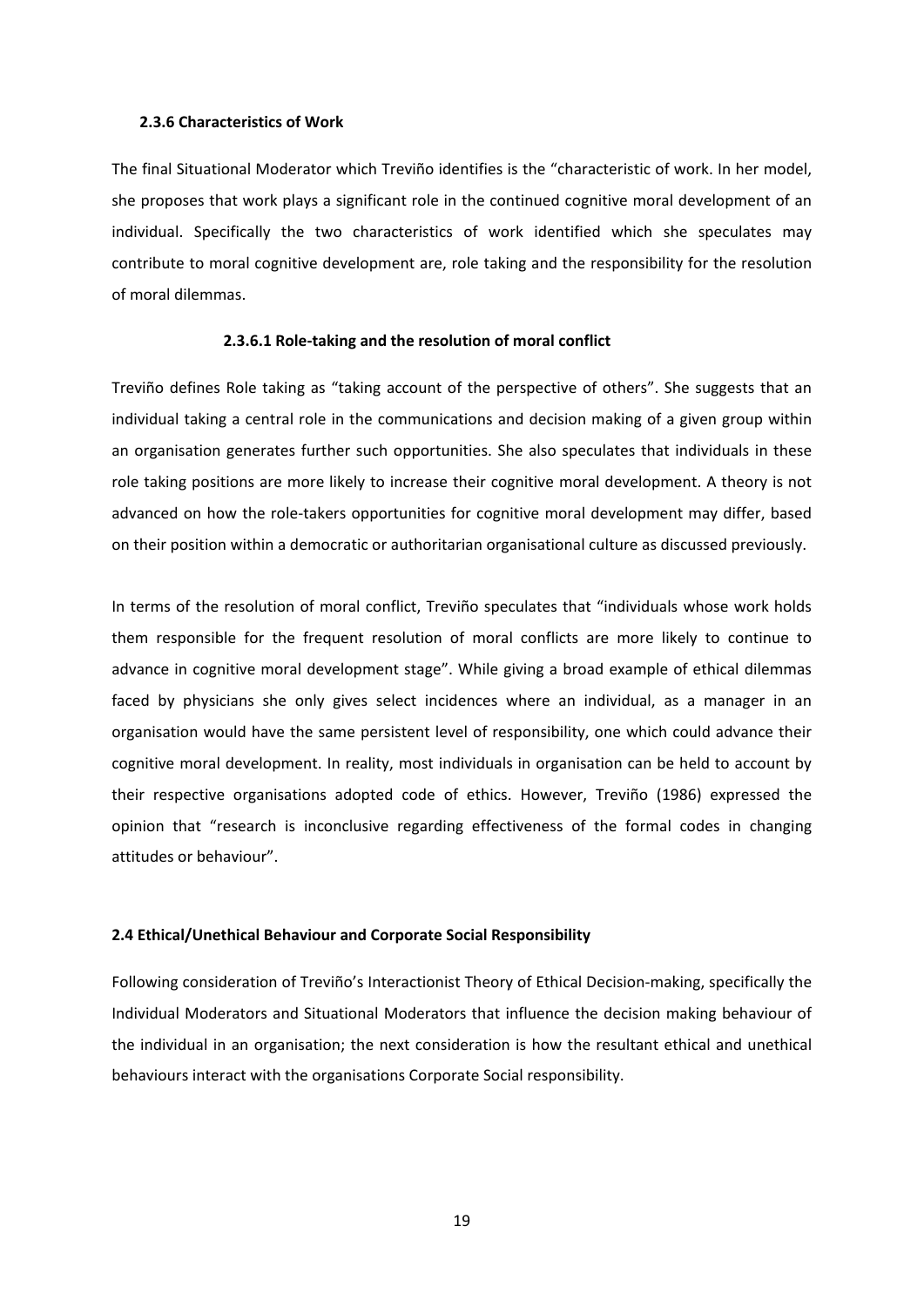#### <span id="page-26-0"></span>**2.4.1 Profitability Vs Profit Maximisation**

Beyond the influences on an individual's ethical decision making, there is the broader determination for the organisation as to whether ethical decision making must be encouraged or merely tolerated; whether for reputational considerations, or until such time as they can successfully ignore or discard ethical behaviours without negatively impacting their profitability. Ethical decision making is not in conflict with corporate strategies.

Ghosh et al. (2011) explored why moral codes, public interests and social values needn't pose a threat to profit maximization of any organisation. Enderle (2009) conceptualised wealth creation beyond just profit maximisation. The strengths of this approach are explored by Kolstadt (2007) discussion on why organisations shouldn't always seek profit maximization. Northrop's (2013) paper exploring the assumptions underlying the distinctions between "profit maximization" and "making profit" arguably support the assumption that profit maximisation is less inclined towards ethical business practice within the organisation. It therefore allows less latitude for ethical decision making on an individual level, thus restricting the effective adoption of ethical practices.

#### <span id="page-26-1"></span>**2.4.2 Shareholder Vs Stakeholder theory**

In terms of the normative claims of moral relativism between Shareholder and Stakeholder, a single, morally superior model of corporate governance should theoretically suffice for all organisations (West 2016). The burden of ethical decision making is apparently held to a higher standard for stakeholders in an organisation compared to the shareholders. The question exists, whether or not it is wrong to impose the same moral standards on different types of organisations when the standard of ethical decision making can vary greatly depending on their respective organisational cultures. Ingerson et al.'s (2015) discussion paper on whether stakeholder capitalism or shareholder capitalism is superior in advancing society and economy, adds theoretical evidence to both sides of this argument.

#### **2.4.2.1 Friedman Vs Schaefer Vs Ackerman**

<span id="page-26-2"></span>Friedman's (2004) argument supports his 1962 statements that the Corporate Social Responsibility of an organisation is simply about increasing profits. Schaefer (2008), in his critical analysis explains that Friedman implies that shareholders of an organisation have no obligation to direct the organisations management to exercise social responsibility. Although this is a position which Friedman still maintains it is one against which Schaefer argues a convergent strategy, that being the stakeholder theory. Schaefer puts forward that the "existence of a duty for corporations to exhibit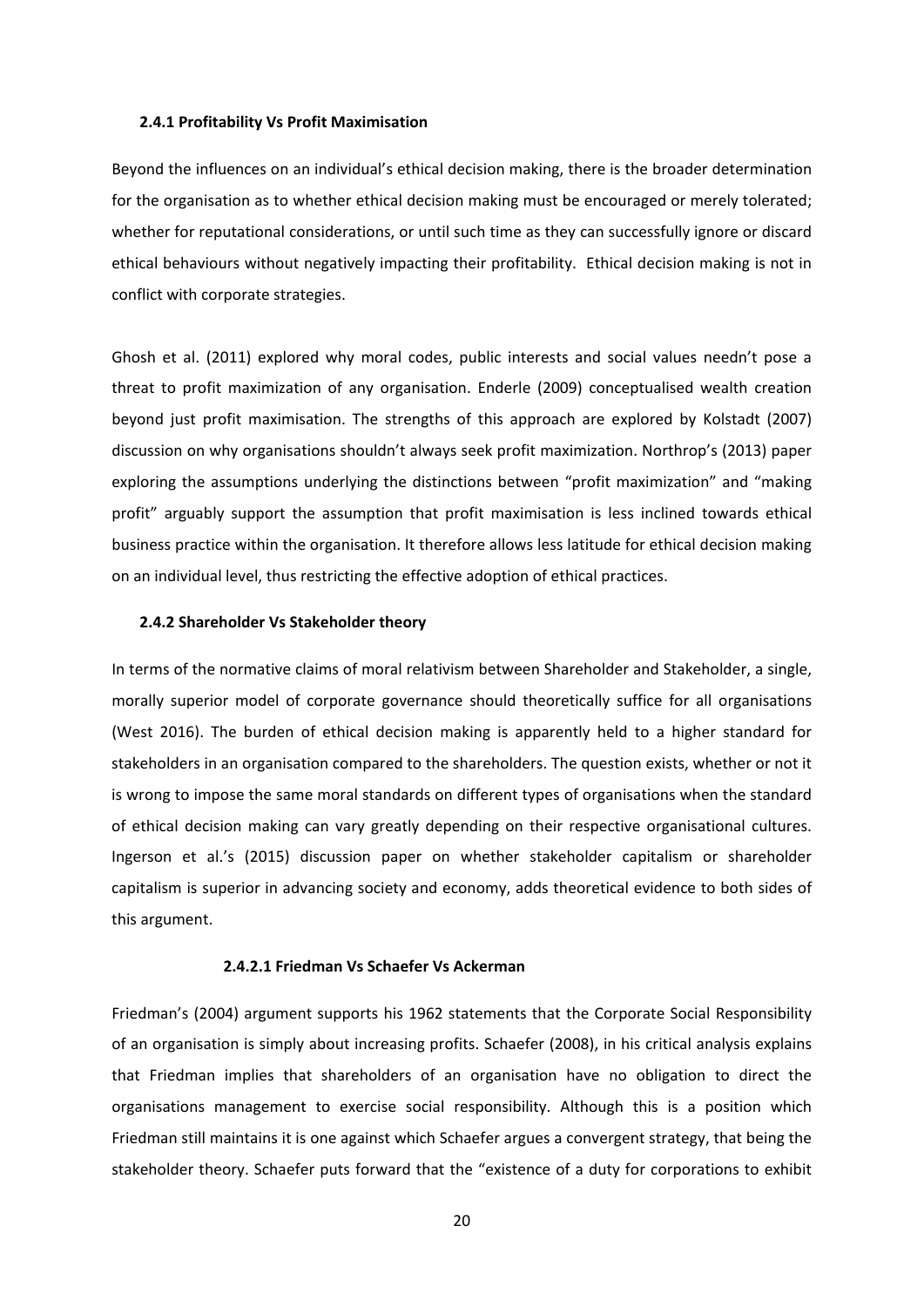social responsibility generally favours a stakeholder model of the corporation over a shareholder one."

While Friedman holds the view that an individual in an organisation has no other social responsibility other than to serve the shareholders, Ackerman's (1976) model of Corporate Social Responsibility in contrast, emphasises the organisations internal policy goals and how they can be met in relation to the organisations Corporate Social Responsibility. In Ackerman's model, the manager of the company familiarises themselves with the most common social problems and then displays a willingness to take on projects aimed at addressing those problems. This position of doing the right thing for right reason is indicative of what Treviño (1986) describes in her Interactionist Theory of Ethical Decision-making.

Dobos (2011) in response to Schaefer, evaluates whether ethical decisions informed by Corporate Social Responsibility can be equally beneficial to both shareholder and stakeholder. It is inconclusive whether the shareholders goal of profits, and the stakeholders goal of a morally superior model of corporate governance, must exist mutually exclusive to one another.

## <span id="page-27-0"></span>**2.4.3 Carroll's Corporate Social Responsibility Pyramid**

Corporate Social Responsibility in an organisation is driven by their values. Organisations now not only feel responsible for the creation of wealth but also for social and environmental benefits (Zadek 1998). The public pressure for an organisation to become more socially responsible, in terms of the environment, labour standards and human rights, now heavily influence the strategic development of an organisation.

This is a natural evolution of the Carroll (1991) model of the Corporate Social Responsibility Pyramid. In Carroll's model the foundation strata was towards economic responsibility to be profitable. Built upon this are the legal responsibilities of the organisation, and above that the ethical responsibilities, to do the right thing. Finally, it is upon these ethical obligations for the organisation, where Carroll builds their philanthropic responsibilities.

## <span id="page-27-1"></span>**2.5 How Literature has influenced Instrumentation and Methodology**

During the literature review, the author has considered the ethical philosophies, before selecting consequentialism and critically evaluating the Kohlberg and Treviño models which inform the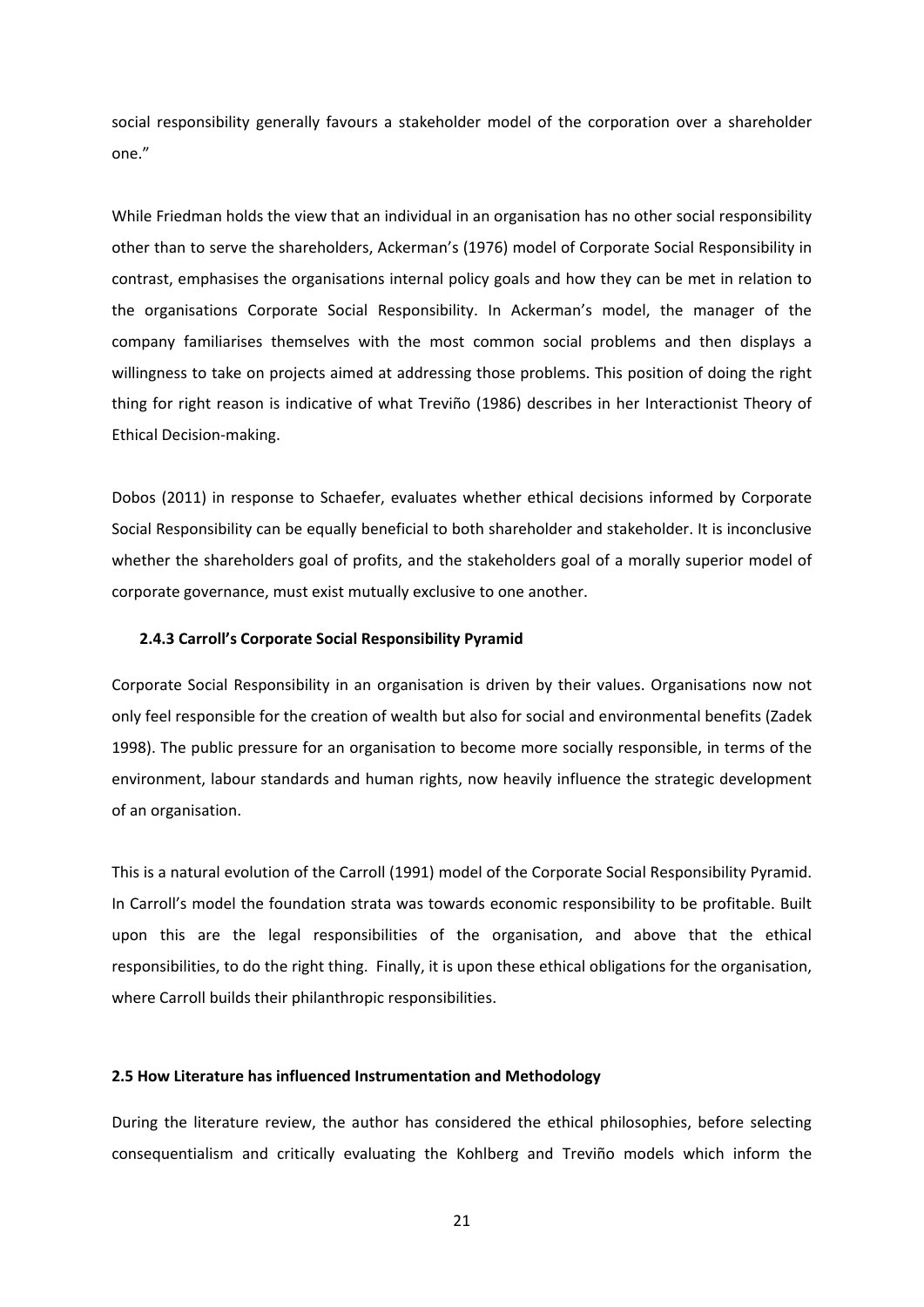research. The author has also considered criticism of some dominant corporate strategies whose adoption can create ethical dilemmas for individual decision makers within the organisation, although they do not necessarily need to. Through reading, the author has identified limited criticisms of the Treviño model and the moderators she proposes. This has guided the author's focus towards testing the moderators on the individual decision makers, more than towards the weight being brought upon them by the nature of the decision itself.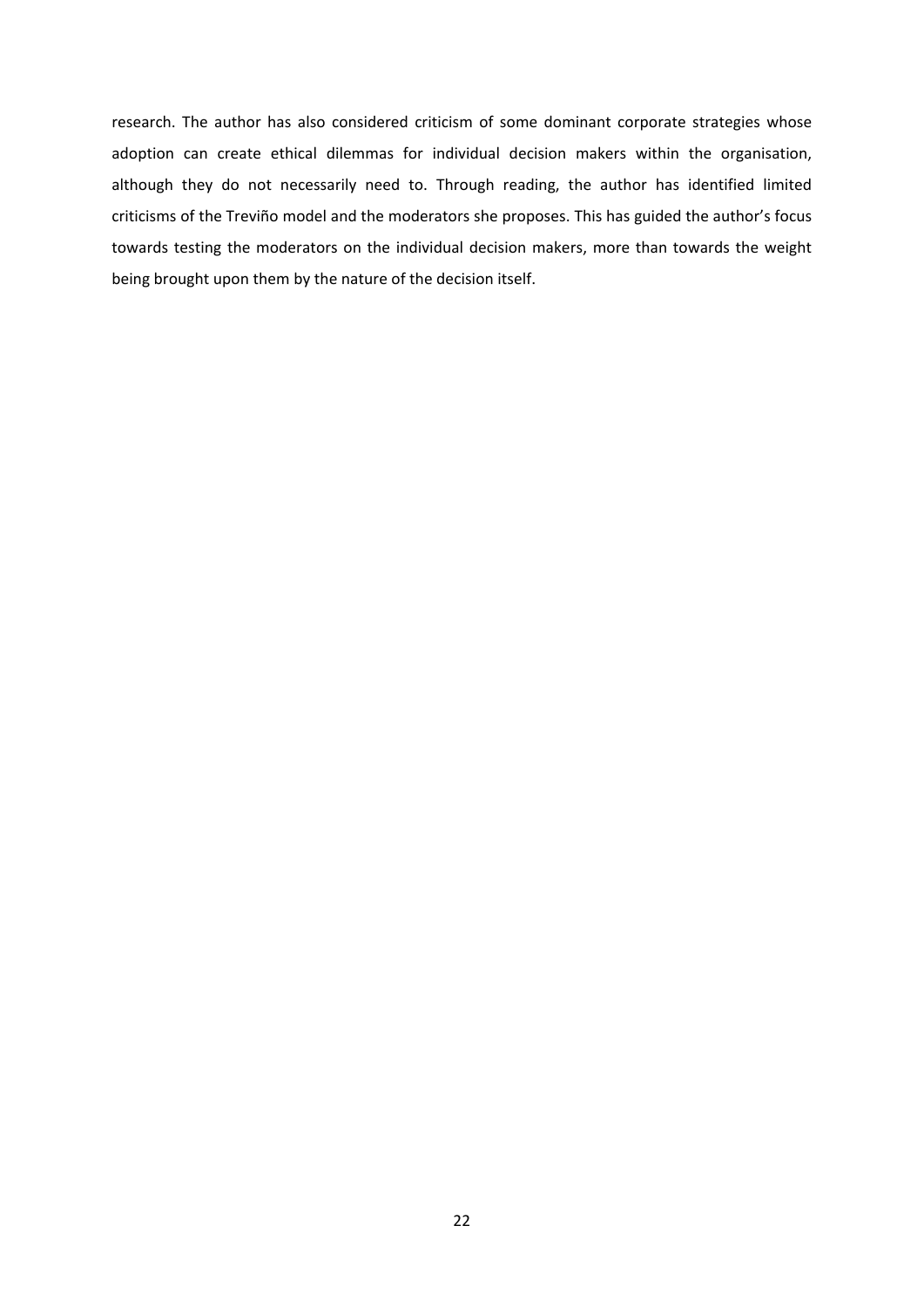#### <span id="page-29-0"></span>**Chapter 3: Methodology**

#### <span id="page-29-1"></span>**3.0 Introduction**

Research, according to Leedy and Ormrod (2010) is "a systematic process of gathering, evaluating, and interpreting data to increase understanding of a phenomenon". At the centre of the research process is the question or problem that the researcher or author is seeking to explore. Leedy and Ormrod also describe research as a process which can develop new ways of thinking and/or possibly inspire further research in the area.

Creswell (2002) noted the differences between quantitative and qualitative research, in that quantitative research "is the process of collecting, analysing, interpreting, and writing the results of a study", whereas qualitative research is the process of "data collection, analysis, and report writing, differing from the traditional, quantitative approaches." For the purposes of this study, a qualitative research approach is taken as the optimal one as it builds upon inductive, rather than deductive reasoning. With qualitative research, the empirical data is gathered from previous studies and individual accounts and then used to explore the social and personal behaviours that are postulated in the relevant theories.

#### <span id="page-29-2"></span>**3.1 Research Aims and Objectives**

The primary aim of this study is to examine through empirical evidence and individual accounts the conflicting influences (or moderators) on the individual decision maker in an organisation, which can specifically impact on the ethical standing of such decisions. The key drivers which are being considered as a catalyst imposing ethical dilemmas for decision makers within a given organisation are corporate strategies. The following research objectives have been set to see the influences on decision makers when faced with potential ethical dilemmas:

Objective 1: To investigate the effect of Cognitions on decision making. Objective 2: To investigate the effect of Individual Moderators on decision making. Objective 3: To investigate the effect of Situational Moderators on decision making. Objective 4: To investigate the effect of Organisational Culture on decision making. Objective 5: To investigate the effect of Characteristics of Work on decision making.

Although, there are arguments and counter arguments in journals and other peer-reviewed works such as the Journal of Business Ethics which have provided a range of theoretical explorations and some case studies from which this research can draw, the first-hand experiences of individuals faced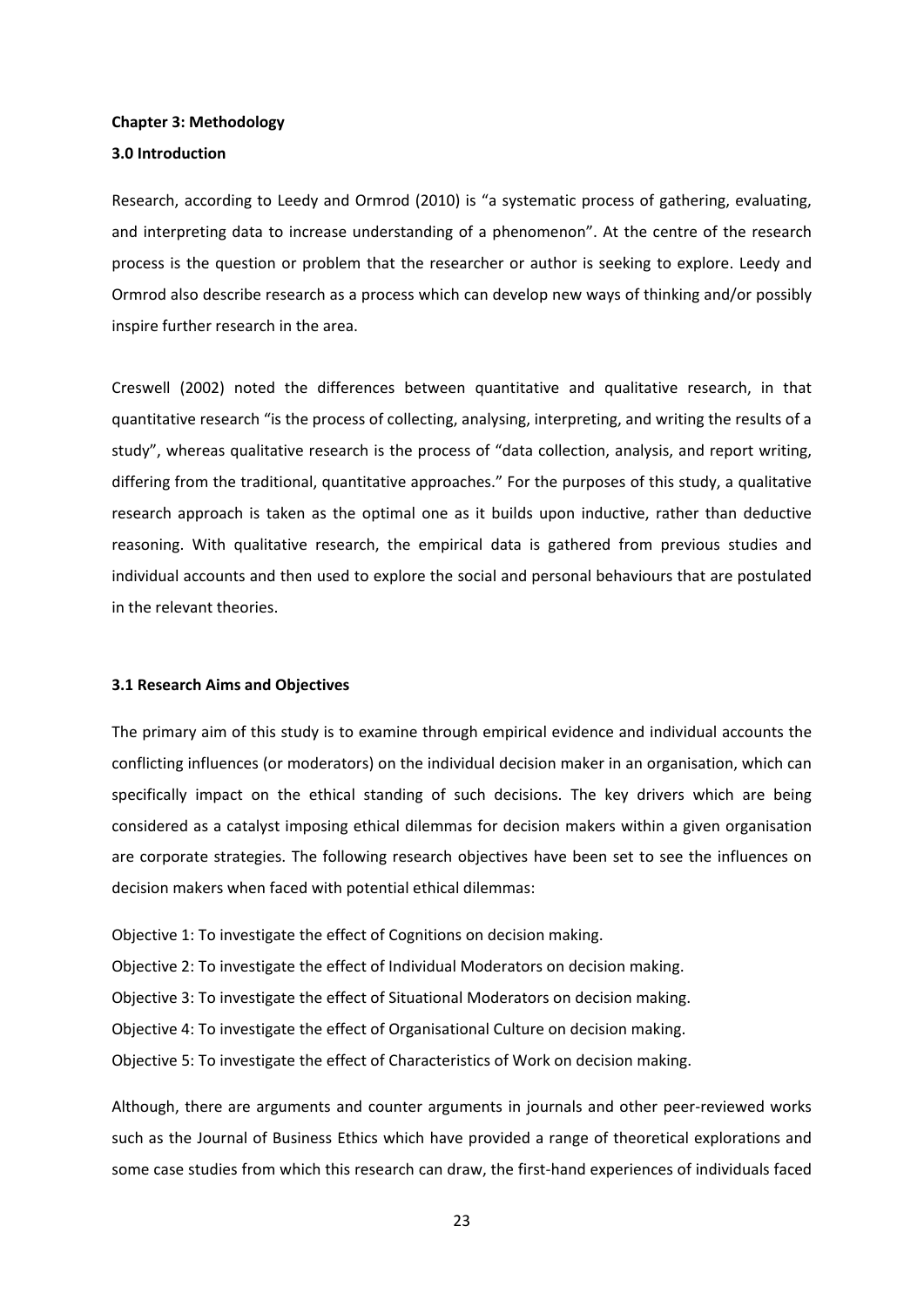with ethical dilemmas in their organisations will provide evidence of these moderators on ethical decision making.

Studies on the interlinkages between profits and ethics offer little evidence that the two must be mutually exclusive. Evidence indicates that corporate social responsibility, ethical business practices, and organisations that continue to operate in the public interest, can do so successfully without needing to threaten corporate strategies such as profit maximisation or growing shareholder wealth.

## <span id="page-30-0"></span>**3.2 Proposed Research Methodology**

The Saunders Research Onion (Appendix 1: Fig 2) has been chosen as the guiding framework for the research methodology. The research onion conceptualised by Saunders, Lewis, Thornhill (2009) provides a layered approach which should essentially be peeled away to reach the core of the various research methods. The 5 layers of the onions that are considered are the philosophies, approaches, strategies, choices, and time horizons, which are stripped back to arrive at the techniques and procedures at the core of the Saunders model. The benefit of this approach is that while the tendency for researchers is to conceive of the techniques and procedures first (be it conducting in-depth interviews or blind questionnaires), the Saunders model considers the other important layers first as a guide to aid the researcher in arriving at the core(15 Writers 2019).

To apply the Saunders Research onion methodology one must make decisions at each layer which guides the research to then effectively peel that layer away, presenting the next set of key decisions to be made, thus ultimately informing and guiding the techniques and procedures that will form the data collection and analysis stage.

This chapter discusses the decisions behind the philosophy, approach, strategy and choices, and the subsequent data collection and data analysis techniques, employed in the research methodology.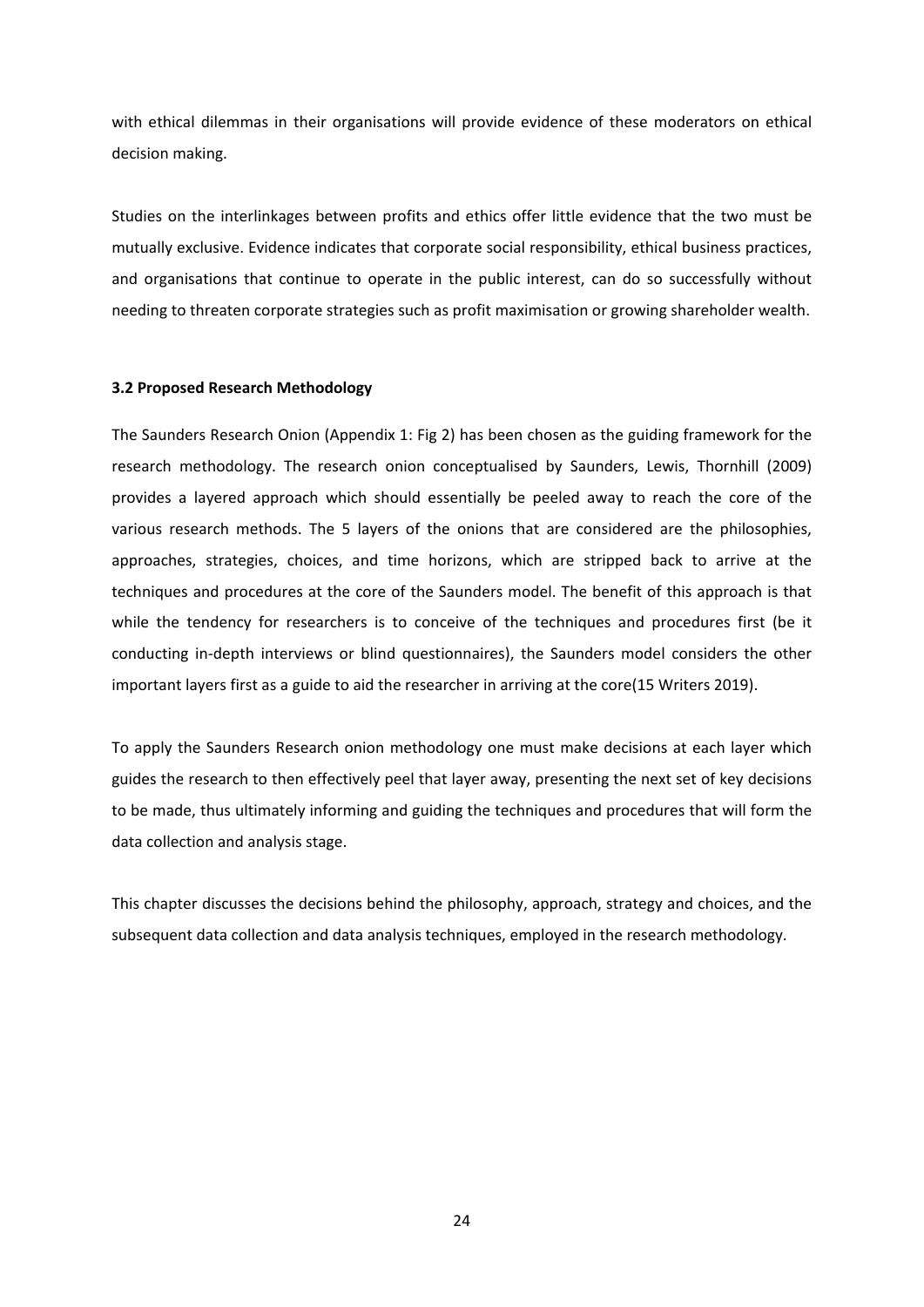#### <span id="page-31-0"></span>**3.2.1 Research Philosophy**

The Research Philosophy, the first layer of Saunders Research Onion addresses the ontological or epistemological philosophies which should be considered for adoption in the research methodology. The ontological refers to what is the nature of reality and what an individual is truly capable of understanding; it is as Crossley (2001) describes as the ""what" and "how" of what we know". On the other hand epistemology refers to how knowledge is gathered and from which sources it's gathered; or as Crossley describes it, ""how" we can obtain knowledge and come to understand things". Beyond this, the research philosophies are separated between Positivism, Realism, Interpretivism, and Pragmatism.

Positivism fundamentally is based on the theory that what is being studied can only be studied objectively and that a researcher cannot make interpretations of what they study, but merely observe. As such, knowledge can only be gained through empirical research and the researcher determines things as absolutely true, false, or otherwise inconsequential. Park (2020) states that although Positivism relies upon quantitatively established hypotheses, Positivist research, does not always need to rely on quantitative methods.

Realism is defined by Phillips (1987, p. 205) as "the view that entities exist independently of being perceived, or independently of our theories about them." Realism then as a theory can be compatible with qualitative research methodologies, given that an individual's cognition and behaviours can be measured, observed and subsequently identified and verified by means of qualitative study.

Interpretivism essentially focuses upon the influence that social and cultural moderators can have on an individual. With this research philosophy, the researcher's role is one of interpreter to determine an overarching view of the individual's thoughts and actions. Bryman and Bell (2007 pg18) express the view that the study of the social world requires a logic of research procedure that reflects the distinctiveness of humans as against the natural order. Interpretivism is therefore concerned with the understanding of an individual's actions; and consequently the changes in those actions based upon the forces that influence them.

Pragmatism primarily focuses on the application of a practical stance towards research where the perceived knowledge is not an absolute but is instead being continually challenged and reinterpreted. Pragmatism therefore relies on the researcher determining the best fit to the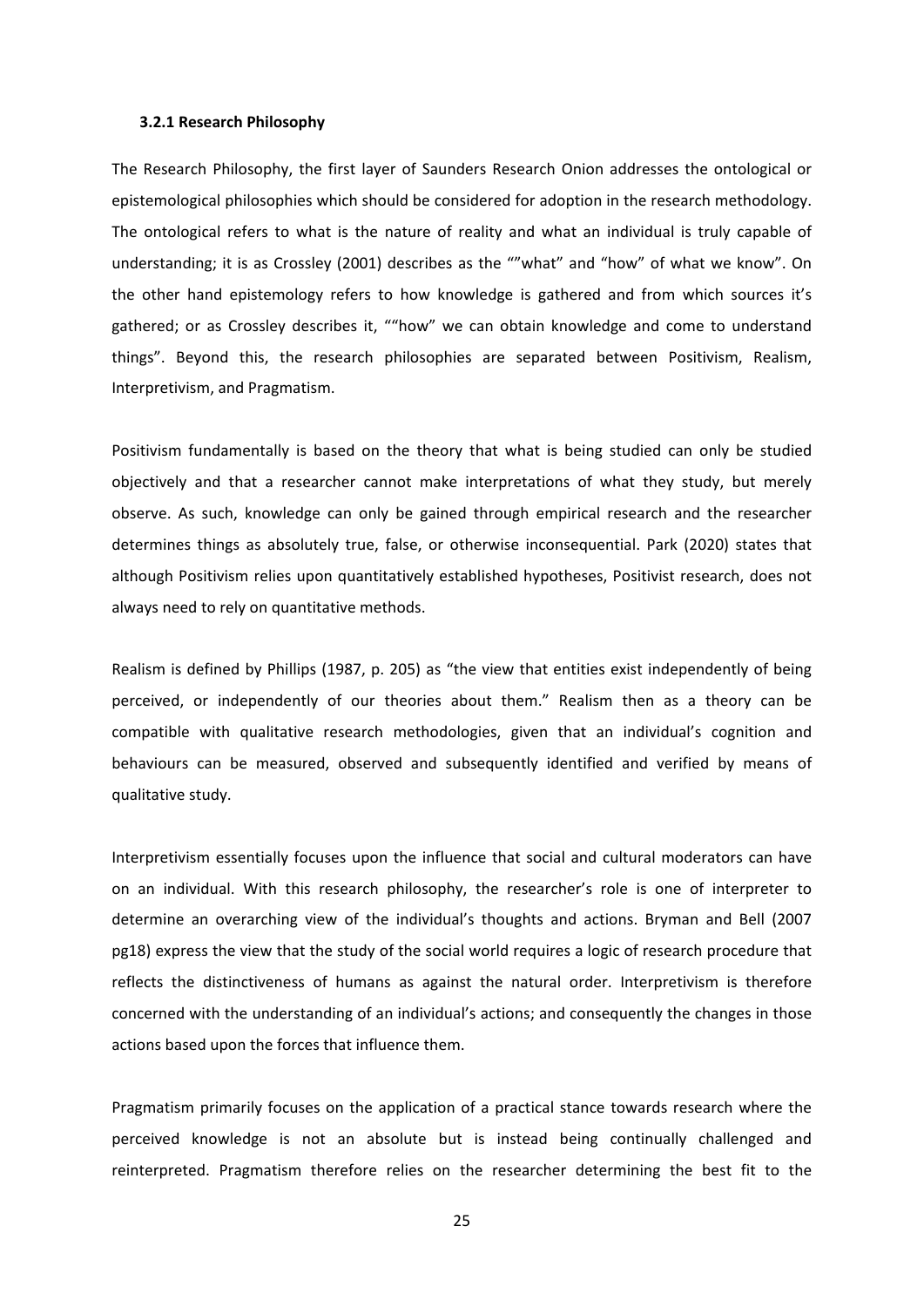situation, essentially choosing the value of philosophical concepts to adopt in circumstances where they prove to be of relevance. Or as Crossley (2021) describes "Pragmatism is not committed to (or limited by) one specific philosophy."

On consideration of these factors, especially the nature of the ethical dilemmas which influence an individual's decision making, how their moral development drives their internal understandings and rationalisations, the epistemological method was chosen over the ontological. The ontological philosophy deals in absolutes which would not be a practical basis to examine the moderators and nuances of individual ethics based decision making. Furthermore, for this study the decision to follow the interpretivistic approach above the others is based upon interpretivism reflecting the human actions as deterministic values for examination and therefore lending itself more appropriately to qualitative research and theory.

The alternate approaches which were rejected, Positivism and Realism are too bound by scientific, observable, and measurable empirical study as to allow for the nuanced conflicts occurring in an individual's moral development framework guiding their ethical decision making processes. For this reason also, pragmatism was rejected as a "whatever fits" approach would stray too far from the interpretivism approach which is required here, being reliant on ethics and values which are major concerns of this study.

#### <span id="page-32-0"></span>**3.2.2 Research Approach**

The second layer of the Saunders Research onion is arrived at following the methodology being selected. In this layer, the Research Approach, there are two distinct standpoints from which the appropriate Research Approach is chosen; these being the Deductive and the Inductive approaches. The determination between these approaches influences the later decisions that will be taken concerning data collection and data analysis.

Firstly, the Deductive Research approach is often associated with scientific reasoning. It starts from an "as is" position, wherein the researcher examines the work and/or the relevant hypotheses of those who have worked before them in the area of study. Based on findings presented in the literature review, the researcher subsequently builds upon those studies and theories by further testing those hypotheses. Deductive Research essentially tests existing theory and is usually used within quantitative research.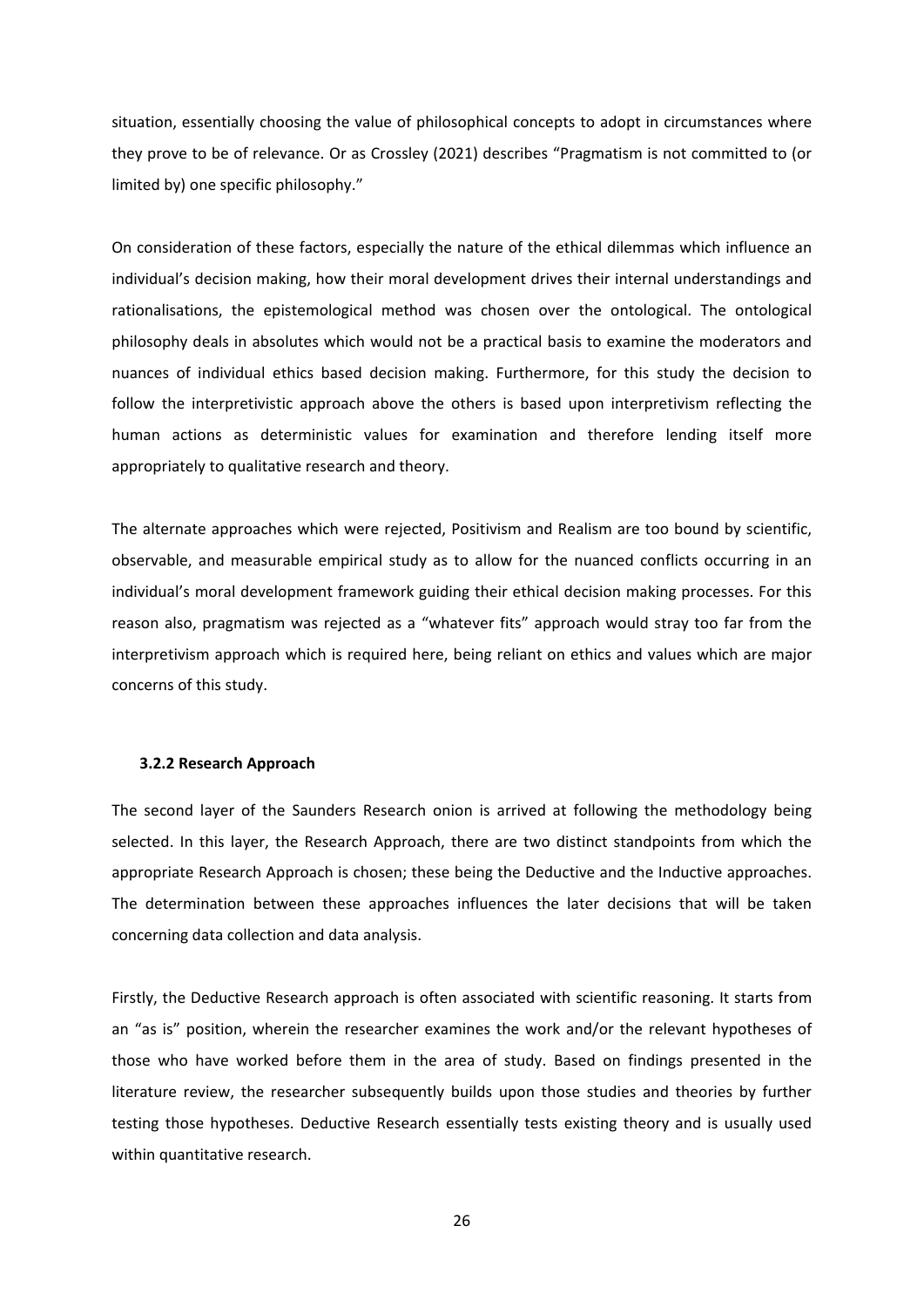The Inductive Research approach on the other hand involves the analysis and extrapolation of an existing hypothesis or theory, or a perceived "gap" in one, to develop a new or evolved theory from the available research, or perhaps formulates and tests a new hypotheses suggested by the interpretation of earlier findings. Inductive Research is less constrained and more exploratory than Deductive Research however it's limited in that its findings are not easily proven conclusively but can be easily counter-argued. Inductive research is most commonly used in qualitative research.

For the purpose of this study, the Inductive Research approach has been chosen as the most appropriate. To examine Treviño's (1986) model which proposes that "ethical decision making in organizations is explained by the interaction of individual and situational components", the inductive approach will inform if the ethical moderators said to be present in a decision making process, are realistically significant determinants on the ethical or unethical decisions subsequently made by the individual.

The supposed level of moral development of the decision maker informs their ethical decision making process. To determine the individual's perceptions of self and the moderators that they felt were or were not real influences on their decision making process, an Inductive Research approach is applied to a number of qualitative interviews. Inductive Research provides for the interviewees own experiences to be evaluated against the model, whereas deductive research would require commonly measurable outcomes upon which to form proofs. Although only a small sample of individuals are selected, each has had a different background and position within an organisational structure. This theoretically gives them a broader range and varying intensity of individual and situational moderators they would encounter in their decision making processes.

#### <span id="page-33-0"></span>**3.2.3 Research Strategy**

The third layer of the Saunders Research onion is concerned with the Research Strategy. The onion provides for a number of different strategies; Experiment, Survey, Case Study, Action Research, Grounded Theory, Ethnography, and Archival Research. The strategies are broad to meet both quantitative and qualitative research requirements; the optimal strategy to pursue is dictated by both the type of data required for the research and by the aims of the study.

As this research is a qualitative, epistemological approach to interpretivistic Inductive research, certain research strategies are discounted as being generally unsuitable to use. By that reasoning,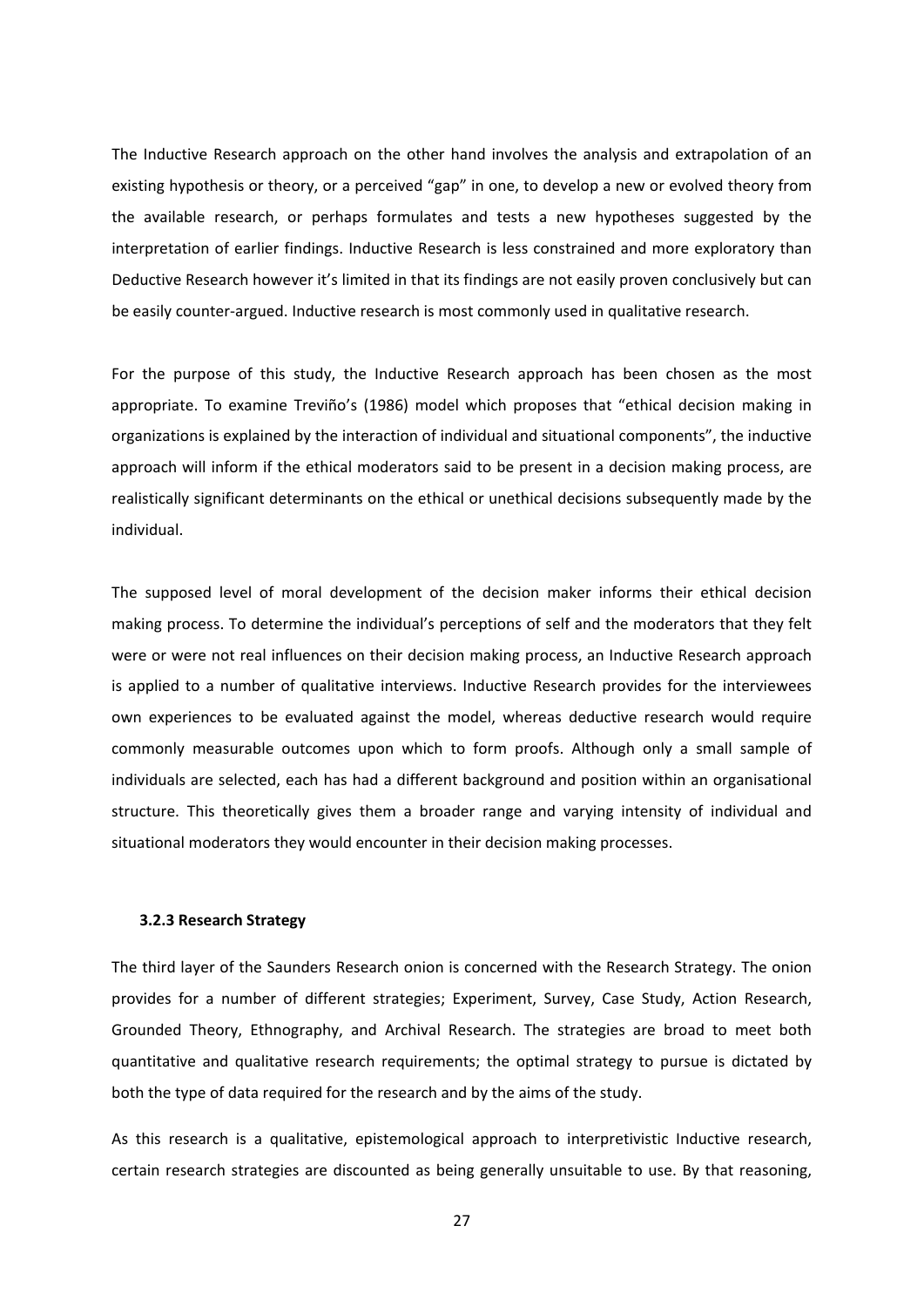the decision to conduct in-depth interviews with a select cohort of individuals to determine the level in which the Treviño model has/hasn't been applicable to them follows more closely along the Case Study research strategy than other strategies. As Bryman and Bell (2007 pg 60) observe, "for some case study researchers, cases are selected in order to represent a population, and, in such cases, more formal sampling is required". They further observe, after that there are 3 types of case study, "Intrinsic cases are undertaken primarily to gain insight into the particularities of a situation, rather than to gain insight into other cases or generic issues. Instrumental case studies are those that focus on using the case as a means of understanding a broader issue or allowing generalizations to be challenged. Finally, there is the category of multiple or collective cases that are undertaken jointly to explore a general phenomenon." This research by selecting interviewees with a variety of experience and perspectives falls into this third category of case study.

While the interviewees will reference their real-life experience, the objective is to develop an understanding of how the model applies or dis-applies within the study, and not to make generalisations on the findings. The Case Study research strategy also enables the researcher to take into account the social, organisational and cultural contexts, which are important moderators to be examined in the study.

The other research strategies, for example, experimental research would have proved unsuitable as it is deductive in nature and aligned to a positivist research philosophy. Similarly, Action research is unsuitable because while qualitative in its findings, it requires that it is conducted in practical settings which would not be conducive to examining the individual's decisions under the Treviño model as required with the interpretivistic approach.

The research choice here, as is explained in Saunders's Research Onion's 4<sup>th</sup> layer is the choice between Mono-method, Mixed-method, and Multi-method approach. This research is following a specific qualitative method solely and therefore is pursuing the mono-method research approach. While some consideration was given initially to other methodologies, quantitative research would not have been suitable for this study so subsequently the mixed-method and multi-method are not applicable research choices.

The Time Horizons as set out in Saunders's Research Onion's 5th layer are either cross-sectional or longitudinal. The latter refers to research taking place at multiple points over a period of time. The former refers to a study or studies taking place at a certain point in time. As this research relies on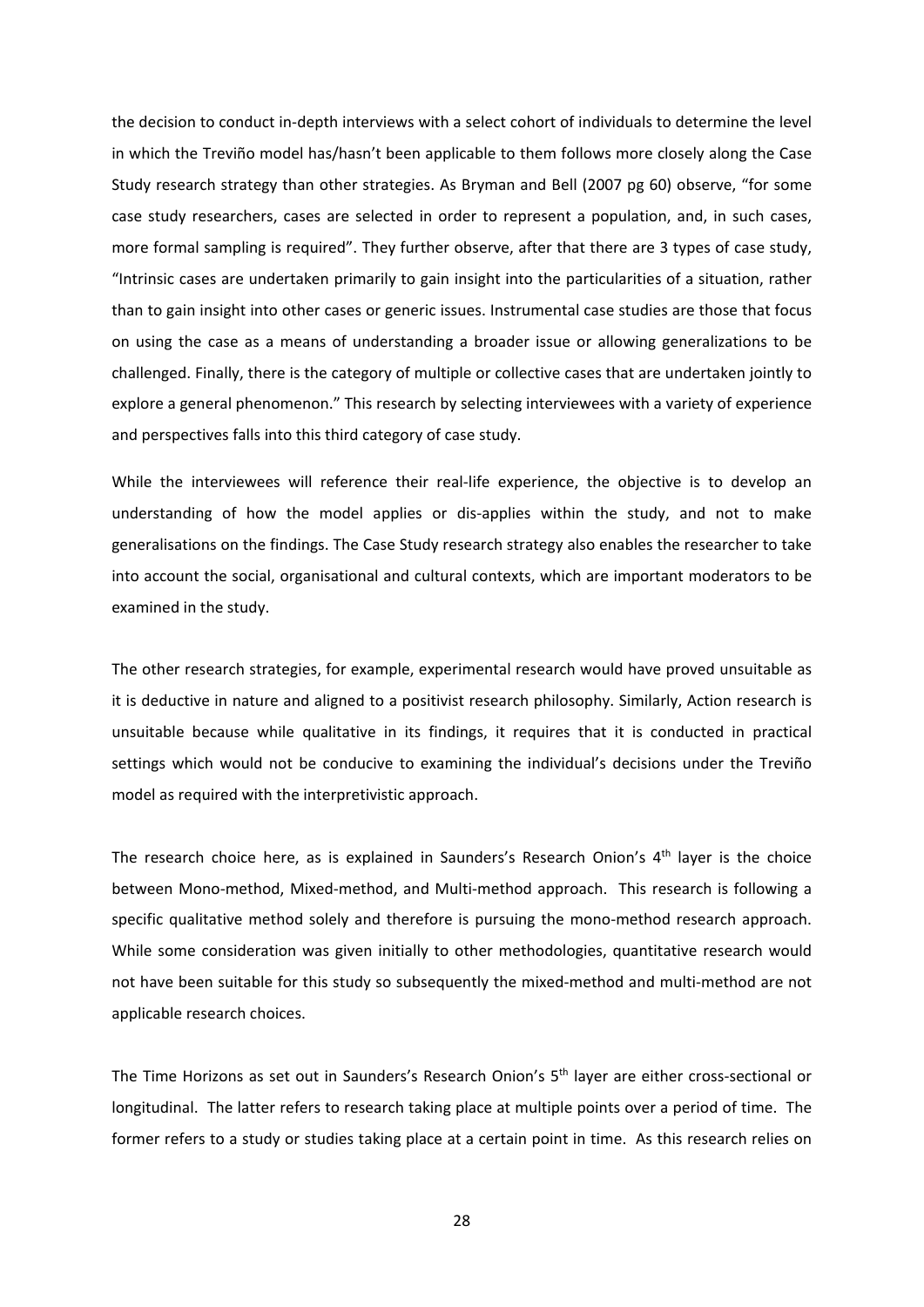studies and interviews which take place at a fixed point, the collective research is on a crosssectional Time Horizon.

#### <span id="page-35-0"></span>**3.3 Qualitative Data Primary Collection**

At the core of the Saunders Research onion are the techniques and procedures which have been shaped by the preceding layers of the model. At this point the actual data collection and data analysis take place.

As determined by the tenets of Treviño's Interactionist Theory of Ethical Decision-making, this research explores the deterministic factors, that is, the situational and individual moderators as proposed by Treviño, on the individual and the effective strength and prevalence of these moderators inside any given organisation, according to the personal experiences of the select interviewees. The factor of the individual perception of self, being their level of moral development as espoused by Kohlberg may or may not also have an impact upon the decisions individuals make when faced with ethical decision making and their ability to navigate possible ethical dilemmas. This research is following the views and experiences perceived by the interviewees, which makes the data gathered from them subjective in nature. This research has chosen to follow qualitative data collection as its primary source as the processing of data received requires an interpretivistic approach which quantitative research could not facilitate.

The decision to choose in-depth interviews is to provide the individuals with a broad scope of questions and ethical decision making moderators which they may or may not have experienced in their respective organisational structures. From the questions asked, the interviewee will relate if the influence of individual and/or situational moderators were experienced or recognised as such. They will also assess the degree to which the moderators impacted upon the ethical decisions the interviewees were required to make in their respective experiences.

#### <span id="page-35-1"></span>**3.3.1 Population**

The cadre of 6 interviewees selected for the qualitative research were chosen for the unique perspectives they would have in the context of how the Treviño model may legitimately apply to them. Amongst them exist a range between 10 and 30 years in their organisations; varying disciplines from hedge-fund management to NATO to Silicon Valley. The interviewees have also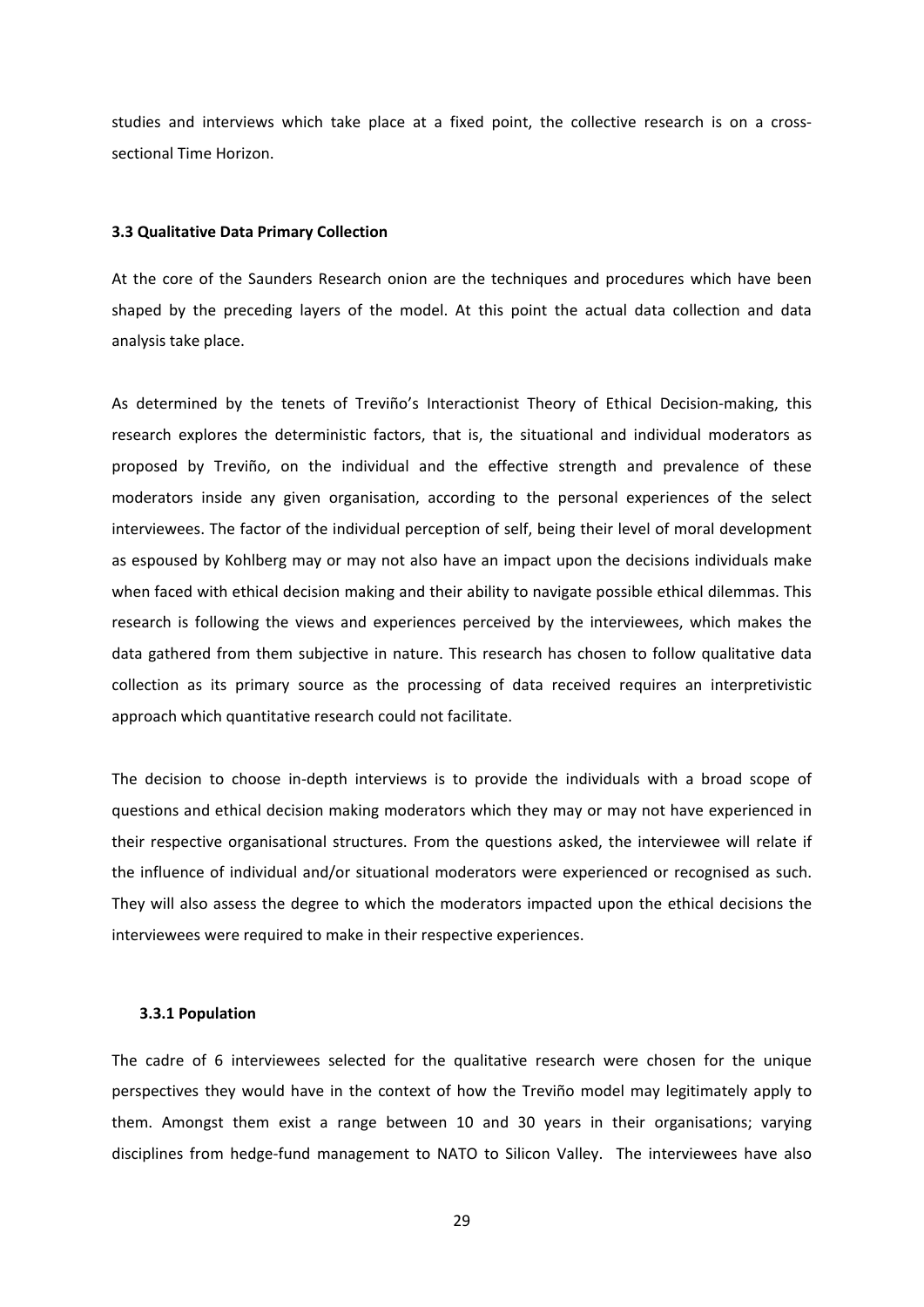occupied different levels in their hierarchical structure from junior level to Vice President of their Organisation; and diverse geographical experiences across 4 continents.

## <span id="page-36-0"></span>**3.3.2 Analysing Qualitative Data**

The qualitative data was gathered via interview conducted via MS Teams to facilitate both the remote interview requirements and the ability to schedule and record the interviews. Copies of the recorded interviews were returned to the interviewees for the purposes of ensuring verification of accuracy.

Based upon the Research objectives in 3.1 above, and applying the Saunders Research Onion the following research questions were explored during the interviews by the 3 sub-questions related to each of the 5 objectives identified, to get a holistic view of the effects the moderators had on each interviewee.

- 1. What is the impact of possibly contentious corporate strategies (for example profit maximisation strategy) on ethical decision making, for the stakeholders in organisations?
- 2. Is there a tipping point where the drivers of an organisational culture, overpower the individual decision makers level of moral development in ethical decision making dilemmas?
- 3. Do unethical practices become engrained in the culture and values of an organisation and therefore manifest themselves as barriers to sustainable and ethical decision making and business practices?
- 4. Is there a true commitment to ethical practices in an organisation or, do they do anything other than the minimum required to meet expectations and engage in "ethics washing"?

The empirical data relating to each of 15 sub-questions covering the objectives informed by Treviño's Interactionist Theory of Ethical Decision-making model was then analysed, and aggregate results and discussions to the questions are presented in chapter 4.

## <span id="page-36-1"></span>**3.4 Ethical considerations**

A research paper exploring the impact of corporate strategies espoused by the expectations, cultures and values of any given organisation, upon the ethical decision making of the individuals in said organisations; will have ethical considerations in respect of the interviewees chosen to engage in the study.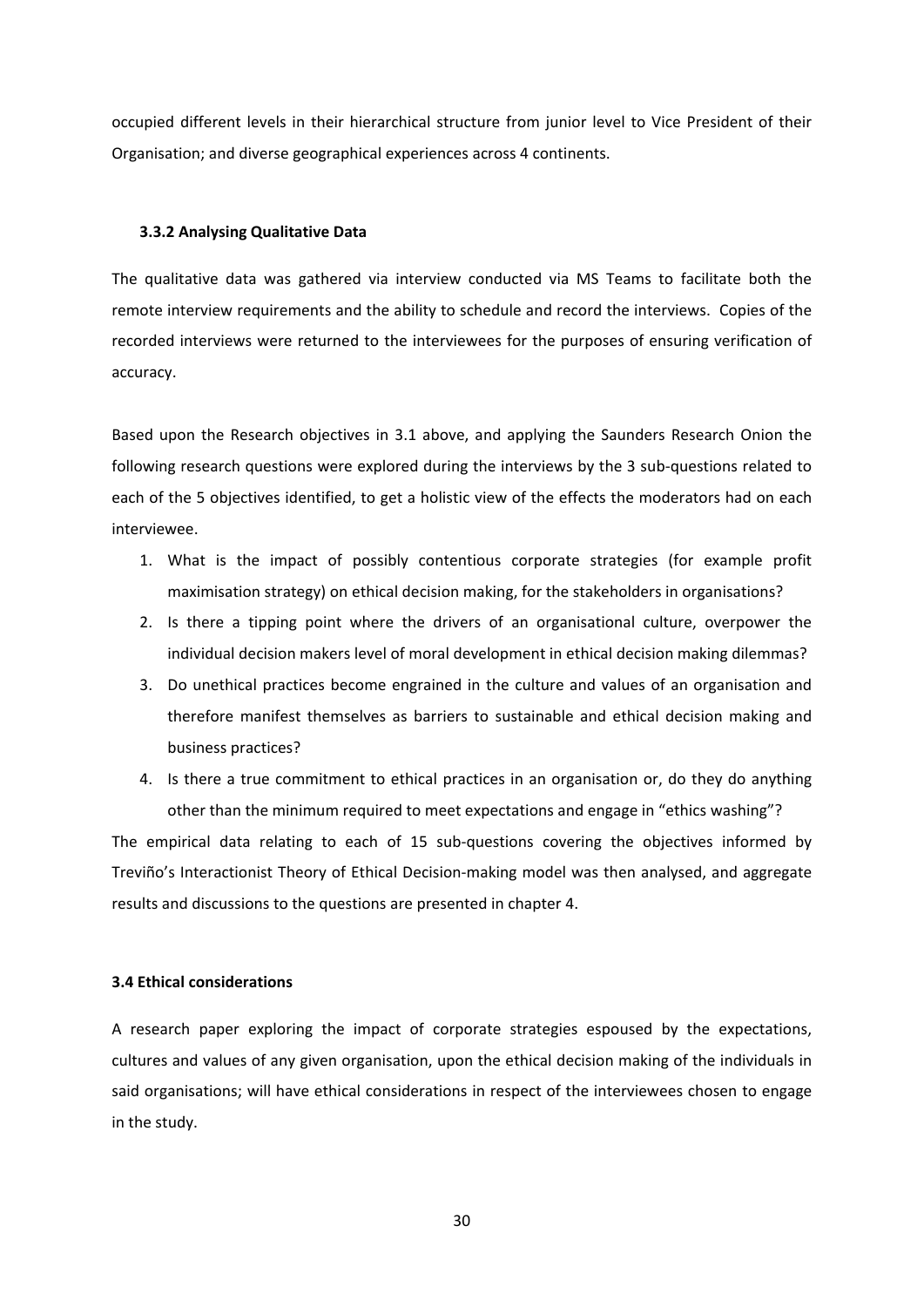First and foremost the question in relation to the interviewees is their own right to anonymity. Although they express a willingness to engage in the research, their position or future position must be a consideration and therefore that right should they chose to exercise it, must be respected. Due to the nature of the interviews being recorded for verification, a number of potential interviewees approached were unwilling to participate.

The other overriding principals are the legislative requirements under the General Data Protection Regulation. Similar to the right to anonymity, participants are afforded unalienable fundamental human rights which can and must be respected at all times.

## <span id="page-37-0"></span>**3.5 Limitations to Research**

The research undertaken has inherent limitations which must be recognised. Firstly, as discussed previously, the choice to pursue Inductive Research, although less constrained than Deductive Research, is limited in that its findings are not easily proven conclusively. It also presents the problem wherein the counter argument can easily be supported.

The next limitation is that while attempting to isolate a sample of interviewees with broad individual and situational experiences to address the many moderators in the Treviño model, the small sample size may only provide indicative but not compelling results.

The third limitation considered in the research is that the responses provided by the interviewees will perforce be subjective rather than objective. The variable that is the level of moral development of the interviewee is a significant contributor, consequently the decisions and actions of interviewee "A" in organisation "A" for example cannot generally be assumed to equal that interviewees actions if they were facing the dilemmas encountered in organisation "B" or "C" by those respective interviewees.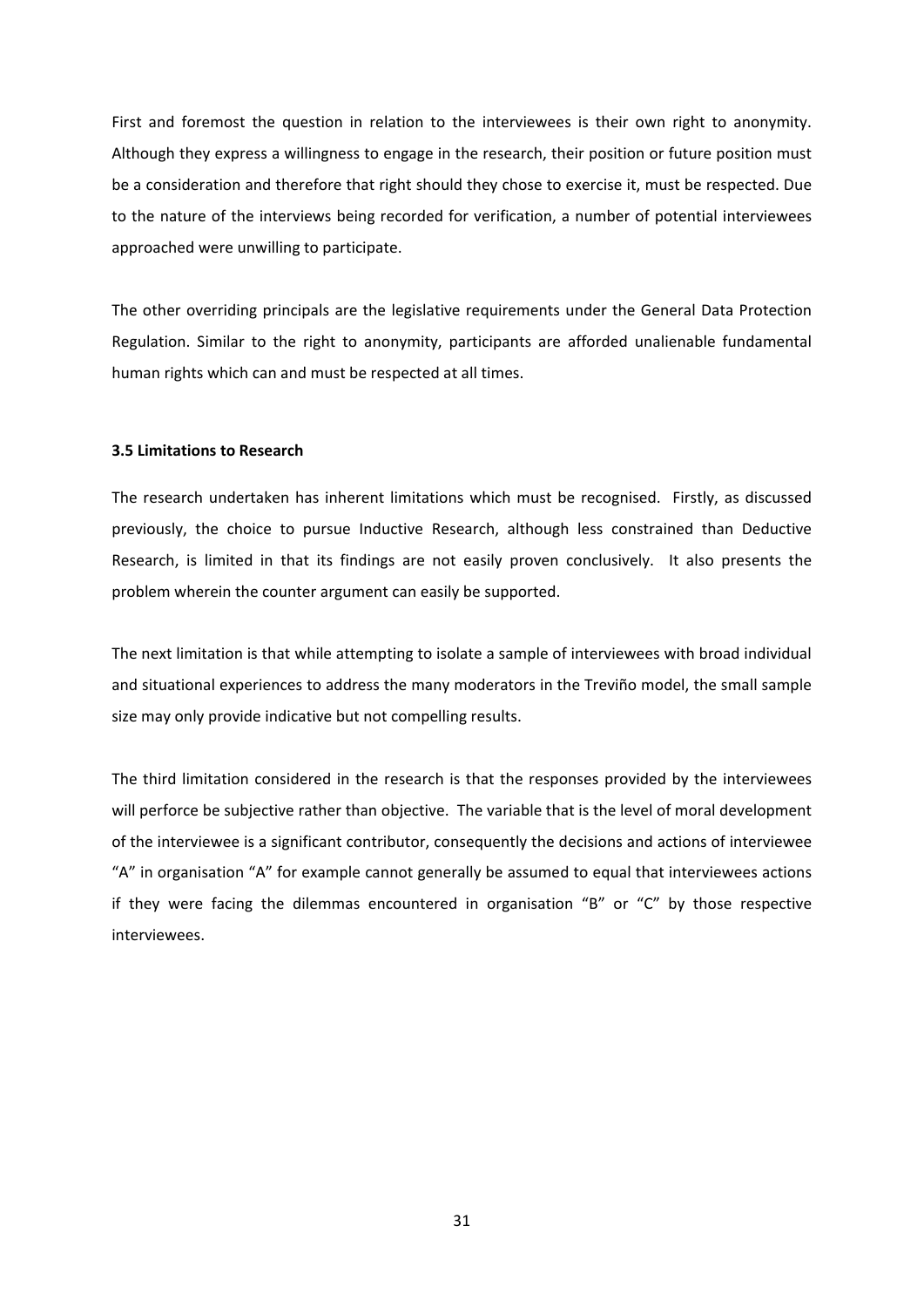#### <span id="page-38-0"></span>**Chapter 4: Research Findings and Discussion**

## <span id="page-38-1"></span>**4.0 Introduction**

The literature has looked at the consequential, deontological and virtue frameworks applied in ethics based decision making. The author, for the purposes of this study determined that consequentialism would be the most suitable ethical framework to explore. Initially the question as to whether, the impact of profit maximisation strategy, or any other corporate, not necessarily profit-focused strategy, would impact ethical decision making. However, as the research has found that organisational climate is just one moderator to be considered, the application of an inductive method of research gave a more holistic view of the decision maker themselves; as the subject responsible for making ethical or unethical decisions, rather than focusing on the ethical standing of the decision the individuals have to navigate. The objectives here therefore focused on the decision maker rather than the merits of the decision, addressing the two research gaps. These objectives investigate the ethical framework presented in Treviño's Interactionist Theory of Ethical Decisionmaking and whether the sub-objectives support or rebut the extent to which the moderators play on the decision maker, and ergo the decision. In addition the interviewee responses highlight the emerging gap, the concept referred to as "ethics washing". This research has been able to explore those gaps in the course of the study's research interviews.

This section also shows that analysis of the responses from the participant interviewees reveals parallels between their responses and the current literature in some but crucially not all areas. In the findings that follow, the six interviewees are identified as (IV1), (IV2), etc.

#### <span id="page-38-2"></span>**4.1 Qualitative Research Findings**

The questions (Appendix 2) the author put to the interviewees broke down five areas in Treviño's Interactionist Theory into objectives, shaping the sub-questions to explore the participants own cognitions, experiences and understanding of the moderators on ethical decision making. The responses to the interviews contribute to the determination of the relevance of Treviño's model on individuals at different hierarchical levels within their given organisations and whether they, their role in their organisation, or the culture of the organisation itself, had a significant influence on their ethical decision making.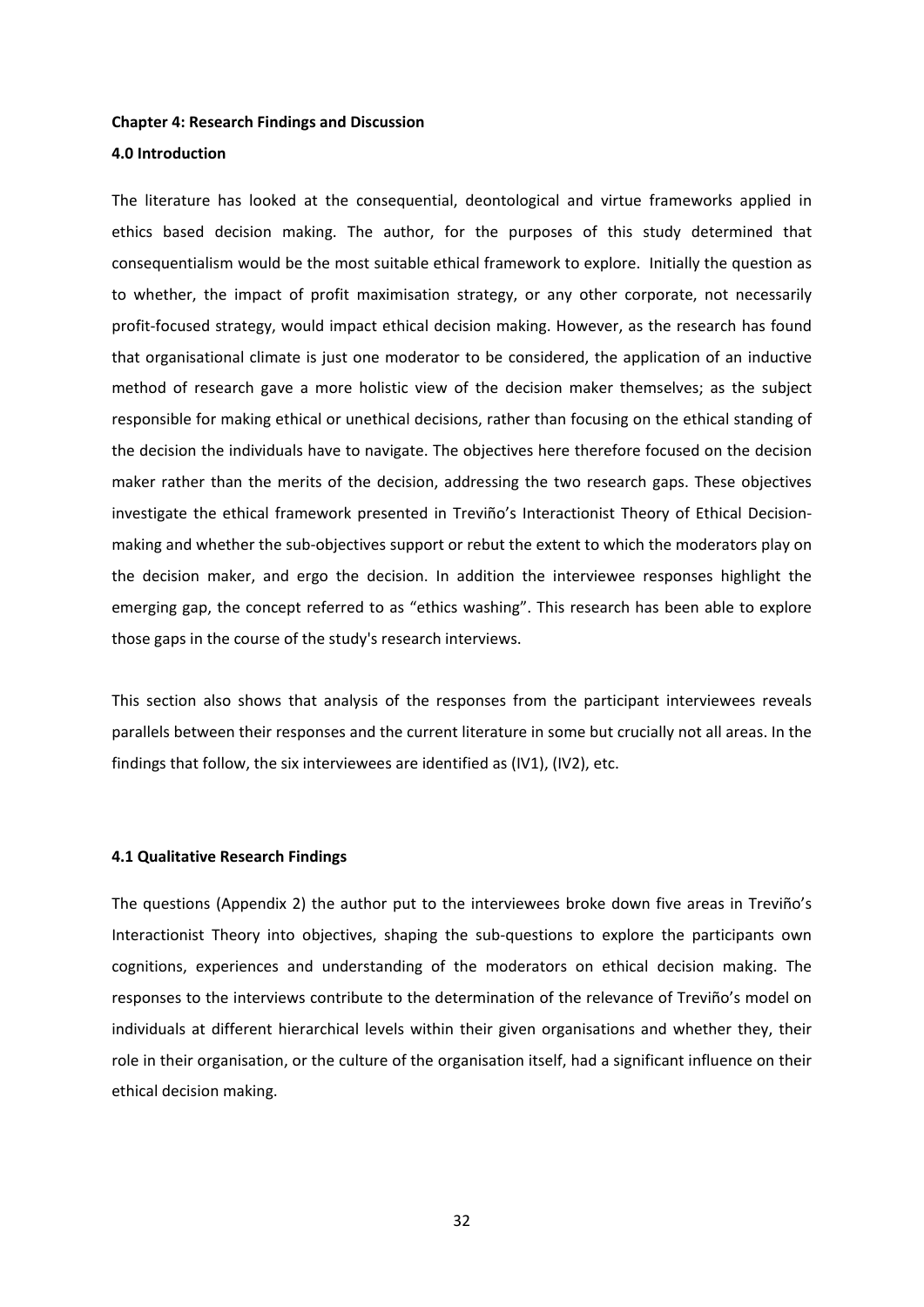The findings of this research showed that the participant's individual experiences and understandings of the influences upon their decision making processes, were mostly in agreement with each other. This was regardless of the roles they each occupied inside their organisations hierarchy, or the nature of work the organisation was engaged in. Additionally, while some of their experiences would support the thinking and literature being put forward in the Treviño model, the study found all the participants to be in agreement in terms of the areas of the model their experiences refuted.

#### <span id="page-39-0"></span>**4.2 Objective 1: To investigate the effect of Cognitions on an individual's decision making**

The author in this objective looked at the respondents own cognitions in relation to ethical decision making. The cognitions are an extrapolation of Kohlberg's Six stages of Cognitive Moral Development model, which states that an advancing level of moral reasoning is necessary for the development of ethical behaviour, and by inference ethical decision making. The disconnect between Treviño and the earlier Kohlberg model is that Treviño's focus is on the actioned behaviours in a practical sense compared to Kohlberg, who outlined how individuals believed they would behave, unsupported by evidence of how they acted when placed in the position requiring action.

#### <span id="page-39-1"></span>**4.2.1 The active role of ethics in work place decision making**

The first question on cognitions sought to determine the interviewee's own perceptions on how prevalent ethics is in the work place. All interviewees responded in the affirmative, but the responses were nuanced as half the participants clarified whether ethics "do" or "should" play a role. This indicated their perceptions that ethics should have a role to play but don't always necessarily do. The scale and type of the organisation are contributing factors here. (IV4) observed that "(ethics) should but it very much depends on the maturity of the organisation", feeling it should be easier for start-ups to take the ethical path which supports (Fassin et al., 2011). The general sense of (IV3) was that ethics is not explicit but implicit in organisations and something employees are becoming increasingly more likely to raise. (IV6) advised that without ethical behaviour a core component of good decision making is lost. As Treviño had alluded to there being a "moraljudgement-action" gap in organisations, it was borne out by the participants perceiving that ethical decision making in the workplace is important but not necessarily practiced all the time.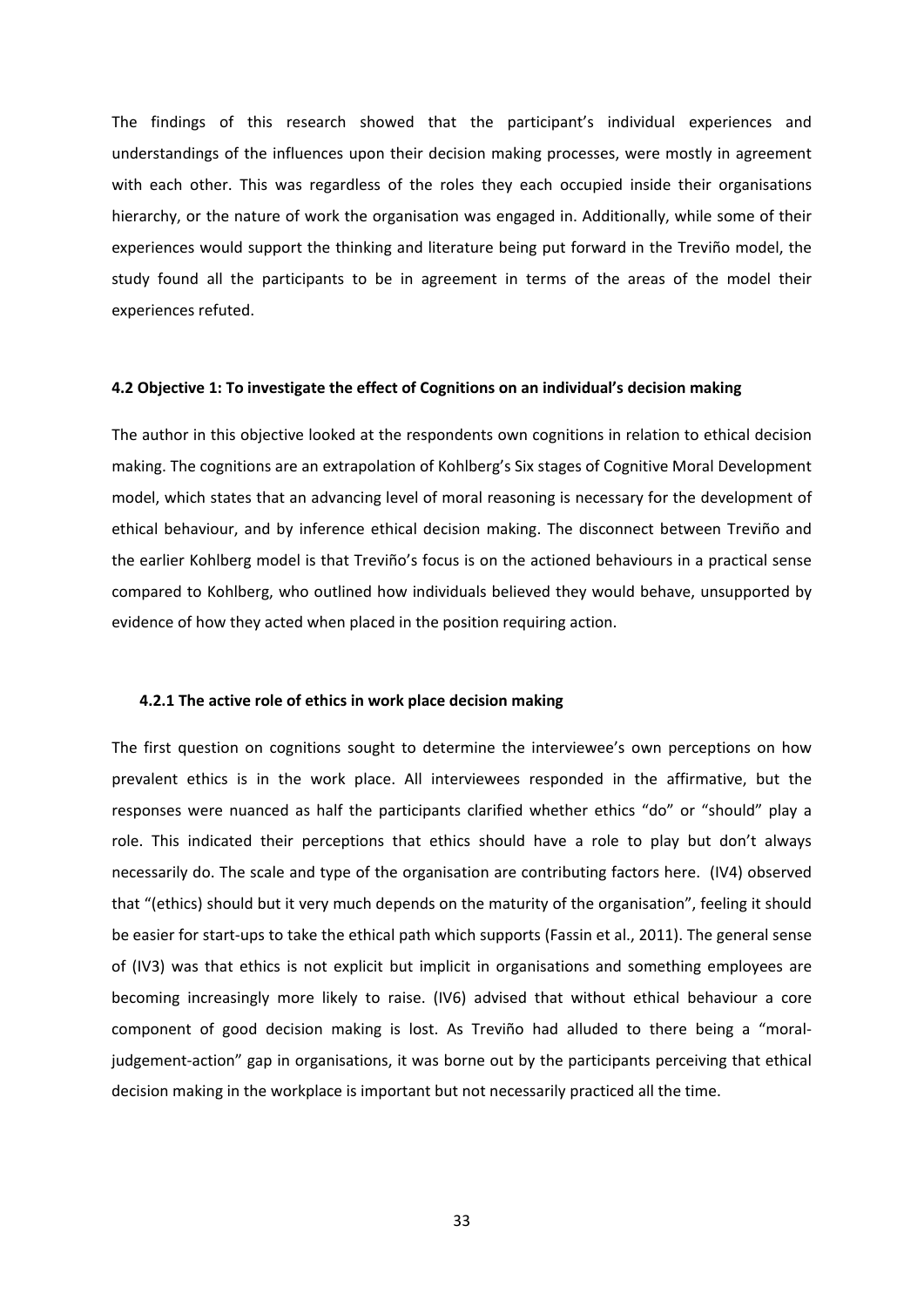#### <span id="page-40-0"></span>**4.2.2 The ethical standards of superiors**

In this area, the interviewees looked at the expectations of ethical standards being set within an organisational management structure. The participants' experiences agreed that while there is an expectation of a higher ethical standard to be espoused by superiors within an organisational structure, it is not appropriate to hold them to a higher standard than others. (IV2) observed that it "realistically doesn't happen, but culture within the organisation would play a large part". The participant experiences are that this expectation is higher where an organisation makes promises of trust.

In contrast to the Brenner and Molander (1977) study, the expectations from the interviewees however primarily found that everyone should be held to the same ethical standard compared to that study's 80% of who expected managers should behave to a higher ethical standard, while the accompanying perception (50%) that they failed to do so from the study has shifted to 100% of the interviewees. The shift in perceptions could be apportioned to not just the relatively small sample size, but also the technological and cultural advancements since the original study was conducted.

#### <span id="page-40-1"></span>**4.2.3 Perception of the manager's ethical drives**

Informed by the qualitative studies conducted by (Lincoln et al. 1982) and Carroll (1978), this question looked at the interviewees perceptions of whether managers feel that they are more ethical than their peers, but also feel pressurised by peers/organisation to compromise their ethical standing to achieve the goals of their organisation. 100% of the interviews agreed the desire to behave ethically/make ethical decisions were present but that managers were restricted from acting ethically due to a combination of moderators.

It was generally felt that people felt restricted from acting ethically, as they may be "easily influenced by what they think their superiors might think" (IV2) or as (IV4) observed, would not speak out ethically because of the climate of the organisation they're in and not wanting to be the "odd-one-out". It was felt people behave the ways they think is expected in large organisations rather than following their own ethical compass. In fact, 50% of those interviewed had experienced repercussions for taking an ethical stance, including losing their jobs as a consequence. In this area, the belief was conveyed to the author that it takes a very strong person to behave ethically when under pressure.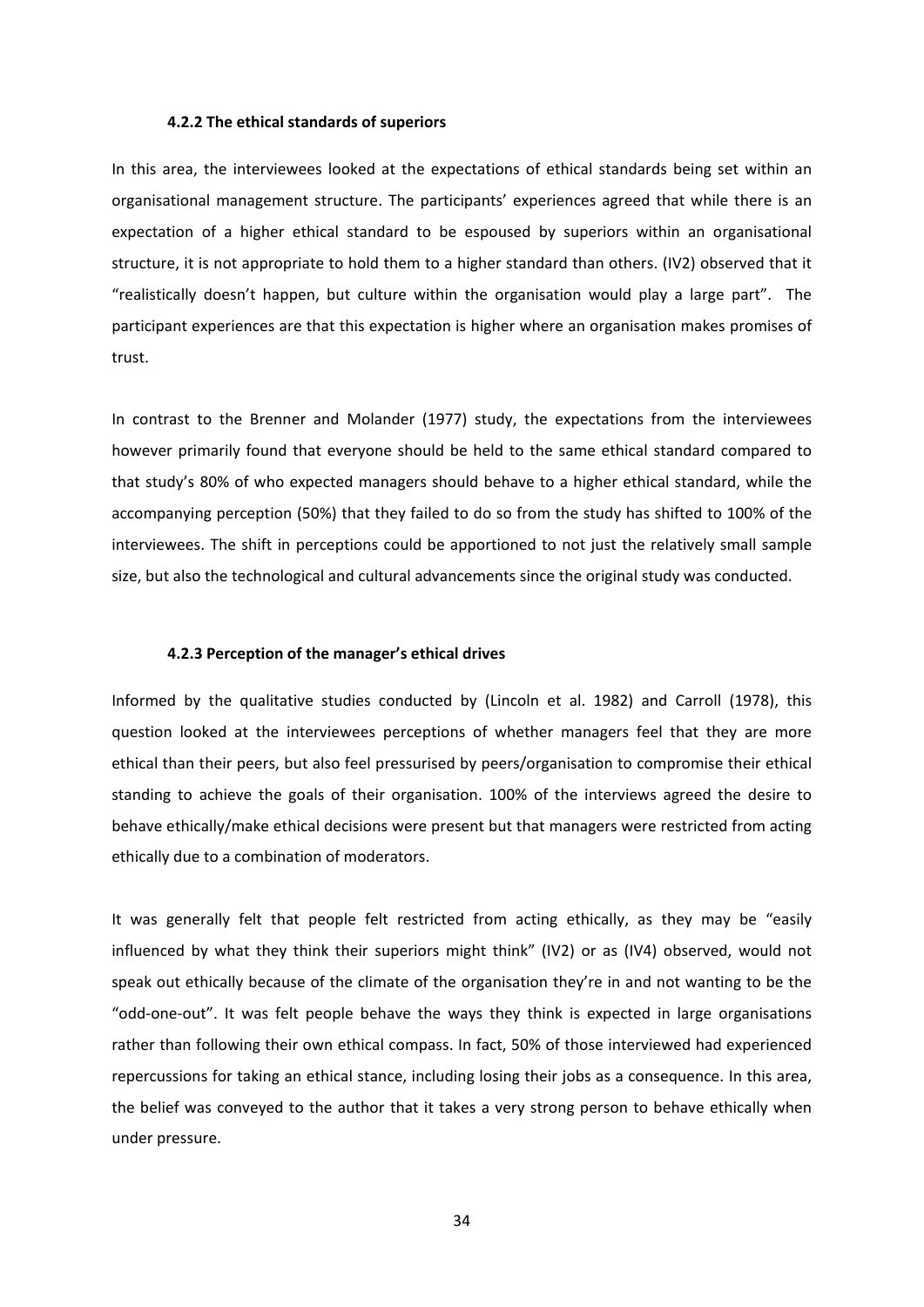#### <span id="page-41-0"></span>**4.3 Objective 2: To investigate the effects of Individual Moderators on decision making**

The author in this objective explored the level of influence that each of these Individual Moderators had on the interviewees. Initially it was considered the influence would vary depending on the ethical dilemma faced, and the level of responsibility the participant had in an organisation. The experiences related by the interviewees however were still quite similar despite these variables.

#### <span id="page-41-1"></span>**4.3.1 Ego Strength**

To investigate Ego Strength, which indicates where a person may be within Kohlberg's Six stages of Cognitive Moral Development, this question is to explore if individuals with higher ego strength, more often identify the right thing to do, and have the courage of their convictions to do it when faced with ethical dilemmas.

Commitment to doing the right thing can have potential financial implications for businesses dealing with customers who themselves may be less than ethical. For example (IV1) expressed concerns that they have handled some potential customers more aggressively than others based upon their own biases. Whereas (IV6) has current experience in which their firm has turned down business due to the ethical concerns about the potential customer. (IV2) experienced a scenario where their organisation expected employees to attend for work during a Red Weather Warning (a national state of emergency) to benefit a number of wealthy clients whose needs were neither urgent nor time dependent. All participants had similar experiences which acted as catalysts for them departing their organisation.

Rest (1984) showed people with higher ego strength are less inclined to cheat. All of the interviewees would, to the author, have displayed a highly developed level of ego strength placing them in this category, but each has experienced consequences for exercising that strength, some quite negatively. Interestingly all of the interviewees have chosen to leave or been forced out of previous roles in organisations due to their own concerns for doing the right thing and having the Ego Strength to stand by their ethical decisions.

## <span id="page-41-2"></span>**4.3.2 Field Dependence**

This question assessed if the actions of field dependent individuals in ambiguous situations are more consistent with the information provided by external social referents, rather than the actions of field independent individuals. While most of the participants strongly base their decisions on their own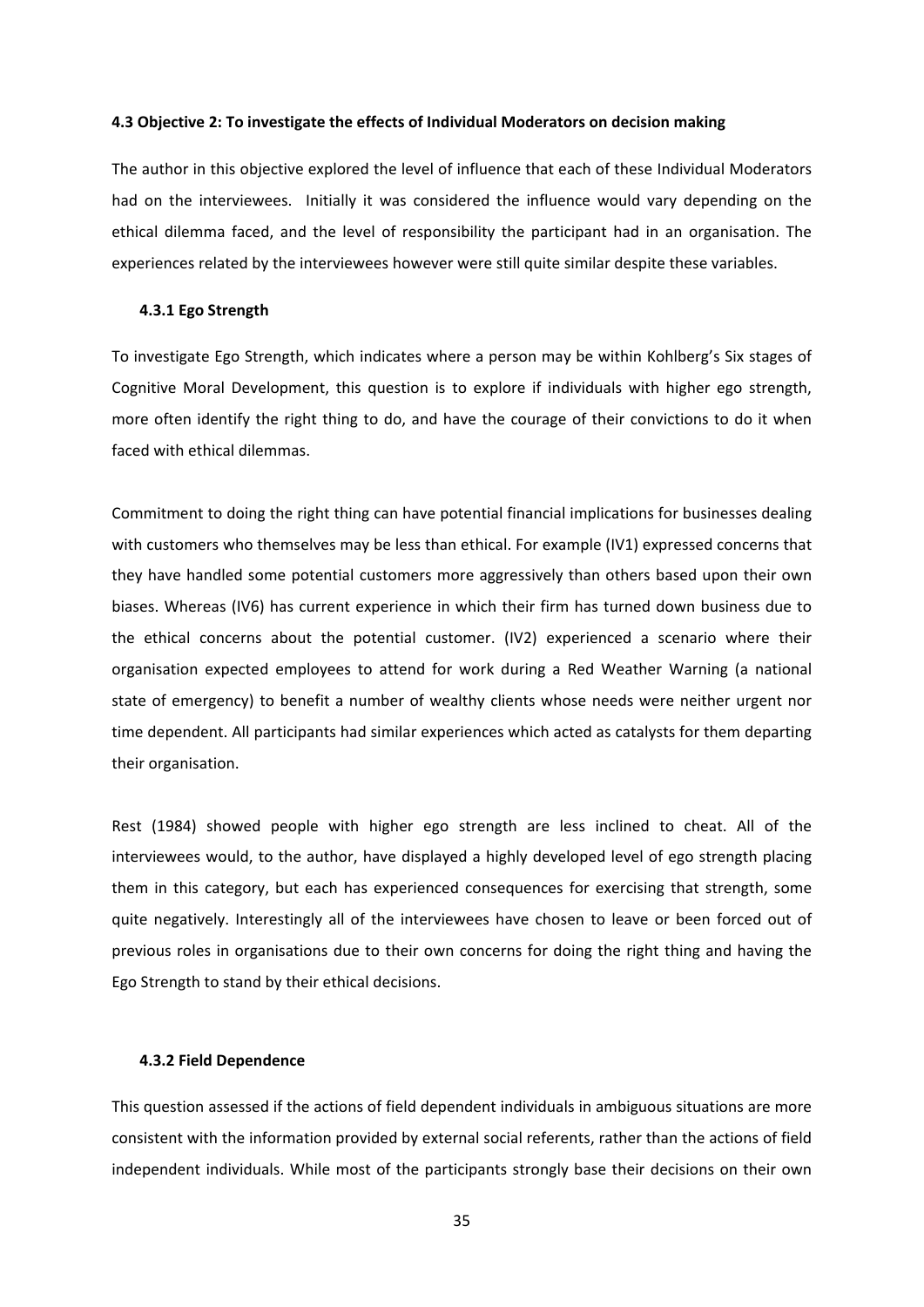values system first and foremost, it was in some cases a position that the interviewees had evolved into informed by their previous experiences.

(IV4) has determined that when seeking to influence decisions based on ethics rather than law, presenting reasoned arguments is effective; tying ethics to the positive impacts on the customers, and the lack of ethics to the negative consequences for individuals and for the business. (IV5) expressed the view that especially in dealing with "de novo issues, it is very collaborative" but remains a firm "believer that the fundamental humanity metrics haven't changed that much"

The approach of, analysing similar instances and ask for advice from people before weighing up their own pros and cons and basing the decision on that, was the preferred strategy. Essentially, they have an informed or knowledge based version of field independent thinking. From the experiences of the interviewees, the author determined that there was no conclusive examples that field dependent individuals were more likely to rely on external social referents than others.

## <span id="page-42-0"></span>**4.3.3 Locus of Control**

In the Treviño model, the stronger or more internal the locus of control is, the more likely the person is to take responsibility for their actions. This question tried to establish the interviewees sense of their locus of control. Rotter's (1966) scale of internal and external factors, asks how strong is the Locus of Control the individual perceives they have over the events in their own lives. The internal locus is where the person believes they control the consequences of their behaviour, whereas the external locus individual believes the consequence of their behaviour is outside their control. The author saw that the level of experience of the interviewees may be a factor which tends to push the locus of control further externally over time. It was generally accepted by interviewees that control can be very dependent on the situation and the role the individual holds within an organisation. (IV1) holds a personal philosophy asking "are you trying to bend the world to your will?" and (IV3) similarly states "nothing is ever completely outside your control".

The participants all largely take responsibility for their actions and demonstrate efforts to internalise the locus of control insomuch as possible. Like (IV5) who always feels they have some impact through their collaboration with others, had experienced work in a morally challenging organisation where from the outside as Vice President they would be assumed to be in a position of power but found themselves having limited power, as the position was one created for tokenism, to convey the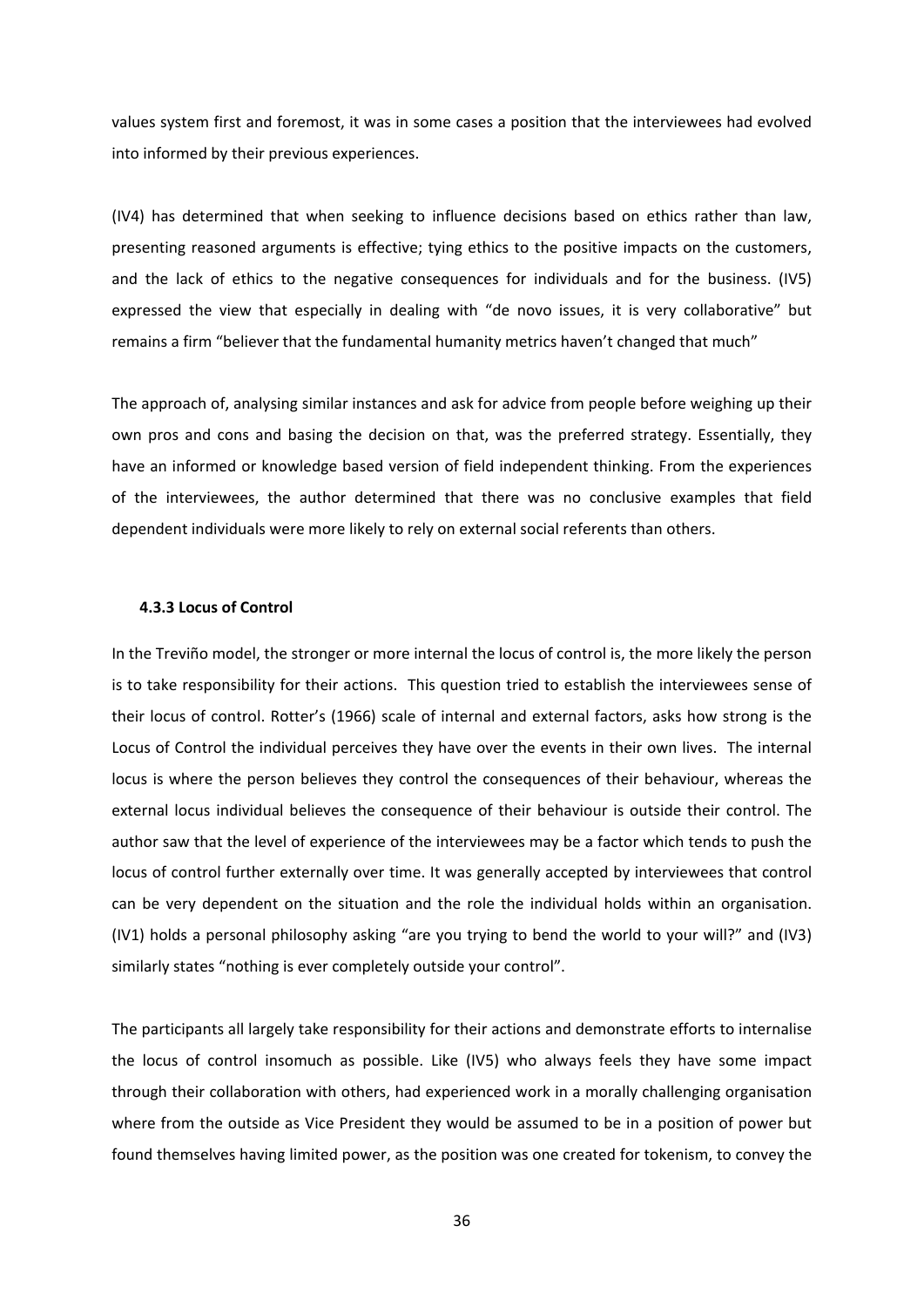appearance of diversity and inclusionary hiring. However, even in this scenario the positivity of being able to influence control was evident from the interviewee. They stated that "depressingly you are 1 microbe in a larger organism, but sometimes you can be the sand that turns the pearl".

## <span id="page-43-0"></span>**4.4 Objective 3: To investigate the effects of Situational Moderators on decision making**

This objective rather than being focused on the level of cognitive moral development of the individual themselves, broadly examine environmental factors. Treviño notes that an "individual's susceptibility to situational influences varies with cognitive moral development stage", however the author observed the interviewees to all appear to be of a high level of cognitive moral development so would have expected the experiences of the participants to all be somewhat similar with that reasoning.

#### <span id="page-43-1"></span>**4.4.1 Job context**

The interviewees were asked if an organisation can dictate or reinforce the ethical and/or unethical behaviour of the individuals in their organisation, through a system of punishment and reward for the actions taken by those individuals. 100% of the interviewees have experienced this to different extents. As mentioned in 4.3.2 relating to Ego Strength, half of the participants have been punished / forced out of their roles because of taking ethical stances. Generally participants recounted people being commended for making personal sacrifices, following the status quo, or making unethical decisions to be seen as a team player. (IV3) noted that in a large scale organisation, they were encouraged not to think about whether their actions were ethical or not, and encouraged "groupthink in a way you don't realise until after you've left, that what you were doing was not ethical".

The interviewees' experiences also showed that ethical behaviour within organisations could lead to internal pressures for the individual, being "labelled as being difficult" (IV4), or being told that they should comply with unethical practices to help career progress and be rewarded for it. The author determined from the interviewees that it's rare for ethical treatment to be rewarded within an organisation.

## <span id="page-43-2"></span>**4.4.2 Reinforcement Theory**

Following on from Job context, this question tests whether extrinsic rewards offered in return for higher profits due to unethical behaviour is likely to encourage an increase in that behaviour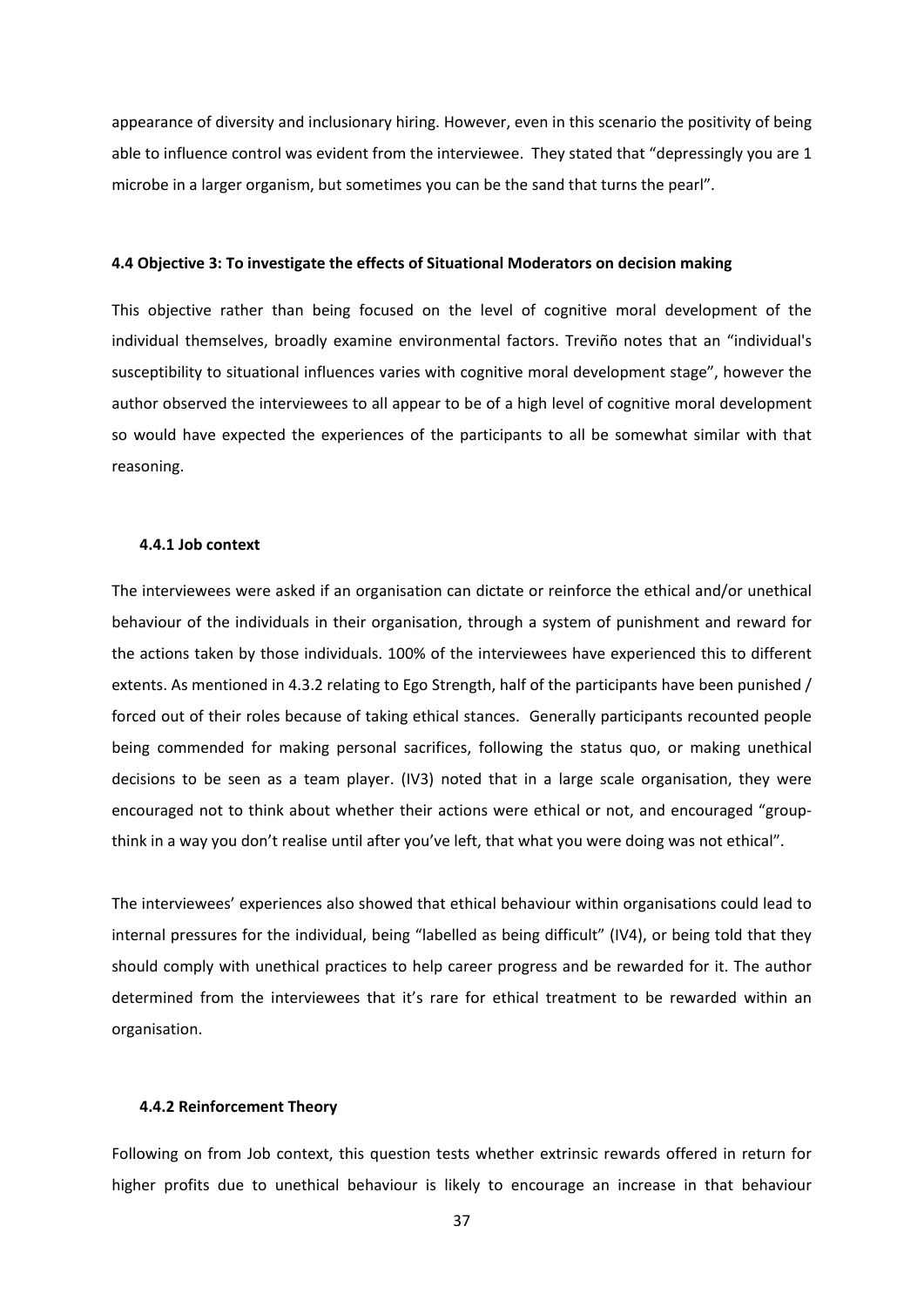(Hegarty and Sims 1978). In the experience of the interviewees, 100% had seen unethical behaviours being rewarded. (IV3) experienced situations where people were offered bonuses to deliver results through unethical practices. This included rewards for treating their staff in ways that are unethical, "to work them to death or to the verge of nervous breakdown". (IV1) related where managers had been undermined by their competitors in an organisation for the purpose of diminishing their bonuses; these competitors subsequently having reaped significant financial rewards for this unethical behaviour.

Critically while the interviewees would consider such behaviour as outlined above unacceptable, half of the interviewees did not consider the morality of these behaviours when they were actually working in situ. Although noticing an escalation of unethical behaviours and resultant conflicts (Collewaert and Fassin, 2013), as in 4.4.1, the interviewees did not make reference to seeing rewards given for ethical behaviour.

## <span id="page-44-0"></span>**4.4.3 Other Situational pressures**

The interviewees were asked if, in their experience, with factors such as time pressures or aggressive competition, the personal costs of ethical behaviour has impacted upon their ethical decision making and/or has it diminished their consideration of the needs of other stakeholders (Rest 1984). Once again 100% of the interviewees have witnessed or experienced it personally. While it can be argued that in certain industries, people would be aware that a pressurised and/or unethical culture exists before they enter those environments, the pressures placed on the individuals diminishes their capacity to ethically evaluate their actions.

In most cases the focus of the organisation is "always on the positive implications for the clients and not the adverse implications for anyone else" (IV3). The impact of this environment on the employee's moral development is generally not considered. The author has understood from the interviewees that time pressures are used as a constraint to expedite unethical decisions, as conversely with time to consider all aspects, the individual decision maker is more likely able to see the implications of the decisions for other stakeholders. The competition for scarcity of resources (time for example) has had an impact on the interviewees ethical decision making (Staw and Szwajkowski 1975).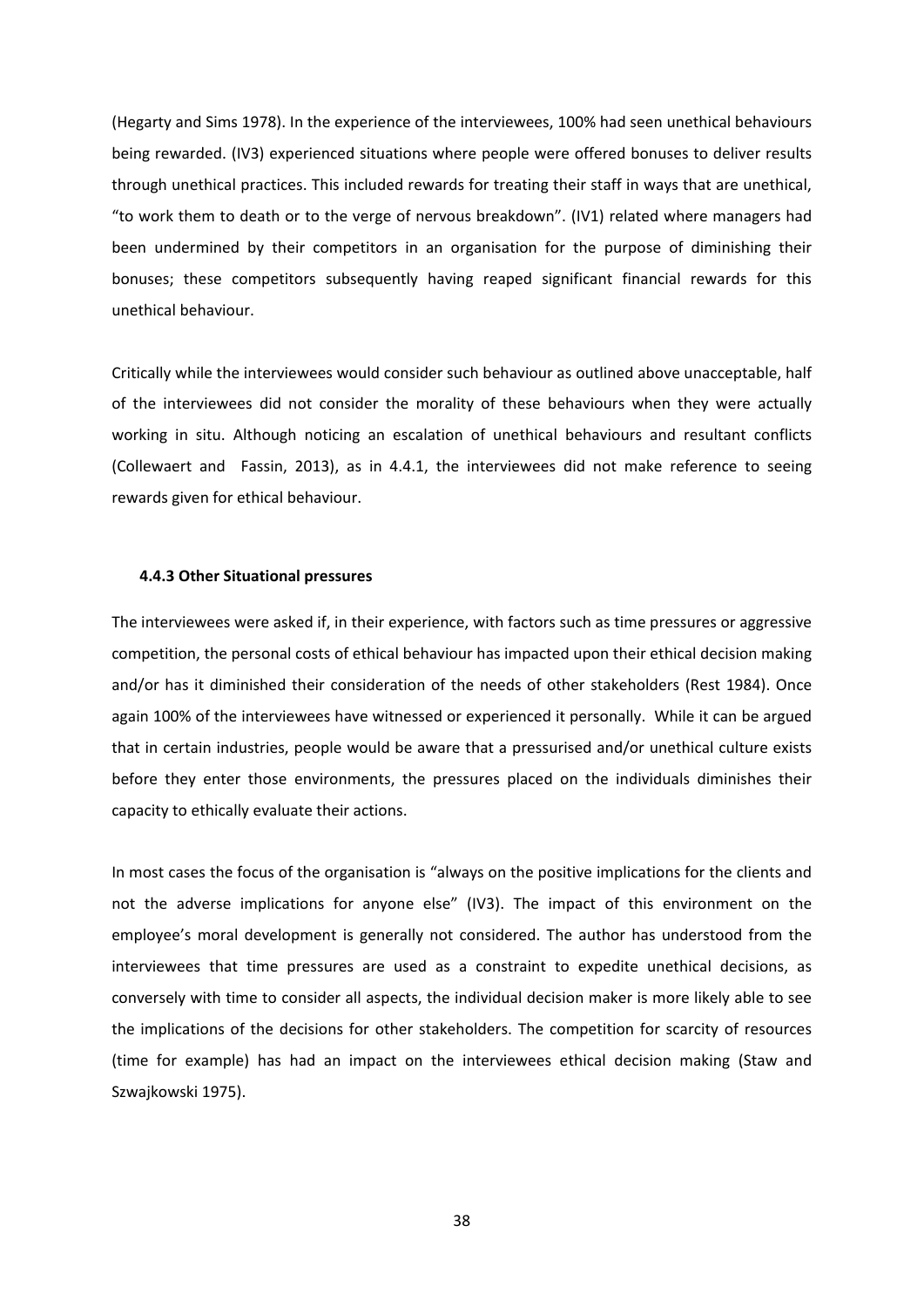## <span id="page-45-0"></span>**4.5 Objective 4: To investigate the effects of Organisational Culture on decision making**

This objective further explores the experiences of the interviewees in terms of the influence the organisational culture has on their decision making. The organisational culture influences the behaviours, thoughts and feelings of individuals working in the organisation. The interviewees have also seen its influence as indoctrination into certain organisational behaviours.

#### <span id="page-45-1"></span>**4.5.1 Normative Structure**

The interviewees were asked about the influence an organisational culture has in espousing and reinforcing ethical and unethical behaviours. Consequently, would the individual in a strongly communicated organisational culture, be less likely to rely upon other cultural norms for their guidance on ethical and unethical behaviours.

The author found that 2/3 of the interviewees had past experience of working in organisations with strongly communicated ethical cultures and values. For one interviewee, (IV1) working for a multinational organisation, promotion was based on their buy-in to the organisational culture, rather than performance or competence in the role. For others, the strongest guiding principle in their experience was to "maximise shareholder value at all cost". The participants have experienced both ethical and unethical standards being communicated within the organisations structure (Roszkowska and Melé, 2020).

(IV6) has present experience where their organisation is keen on corporate responsibility and strongly communicates good behaviour. Their organisation is likely to reject certain profits if unable to trace their providence. The culture openly does a lot of due diligence and focuses on proactively protecting their reputation.

The author recognises the requirement for organisations who profess to having a set of ethics/framework/policy they adhere to, for there to be a way in which they can independently attest to this. Failure to introduce such independent verification can facilitate the previously raised "ethics washing".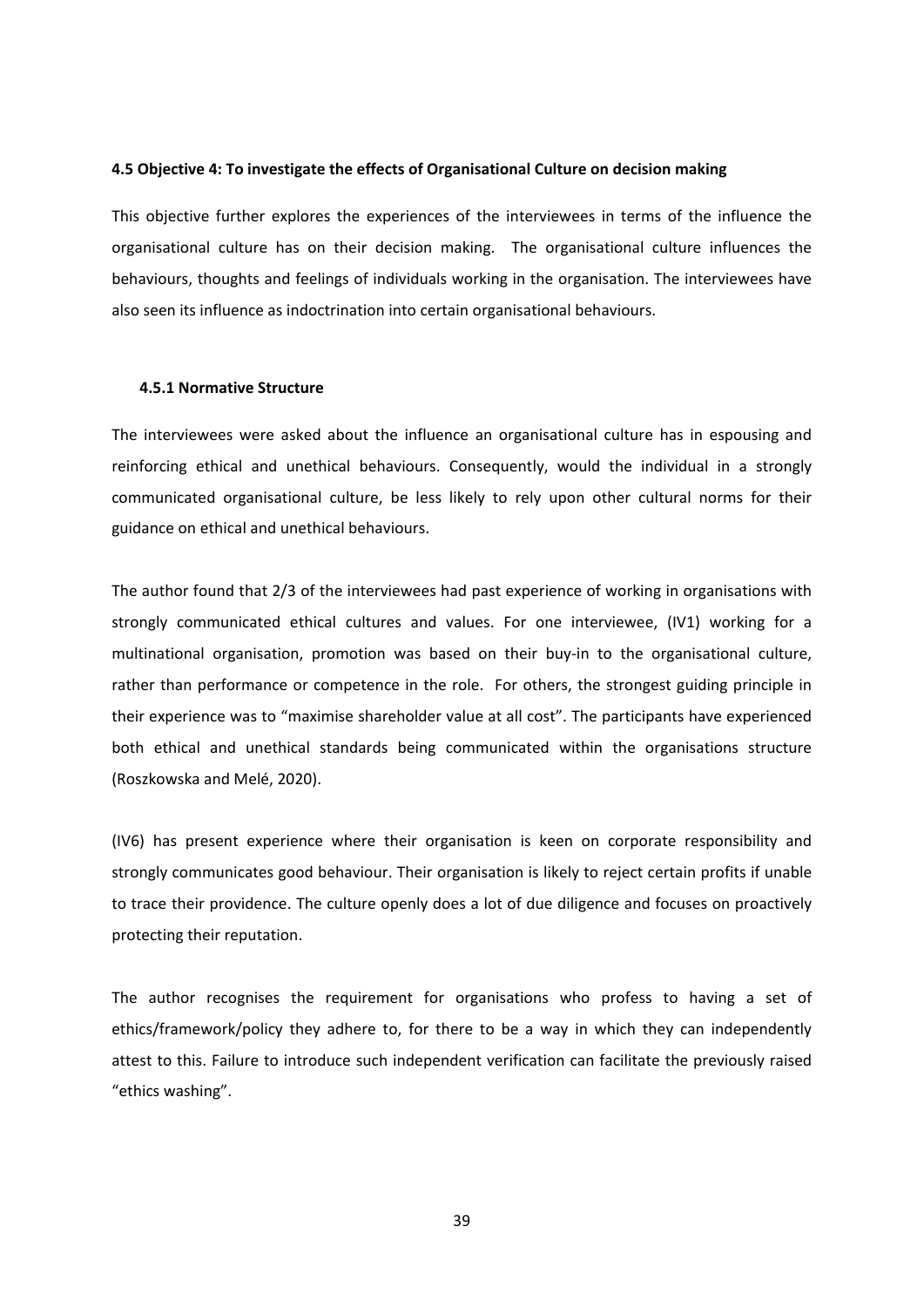#### <span id="page-46-0"></span>**4.5.2 Referent Others and Obedience to Authority**

Looking at whether in organisations without a strongly communicated organisational culture towards ethical/unethical behaviour, the interviewees were asked if peers become the primary influence of those values in an organisation (Zey-Ferrell, Weaver, and Ferrell (1979). The interviewees' responses support Treviño's contention that an organisations culture can influence ethical behaviour through how it defines "authority relationships" and the way in which it apportions who has responsibility for any consequences of actions.

The interviewees have all experienced working in situations where the ethical/unethical culture has been set by peer groups. This is a symptom of poor top-down communication. For larger multinational organisations this may also relate to cultural differences as (IV1) noted experience in NATO, where there was no overarching culture being communicated, ethical decisions were hampered by incompatible political ideologies. (IV3) has current experience where their team have all moved from private to public sector with the view of doing some good. In this situation the peer group is setting standards for each other, establishing Treviño's "authority relationships". (IV4) suggested that these can be fostered by finding the peers with an ethical moral compass and then utilising those peers to challenge unethical behaviours by leveraging strength in numbers.

## <span id="page-46-1"></span>**4.5.3 Responsibility for consequences**

The question put to the interviewees explored if, in they had experience working where they were not held responsible for actions, and how decision making would be affected if they were not held responsible for the consequences of their actions. The theory offers that the individual in an organisations awareness of the consequences of their actions on others, and that individual's acceptance of the responsibility for those consequences, are both necessary conditions to encourage ethical decision making (Schwartz 1998). The author found that 100% of interviewees have worked in areas where they've been held responsible. However, contrary to the (Schwartz 1998) study, the individual's acceptance of the consequences of their actions did not appear to be a moderator on their ethical decision making. The author found from the study that it is the persons own level of moral development that influences these decisions.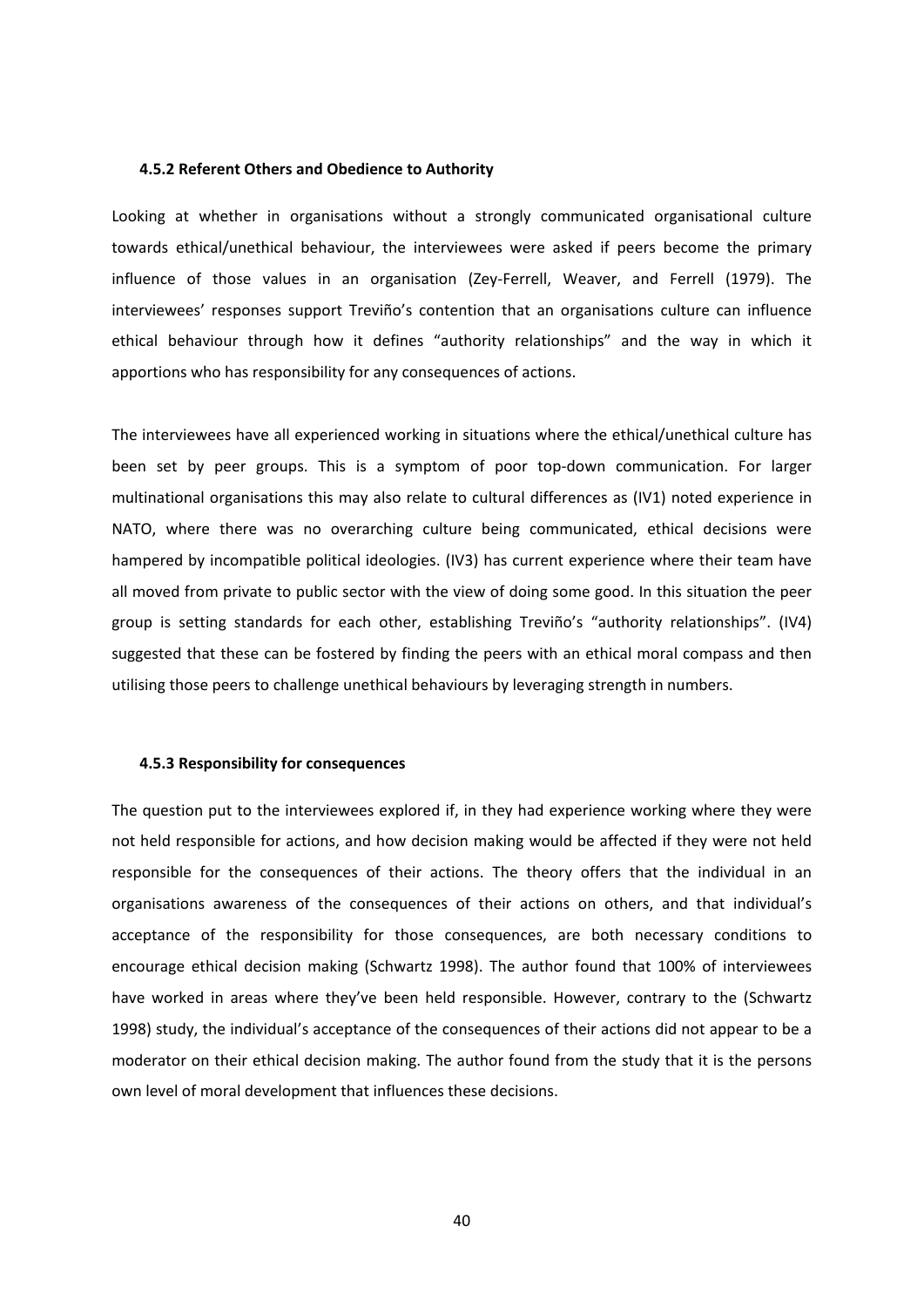In scenarios where there is a lack of accountability, all interviewees expressed the opinion people would be more likely to take more risks, and not care of the consequences. It was pointed out that the same would be believed true in any organisation with self-regulation. This regulation aspect was alluded to by (IV2) and (IV4) who noted that in financial industries, the pressure of responsibility is always present but poor decision making would not be cost them their jobs. It was also felt that certain areas of the public sector, nobody is held accountable for their actions. Another example of the impact of this organisational moderator was (IV5)'s experience working with a very weak leader. For them, they discovered the real consequences of not being held accountable, was they were allowed to "go off the rails" and actually became emotionally crippled as a leader, where they could not see past their ethical focus and get down to actual business.

## <span id="page-47-0"></span>**4.6 Objective 5: To investigate the effects of Characteristics of Work on decision making**

The purpose of this final objective is to examine the area in Treviño's model which she proposes plays a significant role in the continued cognitive moral development of an individual. The author discovered that critically to Treviño's theory the experiences of the interviewees refined, reinforced or re-contextualised the interviewee's moral reasoning but did not significantly contribute to their moral cognitive development.

#### <span id="page-47-1"></span>**4.6.1 Role Taking**

The author while exploring the characteristics of work on the interviewees decision making wanted to determine if the individual taking a central role in the communications and decision making of a given group within an organisation actually has had the opportunity to develop their ethical perspectives (Cressy et al.; 2010). All the interviewees in leadership roles were for better or worse in the position to promote moral standards to their reports. (IV6) for example, experienced the scenario where they had to fire a friend for unethical behaviour. (IV4) has run teams, embedding in them how ethics affects people personally (mothers, fathers, brothers, sisters) to convey the importance of ethics to their teams.

In coming to understand the perspectives of others or influencing their direct reports through their approaches, the interviewees have fine-tuned their ethical decision making rather than develop it further. (IV5) learned to moderate themselves as a leader, realising they can both oversell and undersell the ethical position to their direct reports, which can hamper adoption.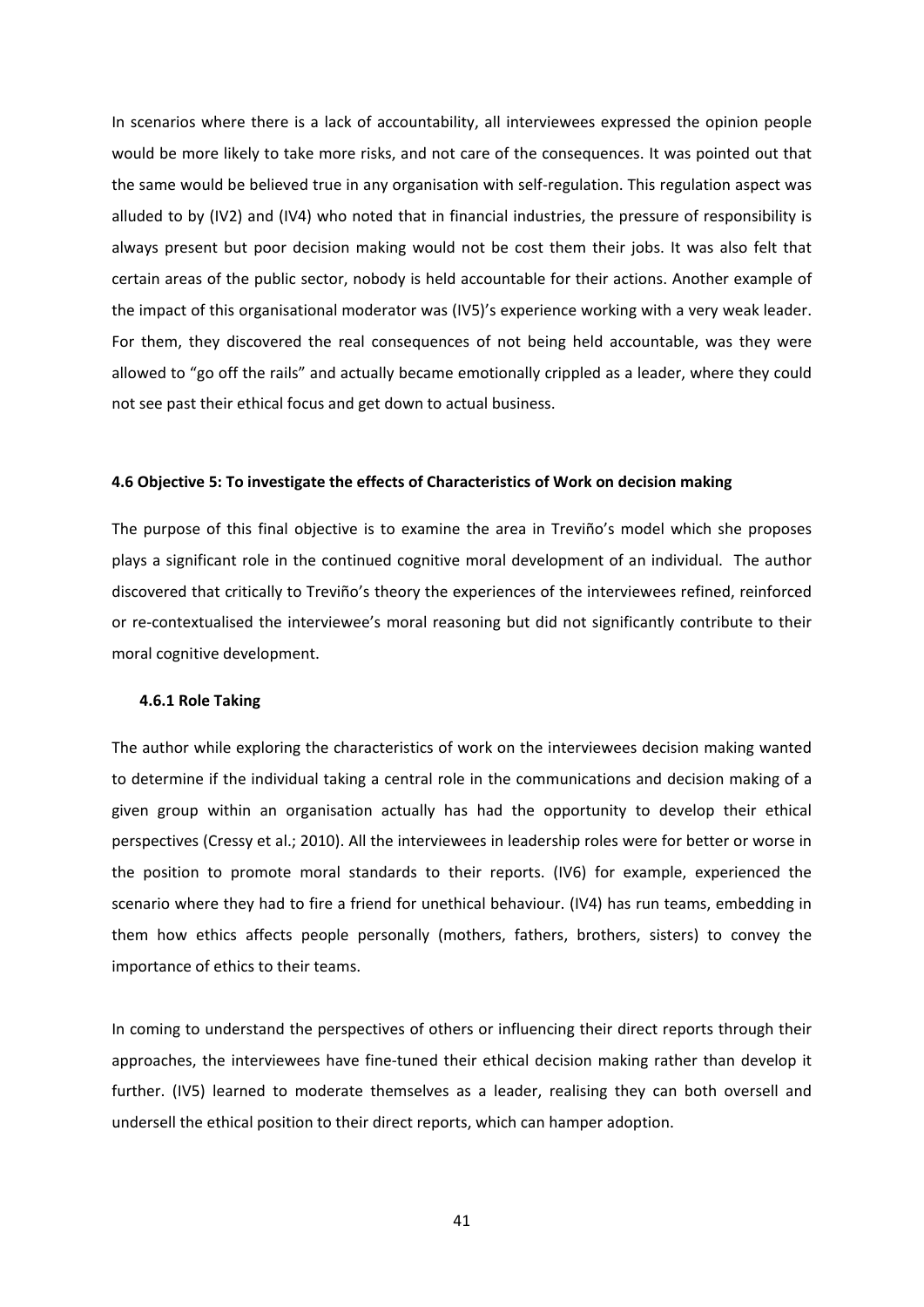## <span id="page-48-0"></span>**4.6.2 Resolution of Moral Conflict**

Building upon the previous question, the interviewee's were asked, where they are responsible for the frequent resolution of moral conflicts, would they become more likely to continue to advance in cognitive moral development. Although their responses to the preceding questions would logically support that the interviewees faced with moral dilemmas have learned from their experiences, the decision making opportunities they experienced did not automatically result in further ethical decision making opportunities.

The author found that if the impact of their decisions was considered unfavourably or sub-optimal by management, their roles within the organisations of "referent other" have in some instances been taken from them. Critically, the greater the experience of the interviewees, the more it has allowed them to evaluate others judgements, providing opportunity for reflection on what they can improve on in their own decision making process. (IV5) learned to moderate themselves as a leader, realising they can both oversell and undersell the ethical position to their reports. This is once again a refinement of their ethical decision making rather than the continued development of it that Treviño postulated. As summarised by (IV1), as you get older you "see much more grey and much less black and white".

#### <span id="page-48-1"></span>**4.6.3 Other Moderators**

Finally, the participants were asked if they had experienced other moderators upon their ethical decision making, e.g. (Carroll 1991) or other models of corporate social responsibility. The purpose of this final question to see if other factors outside the Treviño model have been experienced by the interviewees when making decisions on ethical dilemmas in an organisation.

The interviewees offered a number of external factors for consideration. In one, being faced by massive inequality while working in a  $3<sup>rd</sup>$  word country, they have become more aware of the consequences of their actions on other stakeholders. Others found that having access to a strong ethical peer group outside their organisation has helped moderate their ethical judgement. Others again have found that seeing what is happening external to their organisation in the sector, or what their competitors are doing in ethics can be hugely influential.

The last individual moderator expressed by an interviewee was their self-perception. Considering whether they are a good person and wanting the people they care about to be proud of them, and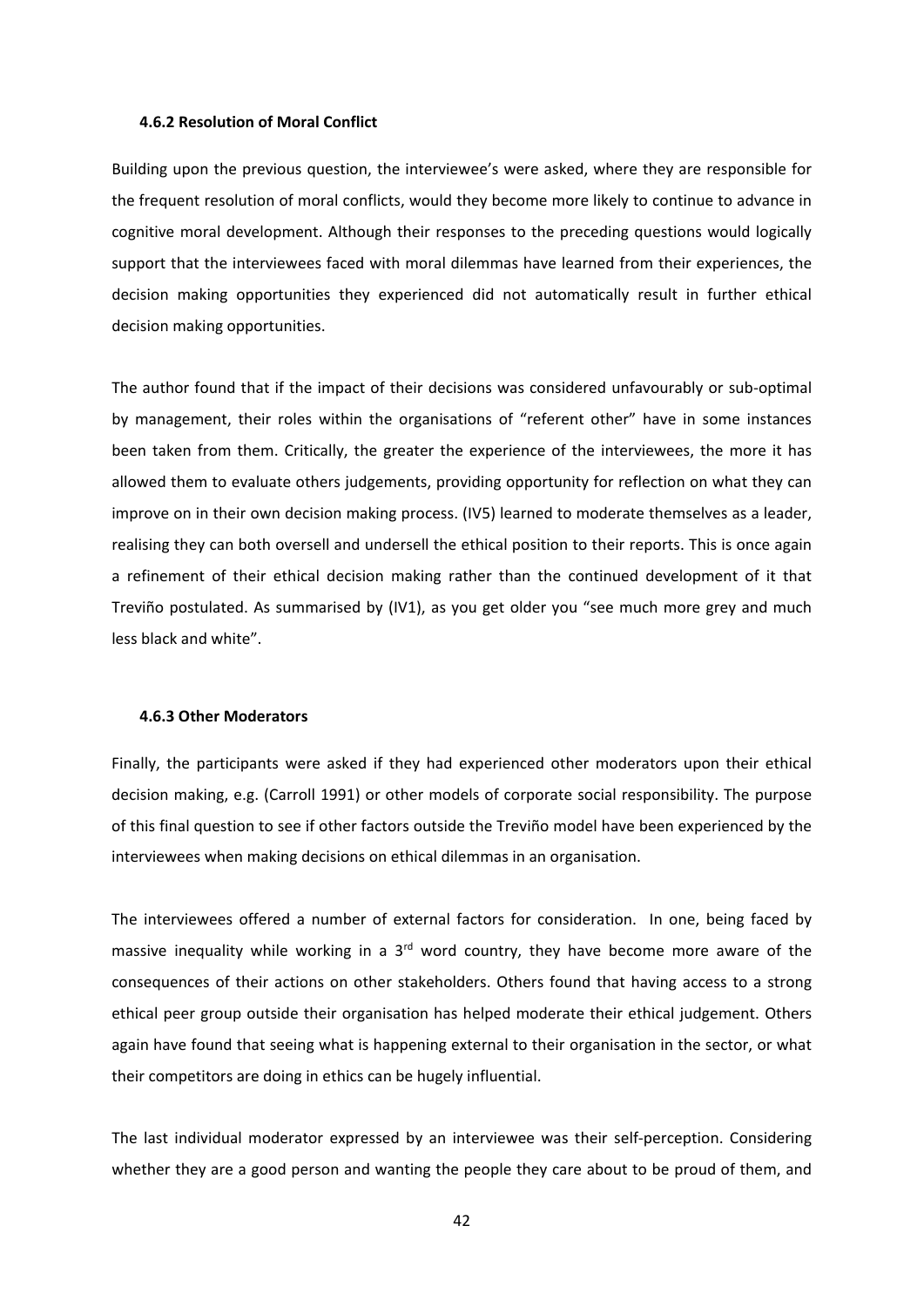to leave behind a good legacy was their driving force. Ultimately being seen to do the right thing; thereby reintroducing a strong component of Virtue ethics as a moderator back into the framework.

## <span id="page-49-0"></span>**4.7 Study Limitations**

The wealth of data and experience provided by the interviewees that participated in the study mostly either consistently supported or refuted the positions held in the existing literature and the Treviño model. The author recognises that time constraints resulting in a necessarily small (albeit cross-hierarchical and cross disciplined) sample is not a conclusive sample due to the qualitative nature of the inductive methodology research. Additionally, it became evident to the author during the research that the interviewees being possessing of high ego strength could not fully test the hypotheses in the Treviño model. Additional testing of participants possessing of lower stages of moral development as per Kohlberg's Six stages of Moral Development model, would benefit here.

The author also found that further, more directed exploration of the identified emerging gap concerning "Ethics washing" could prove valuable but felt it would require a larger and more focused study to explore its implications and prevalence within organisational structures more thoroughly. The author believes nonetheless to have provided a suitable sample group to explore the objectives in this study and from which to extrapolate a valid data set of the moderators experienced by the study group in affecting their ethical decision making processes.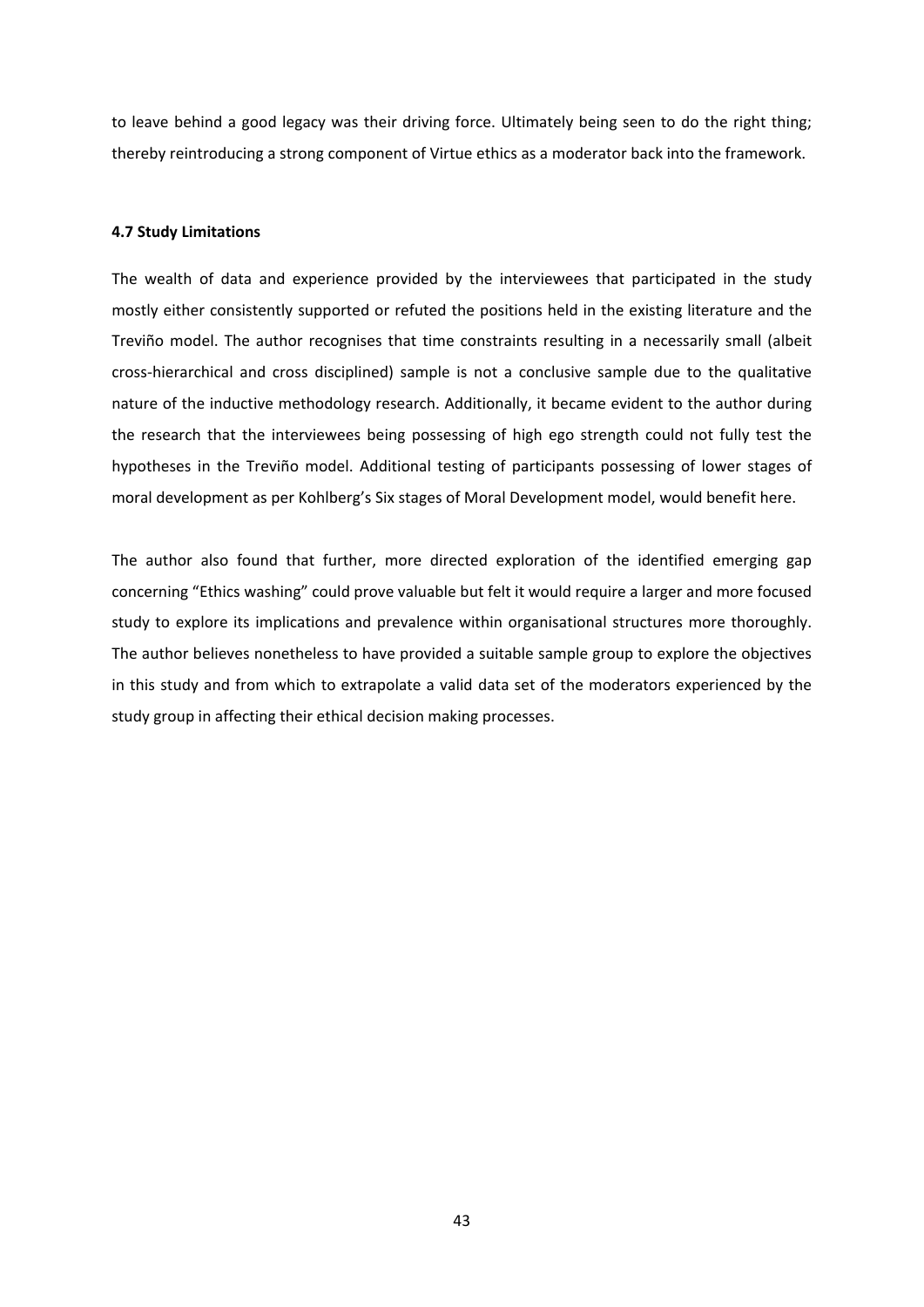#### <span id="page-50-0"></span>**Chapter 5: Conclusions and Recommendations**

## <span id="page-50-1"></span>**5.1 Conclusions**

The author reviewed the current literature and its limitations in relation to their exploration of the significant moderators on individual decision makers within organisations. The focus when addressing Corporate Social Responsibility (Zadek, 1998), profitability (Enderle, 2009) or otherwise ethical decision making in an organisation (DeTienne et al. 2019), is almost entirely on what these challenges mean for the organisation. Any decisions, ethical or unethical in organisations are made by individuals levelled with that responsibility (Kapur, 2020) even in dictating the direction of corporate strategies.

To understand the impact being faced with ethical dilemmas have on the individual decision maker rather than the consequences experienced by the organisation, the primary objective of this study was to analyse the influences on the individual making the decision. The cognitions of the decision maker, the forces exerted by the individual moderators, situational moderators, and organisational culture as were defined in Linda Treviño's Interactionist Theory of Ethical Decision-making (1986) and have been analysed through empirical data gathering by the author. The research questions underpinning the objectives in this study were explored through this data gathering which facilitated beginning to address the gaps in the literature identified.

#### <span id="page-50-2"></span>**5.1.1 Corporate strategies impact on ethical decision making**

Although any corporate strategy can potentially have ethical ramifications for an organisation, the research showed that unless the organisation has a strongly communicated ethical culture and values that will support them, the individual decision maker must possess the ego strength and judgement to make the difficult ethical decisions, and take responsibility for their consequences. The moderators of the organisational culture can overpower decision makers, either restricting their judgement or potentially punishing them for taking an ethical stance that is contrary to the organisations desired goal. The ego strength of the decision maker is the tipping point where they either stand against the contentious corporate strategy, or become indoctrinated to a group-think that compromises their moral development.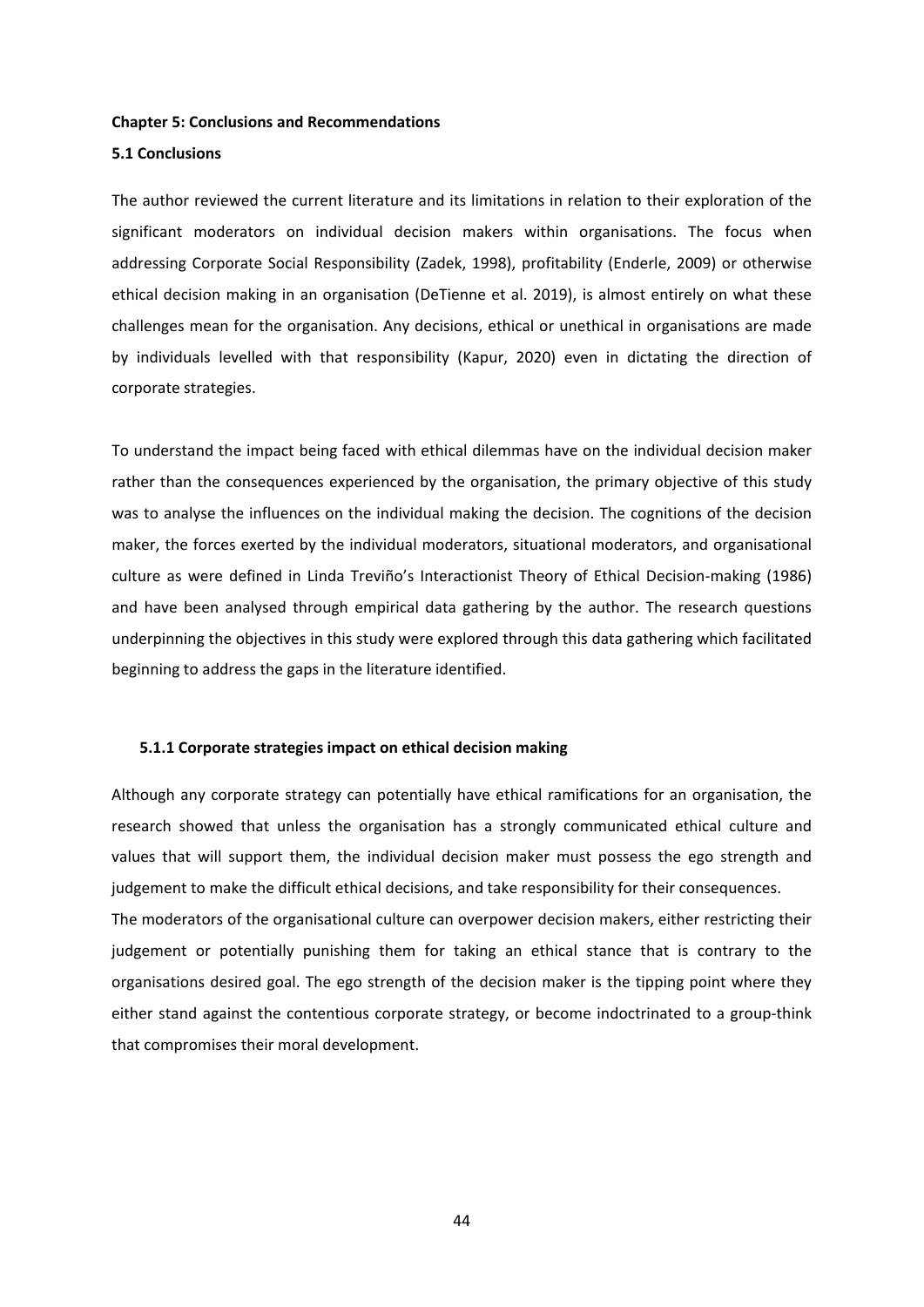## <span id="page-51-0"></span>**5.1.2 Unethical practices tend to be self-perpetuating**

The research conducted showed all the interviews experienced not only unethical behaviour being rewarded, but that the offer of extrinsic rewards reinforced and incentivised an intensification of the behaviour in the organisation. As an organisation expands and matures their cultures and values become engrained in their corporate identity and the established cultures of organisations can be resistant to change. The author found from the research that the interviewees felt that ethics is not considered central in most organisational cultures and their internal rewards systems will recognise individuals meeting Key Performance Indicators (KPI) regardless of those KPIs being unethical or having negative consequences for stakeholders. A cultural shift needs to be led from top down within organisations to stop the intensification of engrained unethical behaviours.

#### <span id="page-51-1"></span>**5.1.3 Ethics washing is more convenient than behaving ethically**

The research found that there's a potential conflict between the ethical stance of the organisation and the ego strength of the individual decision maker responsible for making the decision. This supports Treviño's contentions that while the pressures are real, they can be overcome. However the research shows that Ethics Washing is a phenomenon that exists, allowing organisations to approach the standard set for public expectations of ethical behaviour. Organisations can navigate their ethical obligations in the same way they navigate taxation responsibilities or employee rights. As the experience from the interviewees work in Silicon valley demonstrated in the research, the way in which people treat each other socially, how they mete out resources, provide promotion opportunities, career support, and make decisions no more than 3 months at a time within an organisation; were all issues not discussed openly, except when raised publicly as an issue which needed to be addressed as the subject for further Ethics Washing.

## <span id="page-51-2"></span>**5.2 Recommendations**

This research should go towards filling the gaps in the literature to date concerning the pressures upon individual decision makers, in navigating the organisational ethical dilemmas they encounter in organisations. While the author has drawn conclusions from the primary research, they identify there is greater scope to address the areas of this research further and make the following recommendations.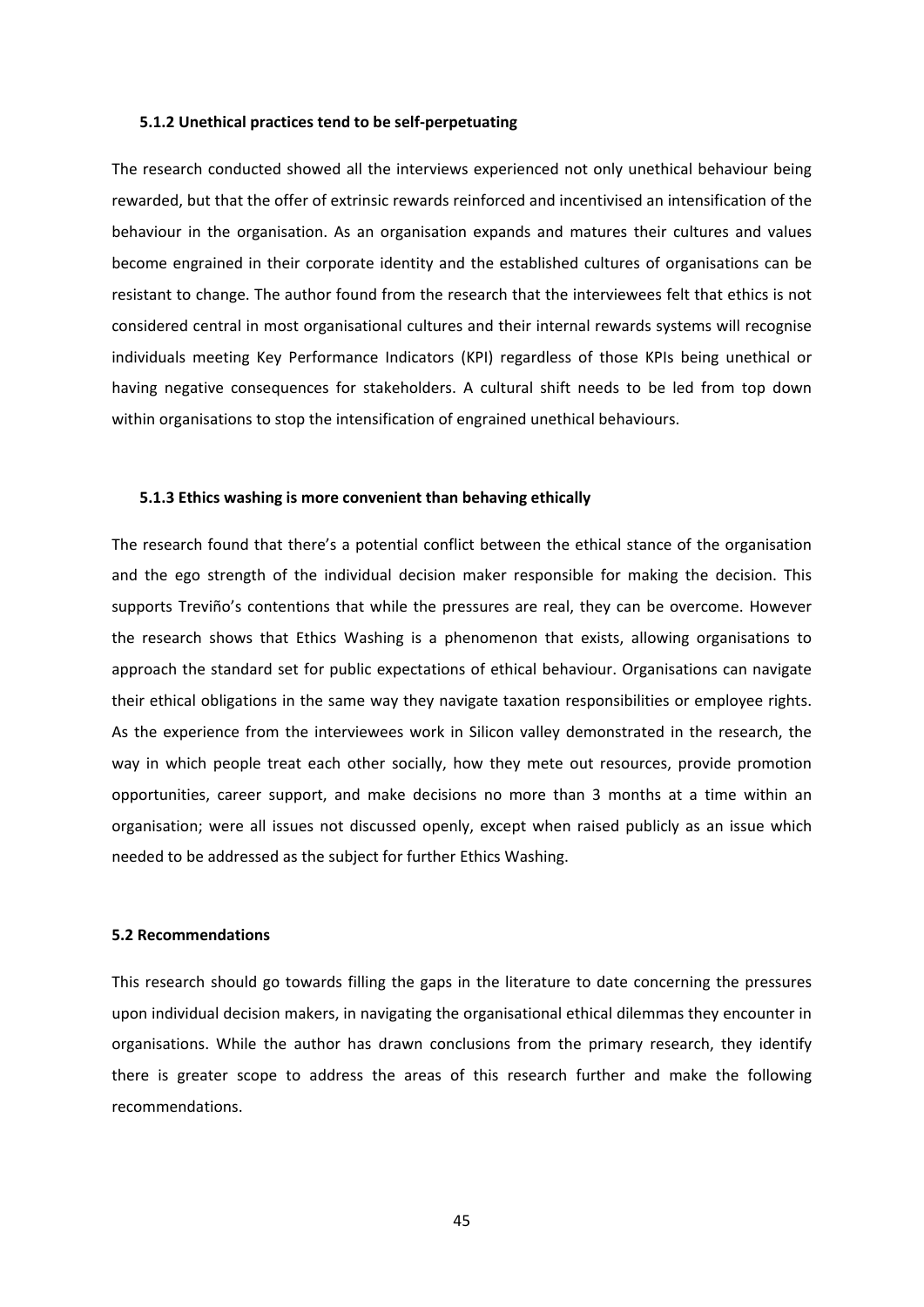#### <span id="page-52-0"></span>**5.2.1 Recommendations for Future Research**

In a modern evolving information-age workplace, the importance of ethics by design has been highlighted by the World Economic Forum. Simultaneously the importance given towards ethics and ethical decision making in organisations appears to be becoming ever more perfunctory. The author has found a growing perception of, and evidence of, the phenomenon of Ethics Washing in the empirical data collected. The true prevalence of, intensification of, Impact of, and ultimately strategies to mitigate or counteract Ethics Washing, would be a serious recommendation of the author, as a subject for future research.

## <span id="page-52-1"></span>**5.2.2 Recommendations for Professionals**

The author through their research has identified there's a need for ethics based protections for employees. The experiences of the interviewees show that organisations should put a legal framework in place giving ethical decision making equivalence to the whistleblowing protections within them.

The author also recognises that organisations who profess to have an ethics/framework/policy that they adhere to, should also have a mechanism in which they can independently attest to its application. Failure to introduce such independent verification may lead to increased incidents of "ethics washing".

Lastly for decision makers themselves, setting ethics based Key Performance Indicators to be measured on, and becoming a "referent other" in the organisation can help shape an ethical culture and start the process of embedding a strong sense of ethics within the organisational structure.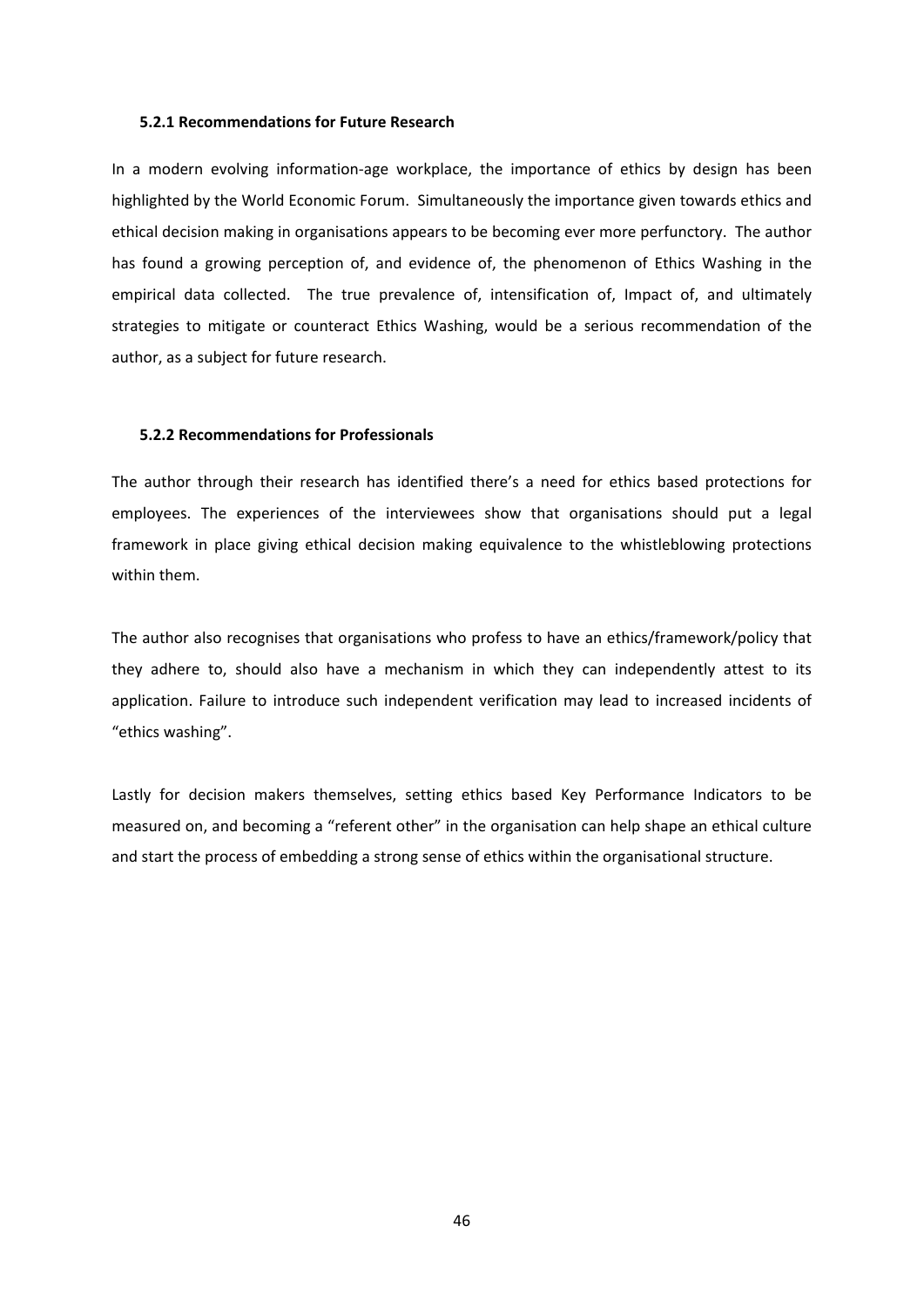# <span id="page-53-0"></span>**Appendix 1**





Treviño's Interactionist Theory of Ethical Decision-making Reprinted from Treviño, L. K. (1986). Ethical decision making in organizations: A person-situation interactionist model. Academy of Management Review, 11, 601-617. Copyright 1986 Linda Treviño.

# **Fig 2**: **Saunders, Lewis, Thornhill (2009) taken from 'Research Onion from Research Methods for Business Students.**'

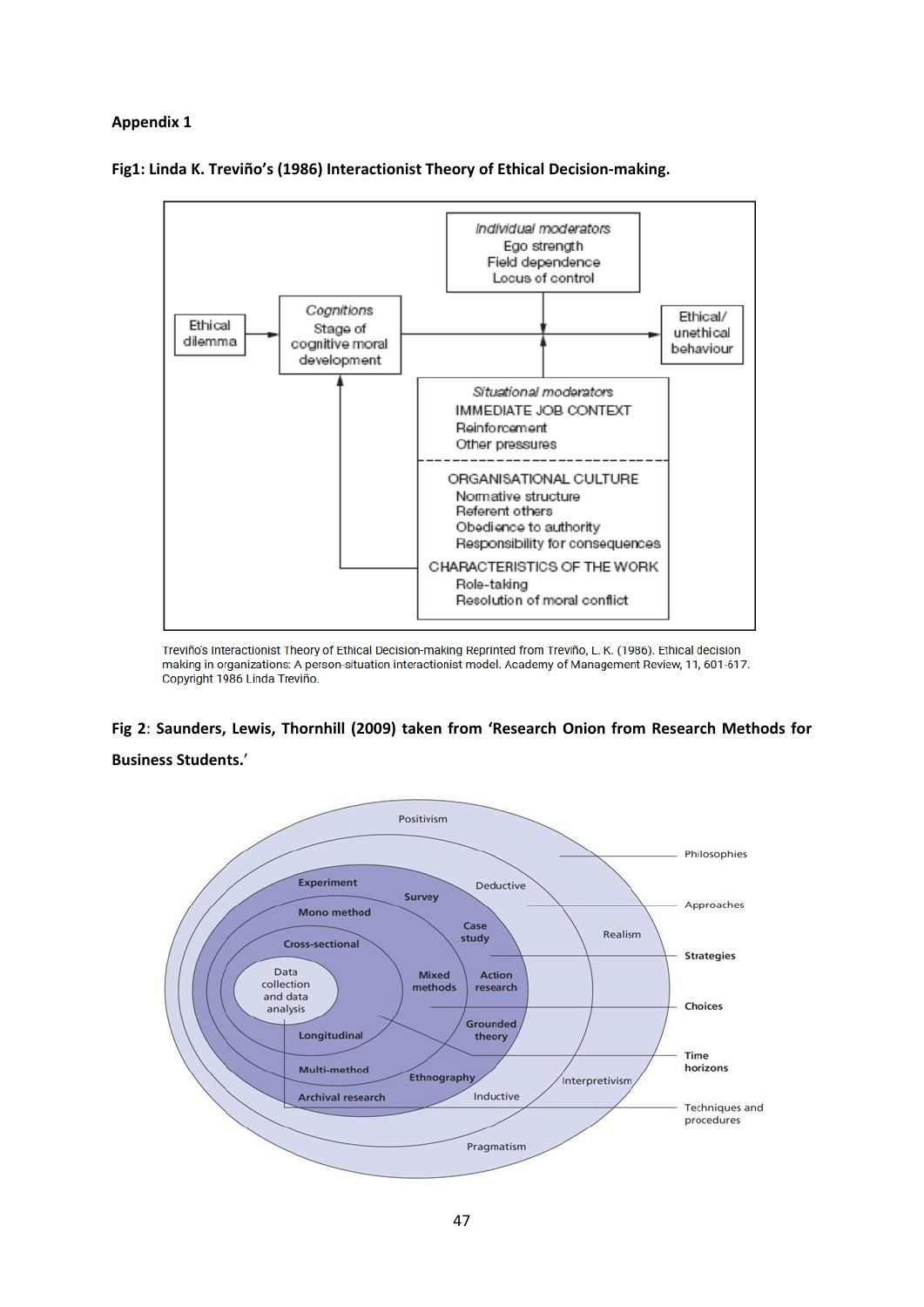# **Appendix 2**

## Questionnaire for interview.

The purpose of this questionnaire is to determine the relevance of Treviño's model on individuals at different hierarchical levels within their given organisation and whether their role in their organisation or the culture of the organisation itself has played a part upon their ethical decision making.

- Objective 1 to Investigate the effect of **Cognitions** on decision making. (**5 Minutes**)
	- $\geq 1.1$  Do you believe ethics play an active role in work place decision making?
	- $\geq 1.2$  In your opinion should your direct superiors/line managers/board in the organisation be expected to behave to a higher ethical standard than you; and do they?
	- $\geq$  1.3 Do you think some managers in organisations may want to behave more ethically than their peers but are restricted from doing so?
- Objective 2 to investigate the effect of **Individual Moderators** on decision making. (**5 Minutes**)
	- $\geq 2.1$  Have you personally found yourself in ethical dilemmas, where you are expected to behave one way, but you believe an alternate action is the right thing to do; how difficult did you find it to do what you believe is right?
	- $\geq$  2.2 When facing a uncertain decision, do you look to how others have responded in similar positions for guidance, or do you reason out your own best course of action?
	- $\geq$  2.3 When making a decision, how much weight do you believe your actions have to influence the outcome, or is the outcome largely at the mercy of forces outside of your control?
- Objective 3 to investigate the effect of **Situational Moderators** on decision making. (**5 Minutes**)
	- $\geq$  3.1 Have you experienced working in a situation where behaviour you believe to be unethical is specifically encouraged or rewarded, or where behaviour you believe to be ethical is punished or dissuaded for any reason?
	- $\geq$  3.2 Have you experienced working in a situation where you witnessed rewards or punishments for these behaviours, (such as rewards for higher profits) influenced an increase in these behaviours?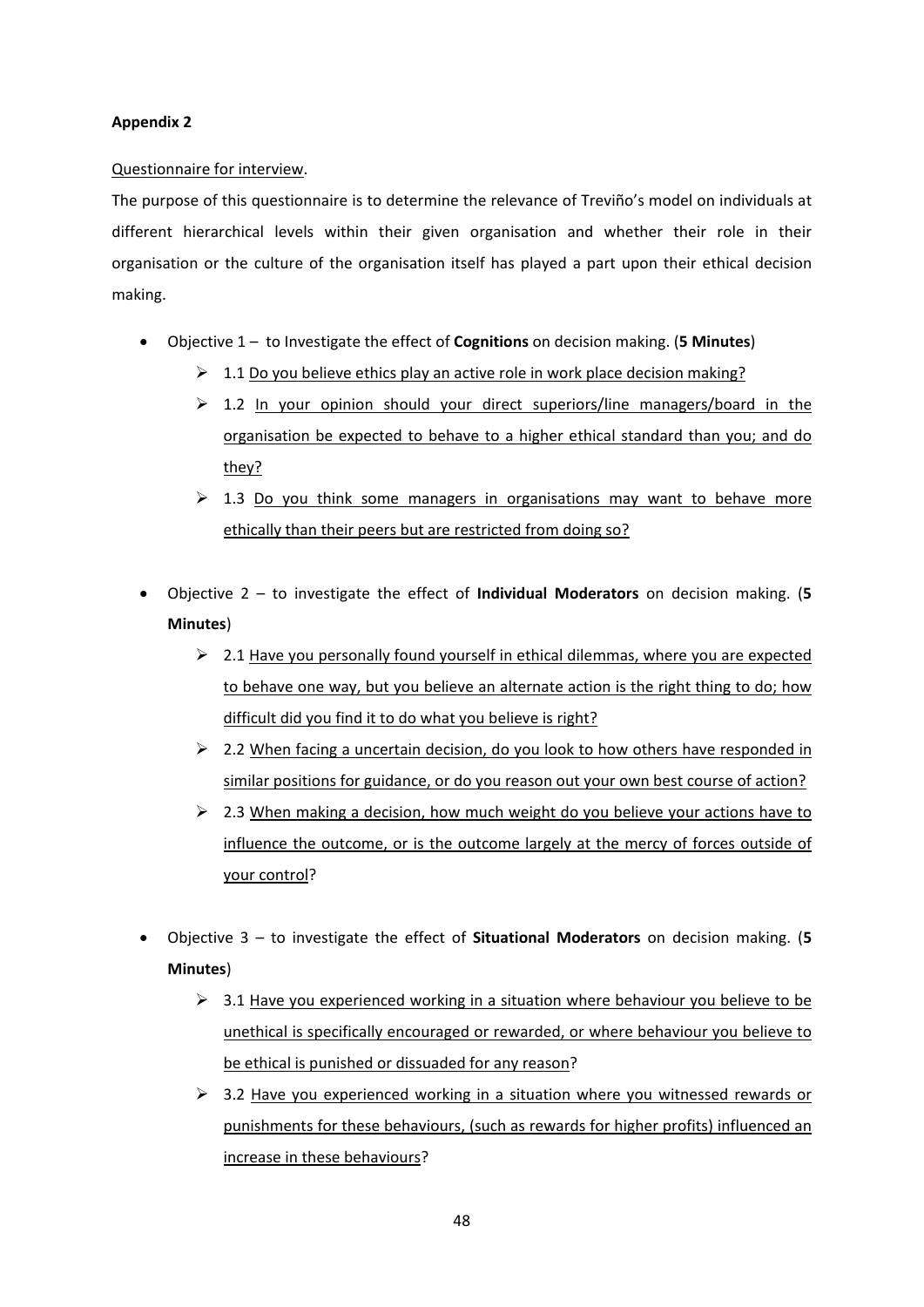- $\triangleright$  3.3 Have you experienced working in as situation where factors such as time pressures or aggressive competition meant you've focused on meeting the target without accounting for its impact on others?
- Objective 4 to investigate the effect of **Organisational Culture** on decision making. (**5 Minutes**)
	- $\geq$  4.1 Has your work within a given organisation been driven by a strongly communicated set of cultures and values of the organisation which promoted ethical/unethical behaviour there?
	- $\triangleright$  4.2 In organisations without a strongly communicated sense of cultures and values, would you have experienced those limits being set by peers in the organisation?
	- $\triangleright$  4.3 Have you worked in a situation where you were not held responsible for your actions, and how do you feel would that scenario affect your decision making?
- Objective 5 to investigate the effect of **Characteristics of Work** on decision making. (**5 Minutes**)
	- $\geq$  5.1 Have you, in occupying a leadership role in work, found yourself promoting moral standards to your direct reports and in so doing would you say it has helped develop your own understanding of their ethical perspectives?
	- $\geq$  5.2 Have you in occupying a leadership role, held the responsibility for resolving moral conflicts, and would you consider the repeated dealing with these issues something that has helped develop your own moral judgement?
	- $\triangleright$  5.3 Other than the areas we have covered, could you suggest anything else which you would consider to be a significant moderator on your own ethical decision making process within an organisation?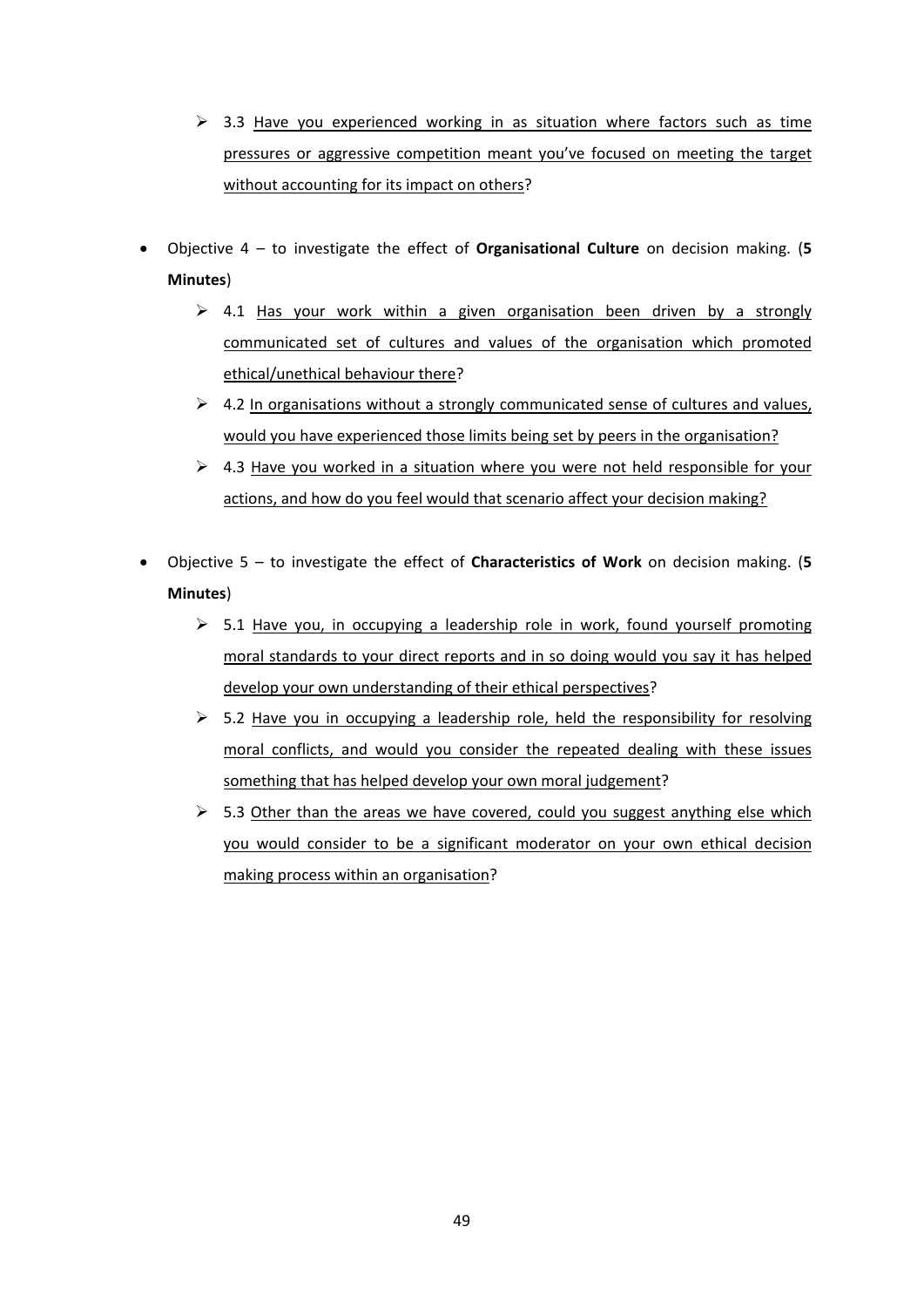## <span id="page-56-0"></span>**References**

15 Writers (2019). *'*Understanding the research onion' *| Writing Guides | 15 Writers. Available at:* [https://15writers.com/research-onion/.](https://15writers.com/research-onion/) [Accessed 10-May-2021]

Ackerman, R.W., Bauer, R.A., (1976). Corporate social responsiveness : the modern dilemma : teacher's manual. Reston, Reston, Va.

Alton, L. (2017). 'How much do a company's ethics matter in the modern professional climate?' *Forbes*. Available at: [https://www.forbes.com/sites/larryalton/2017/09/12/how-much-do-a](https://www.forbes.com/sites/larryalton/2017/09/12/how-much-do-a-companys-ethics-matter-in-the-modern-professional-climate/?sh=224a14991c79)[companys-ethics-matter-in-the-modern-professional-climate/?sh=224a14991c79](https://www.forbes.com/sites/larryalton/2017/09/12/how-much-do-a-companys-ethics-matter-in-the-modern-professional-climate/?sh=224a14991c79) [Accessed 8-Aug-2021]

Badaracco, J.L., (2016). 'The "Maximize Profits" trap in decision making'. *Harvard Business Review*. Available at[: https://hbr.org/2016/09/the-maximize-profits-trap-in-decision-making.](https://hbr.org/2016/09/the-maximize-profits-trap-in-decision-making) [Accessed 5- Aug-2021]

Bartlett, A., and Preston, D. (2000) 'Can Ethical Behaviour Really Exist in Business?' *Journal of Business Ethics*, Vol. 23, no. 2, 2000, pp. 199–209 Available at: [www.jstor.org/stable/25074235.](http://www.jstor.org/stable/25074235) [Accessed 20-Nov-2020].

Black, S., Gardner, D.G., Pierce, J.L., and Steers, R. (2019). *Leader Emergence*. Available at: <https://opentextbc.ca/organizationalbehavioropenstax/chapter/personal-values-and-ethics/> [Accessed 7-Aug-2021]

Brady, J. (2018) 'A problem based reading of Nussbaum's virtue ethics'*, Epoché Magazine*. Available at[: https://epochemagazine.org/16/a-problem-based-reading-of-nussbaums-virtue-ethics/](https://epochemagazine.org/16/a-problem-based-reading-of-nussbaums-virtue-ethics/) [Accessed 30-May-2021]

Brenner, S.N. and Molander, E.A.(1977), 'Is the ethics of business executives changing?', *Harvard Business Review*, Vol. 55, January-February, pp. 57-71.

Brown University (2011) 'Making choices: A framework for making ethical decisions.' Available at: [https://www.brown.edu/academics/science-and-technology](https://www.brown.edu/academics/science-and-technology-studies/sites/brown.edu.academics.science-and-technology-studies/files/uploads/Framework.pdf)[studies/sites/brown.edu.academics.science-and-technology-studies/files/uploads/Framework.pdf](https://www.brown.edu/academics/science-and-technology-studies/sites/brown.edu.academics.science-and-technology-studies/files/uploads/Framework.pdf) [Accessed 8-May-2021]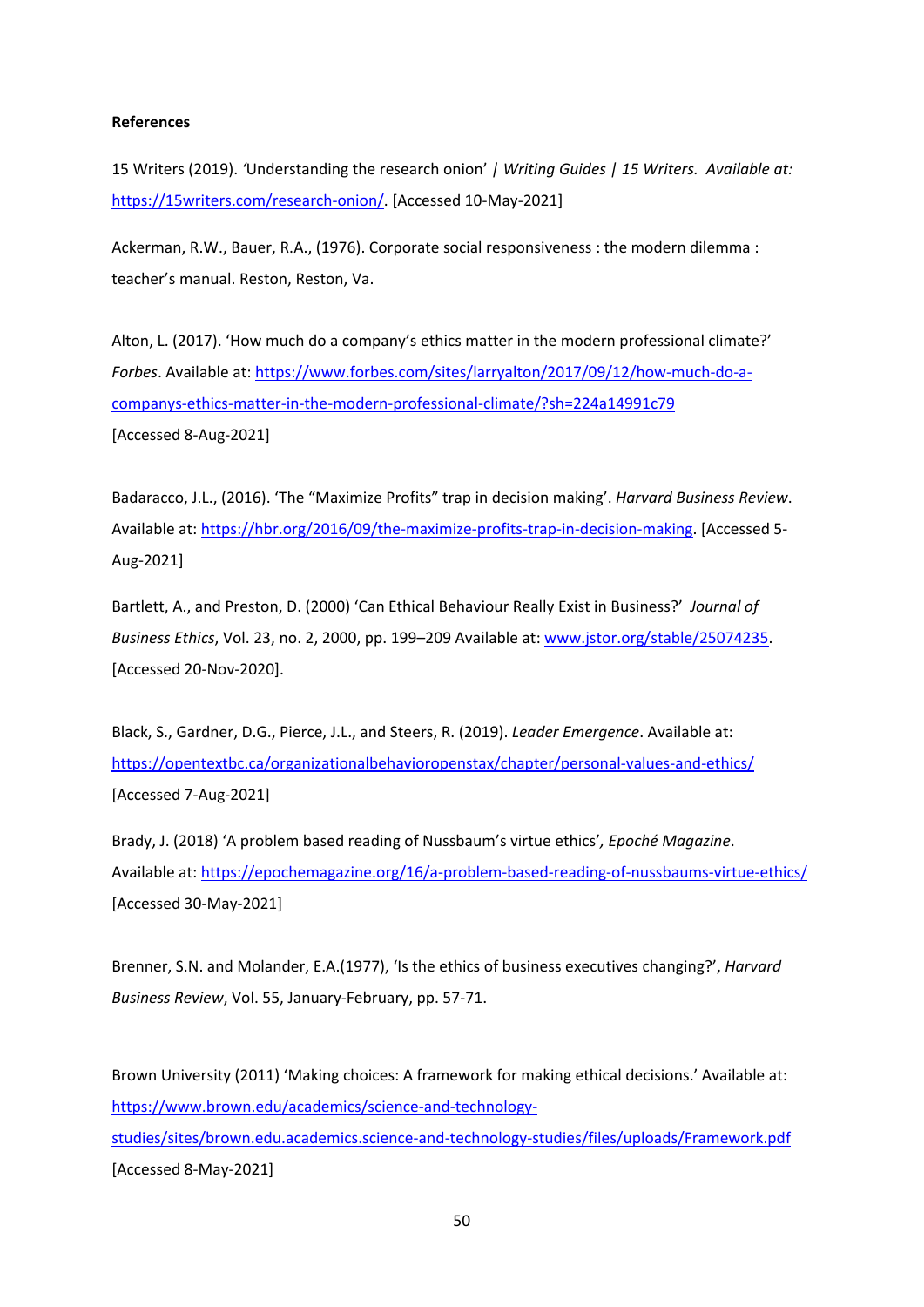Bryman, A. and Bell, E. (2007) *Business research methods*. 2<sup>nd</sup> edn. Oxford University Press. Oxford; New York.

Carroll, A. B., (1978) Linking business ethics to behavior in organizations. SAM Advanced Management Journal, Vol 43, PG 4-11. Available at: https://www.academia.edu/860774/Linking business ethics to behavior in organizations [Accessed 10-May-2021]

Carroll, A.B., (1991). The pyramid of corporate social responsibility: Toward the moral management of organizational stakeholders. *Business Horizons* Vol 3 issue 34, pp. 39–48. Available at: [https://doi.org/10.1016/0007-6813\(91\)90005-G](https://doi.org/10.1016/0007-6813(91)90005-G) [Accessed 6-Aug-2021]

Clyde, P. and Sivadasan, J. and Karnani, A.G. and Manchanda, P. and Narayanan, M.P.,' *The social impact of profit-maximizing firms'* (2018). Available at [http://dx.doi.org/10.2139/ssrn.3284113](https://dx.doi.org/10.2139/ssrn.3284113)  [Accessed 7-Aug-2021]

Collewaert, V., and Fassin, Y., (2013) Conflicts between entrepreneurs and investors: The impact of perceived unethical behavior. *Small Business Economics*, vol. 40, no. 3, 2013, pp. 635–649 Available at[: www.jstor.org/stable/23360615.](http://www.jstor.org/stable/23360615) [Accessed 23-Jan-2021]

Cornford, A., (2008) 'Peter F Drucker: the ethics of organisations'. *Finance & Bien Commun* 2008 Number 30, pp. 43-49. DOI : 10.3917/fbc.030.0043. Available at: [https://www.cairn.info/revue](https://www.cairn.info/revue-finance-et-bien-commun-2008-1-page-43.htm)[finance-et-bien-commun-2008-1-page-43.htm](https://www.cairn.info/revue-finance-et-bien-commun-2008-1-page-43.htm) [Accessed 24-Jan-2021]

Cressy, R., et al. (2010) Entrepreneurship, Governance and Ethics. *Journal of Business Ethics*, vol. 95, 2010, pp. 117–120 Available at: [www.jstor.org/stable/29789720.](http://www.jstor.org/stable/29789720) [Accessed 9-May-2021]

Creswell, J. (2002). *Educational research: Planning, conducting, and evaluating quantitative and qualitative research*. Upper Saddle River, NJ: Merrill Prentice Hall.

Crossley, J. and Jansen, D. (2021). 'Saunders' Research Onion: Explained Simply (+Examples)'. *Grad Coach*. Available at:<https://gradcoach.com/saunders-research-onion/> [Accessed 10-May-2021]

DeTienne, K.B., Ellertson, C.F., Ingerson, M. and Dudley, W.R. (2019). 'Moral development in business ethics: an examination and critique'. *Journal of Business Ethics*. Vol 170, pp 429–448. Available at[: https://doi.org/10.1007/s10551-019-04351-0](https://doi.org/10.1007/s10551-019-04351-0) [Accessed 10-May-2021]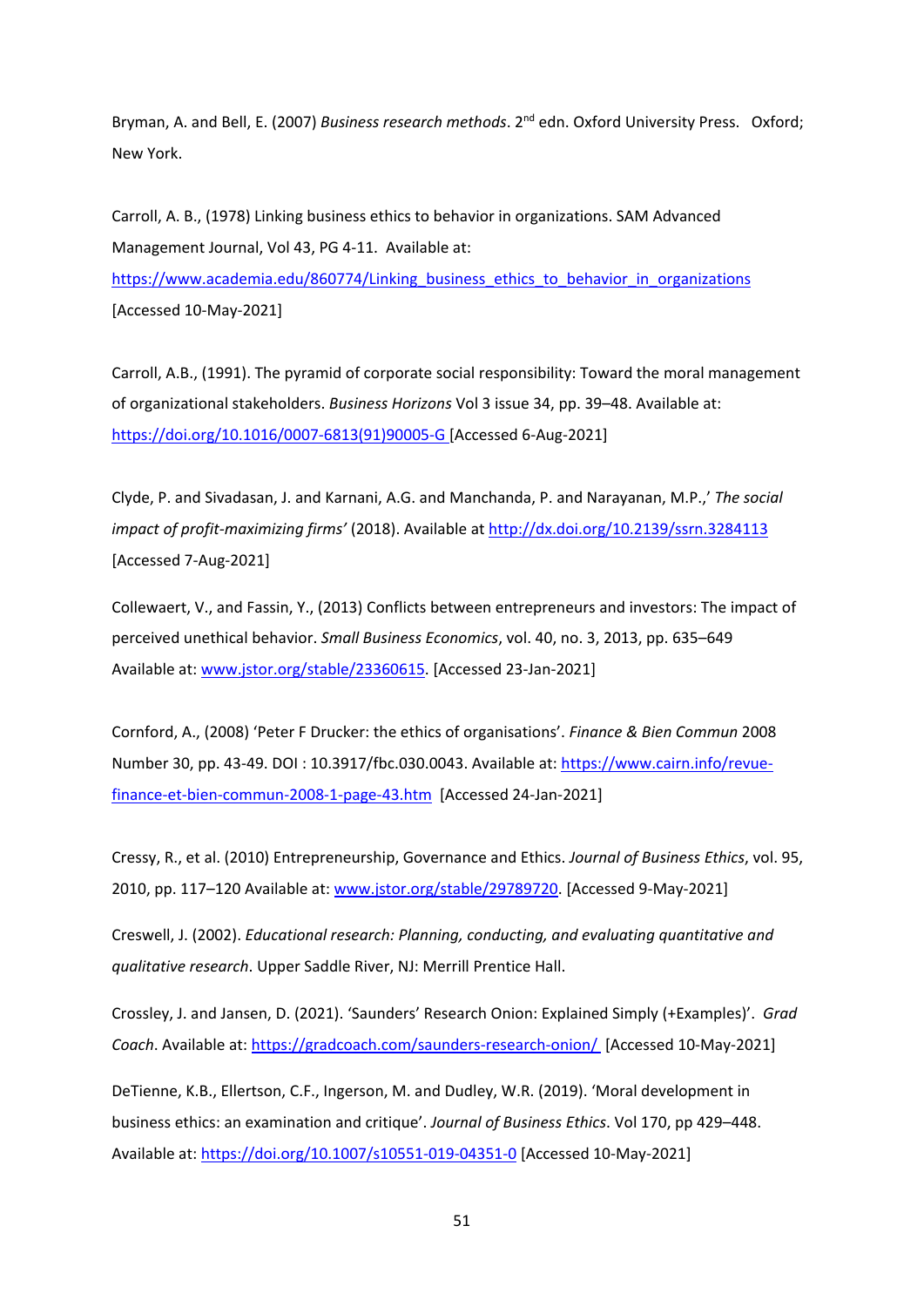Dobos, N., (2011) 'Non-Libertarianism and shareholder theory: a reply to Schaefer.' *Journal of Business Ethics*, vol. 98, no. 2, 2011, pp. 273–279 Available at[: www.jstor.org/stable/41475815.](http://www.jstor.org/stable/41475815) [Accessed 24-Jan-2021]

Drucker, P.F., (2002). *Innovation and entrepreneurship : practice and principles*. Butterworth-Heinemann, Oxford.

Ellemers, N., Van der Toorn, J., Paunov, Y. and Van Leeuwen, T. (2019). 'The psychology of morality: A review and analysis of empirical studies published from 1940 through 2017.' *Personality and Social Psychology Review*, Vol 23 no 4, pp 332-366 Available at:

[https://journals.sagepub.com/doi/full/10.1177/1088868318811759.](https://journals.sagepub.com/doi/full/10.1177/1088868318811759) [Accessed 18-Apr-2021]

Enderle, G.,(2009). 'A rich concept of wealth creation beyond profit maximization and adding value.' *Journal of Business Ethics*, vol. 84, 2009, pp. 281–295 Available at: [www.jstor.org/stable/27749668.](http://www.jstor.org/stable/27749668) [Accessed 7-Mar-2021]

Fassin, Y., Van Rossem, A., and Buelens, M., (2011). 'Small-business owner-managers' perceptions of business ethics and CSR-related concepts.' *Journal of Business Ethics*, vol. 98, no. 3, 2011, pp. 425– 453 Available at:<https://doi.org/10.1007/s10551-010-0586-y> [Accessed 7-Mar-2021]

Ferrell, O.C., Weaver, K.M., Taylor, J.W. and Jones, R.M. (1978). 'Ethical beliefs of marketing managers'. *Journal of Marketing*, Vol. 42, no. 3, pp 69–73. Available at: [www.jstor.org/stable/1250537.](http://www.jstor.org/stable/1250537) [Accessed 12-May-2021]

Fisher, C.M., Lovell, Alan., (2009). *Business ethics and values : individual, corporate and international perspectives*. Prentice Hall/Financial Times, Harlow, England; New York.

Flanagan, O, and Jackson, K., (1987). 'Justice, care, and gender: The Kohlberg-Gilligan debate revisited.' *Ethics* Vol 97, no. 3 pp. 622-37. Available at: [http://www.jstor.org/stable/2381183.](http://www.jstor.org/stable/2381183) [Accessed 12-May-2021]

Friedman, M., (1963) *Capitalism and Freedom* , 2nd edn Chicago and London: The Univ. of Chicago Press.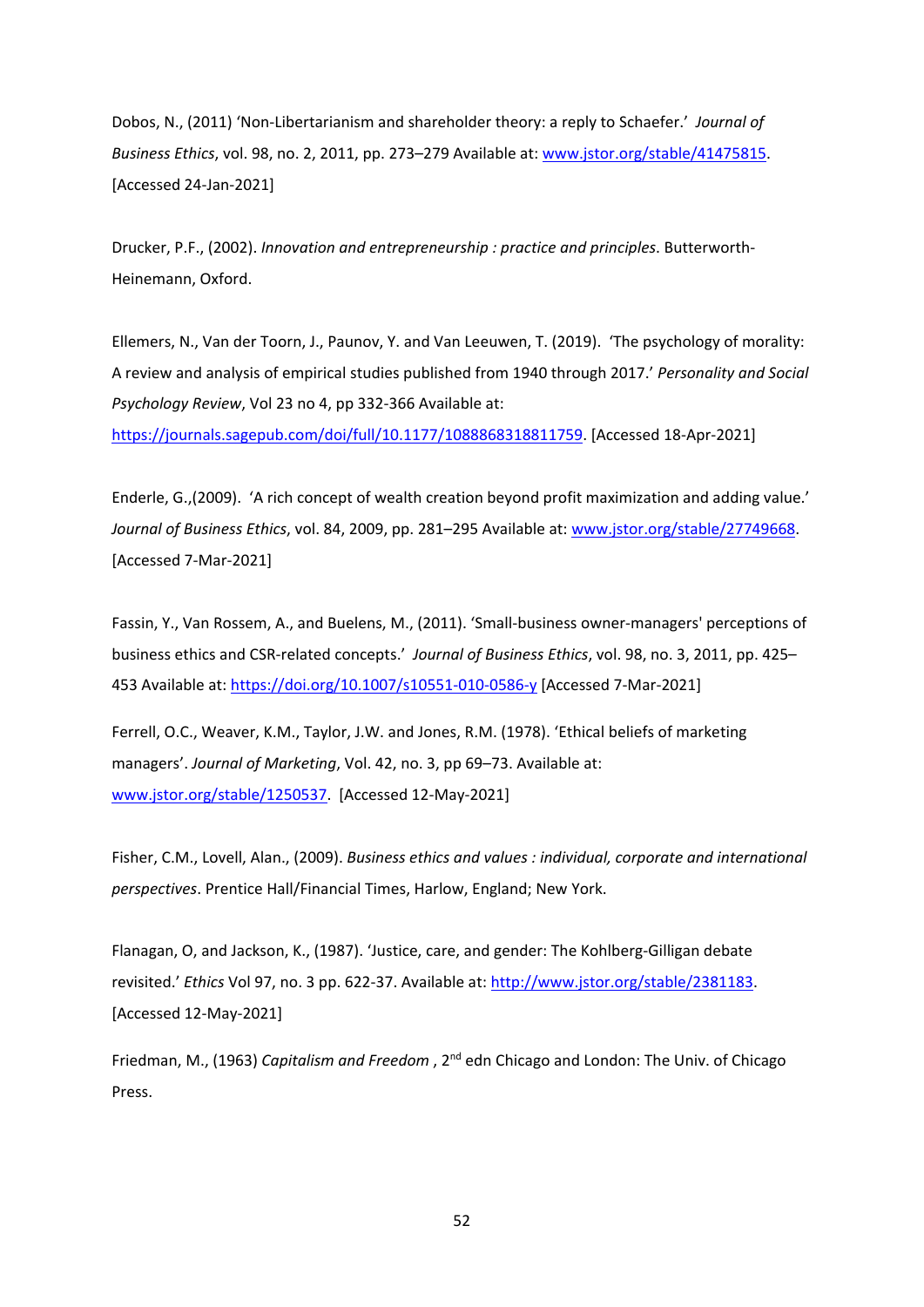Friedman, M., (1970)(2004). 'The social responsibility of business is to increase its profits' reprinted in Ethical Theory and Business,  $7<sup>th</sup>$  edn., Beauchamp, T.L. and Bowie, N.E. (eds), Pp 50–55. Upper Saddle River, NJ: Pearson.

Garriga, E. and Melé, D., (2004). 'Corporate social responsibility theories: Mapping the territory.' *Journal of Business Ethics*, Vol 53 Issue 1/2, pp.51–71. Available at <https://link.springer.com/article/10.1023/B:BUSI.0000039399.90587.34> [Accessed 7-Aug-2021]

Ghosh, D., Ghosh, D.K., Zaher, A.A., (2011).' Business, ethics, and profit: Are they compatible under corporate governance in our global economy?' *Global Finance Journal* Vol 22, Issue 1 pp. 72–79. Available at[: https://doi.org/10.1016/j.gfj.2011.05.006](https://doi.org/10.1016/j.gfj.2011.05.006) [Accessed 18-Apr-2021]

Gino, F., Ayal, S. and Ariely, D. (2013). 'Self-serving altruism? The lure of unethical actions that benefit others.' *Journal of Economic Behavior & Organization*, Vol 93, pp.285–292. Available at <https://www.ncbi.nlm.nih.gov/pmc/articles/PMC3835312/> [Accessed 5-Aug-2021]

Hegarty, W.H., and Sims, H.P., (1978). 'Some determinants of unethical decision behavior: An experiment.' *Journal of Applied Psychology*, Vol 63 Issue 4, pp.451–457. Available at: <https://journals.sagepub.com/doi/10.1177/097168580901500105> [Accessed 12-May-2021]

Ingerson, M., Donaldson, T., Harris, J.D., Keevil, A., Phillips, R.A., Agle, B.R., Godfrey, P.C., Harrison, J.S., and Mitchell, R.K., (2015). 'Normative stakeholder capitalism: Getting from here to there.' *Business & Professional Ethics Journal*, vol. 34, no. 3, 2015, pp. 377–406 Available at: [www.jstor.org/stable/44074862.](http://www.jstor.org/stable/44074862) [Accessed 24-Jan-2021]

Kapur, R., (2020). 'Ethics in Organizational Communication.' *ResearchGate.* Available at: https://www.researchgate.net/publication/345359225 Ethics in Organizational Communication. [Accessed 8-Aug-2021]

Kohlberg, L., 1958. 'The development of modes of moral thinking and choice in the years 10 to 16'. *University of Chicago* Available at:

[https://www.proquest.com/openview/c503bf59d762abe5818e1b24c484d41a/1?cbl=18750&diss=y](https://www.proquest.com/openview/c503bf59d762abe5818e1b24c484d41a/1?cbl=18750&diss=y&loginDisplay=true&pq-origsite=gscholar) [&loginDisplay=true&pq-origsite=gscholar](https://www.proquest.com/openview/c503bf59d762abe5818e1b24c484d41a/1?cbl=18750&diss=y&loginDisplay=true&pq-origsite=gscholar) [Accessed 10-May-2021]

Kohlberg, L., (1981). *The philosophy of moral development moral stages and the idea of justice*. San Francisco, Harper and Row.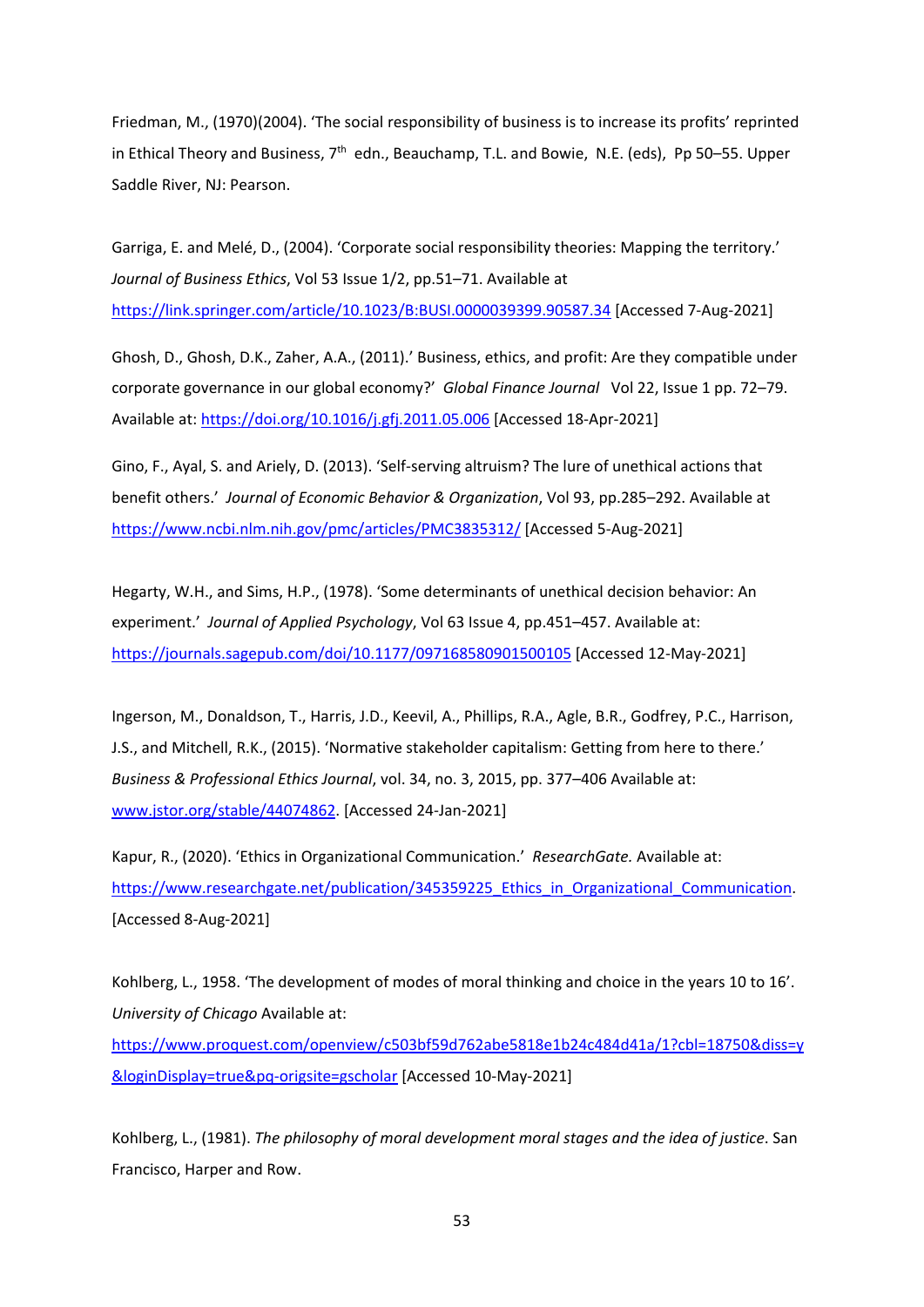Kohlberg, L., and Candee, D., (1984). The relationship of moral judgment to moral action. In Kurtines, W. M and Gerwitz, J. L.., (eds.), *Morality, moral behavior and moral development* (pp. 52-73). New York: Wiley.

Kolstad, I., (2007) 'Why firms should not always maximize profits*.' Journal of Business Ethics*, vol. 76, no. 2, 2007, pp. 137-145. Available at: [www.jstor.org/stable/25075502.](http://www.jstor.org/stable/25075502) [Accessed 7-Feb-2021]

Kuratko, D. (2014)(2017), *Entrepreneurship theory, process, practice*. (9<sup>th</sup> edn.) 10<sup>th</sup> edn. Boston MA, Cengage Learning

Lamprecht, S.P. (1920) 'Ends and means in ethical theory ' T*he Journal of Philosophy, Psychology and Scientific Methods* , Vol. 17, No. 19, pp. 505-513 Available at: [www.jstor.org/stable/2939936.](http://www.jstor.org/stable/2939936) [Accessed 31-May-2021]

 Lee, J., (2016). 'The limits of consequential reasoning in shared value creation'. *Competitiveness Review: An International Business Journal* Vol 29, pp. 26–38. Available at: <https://doi.org/10.1108/CR-08-2016-0049> [Accessed 31-May-2021]

Leedy, P. D., & Ormrod, J. E. (2010). *Practical research: Planning and design* (9th ed.). Upper Saddle River, NJ: Merrill.

Lincoln, D.J., Pressley, M.M., Little, T., (1982). 'Ethical beliefs and personal values of top level executives.' *Journal of Business Research Journal of Business Research* Vol 10, pp. 475–487. Available at: [https://doi.org/10.1016/0148-2963\(82\)90006-6](https://doi.org/10.1016/0148-2963(82)90006-6) [Accessed 31-May-2021]

McCarty, R. (1989). 'The limits of Kantian duty, and beyond'. *American Philosophical Quarterly, 26*(1), 43-52. Available at:<http://www.jstor.org/stable/20014266> [Accessed 30-May-2021]

*Metzinger, T., (2019). Ethics washing made in Europe*. www.tagesspiegel.de Available at: [https://www.tagesspiegel.de/politik/eu-guidelines-ethics-washing-made-in-europe/24195496.html.](https://www.tagesspiegel.de/politik/eu-guidelines-ethics-washing-made-in-europe/24195496.html) [Accessed 6-Aug-2021]

Norberg, P., (2009). ''I don't care that people don't like what I do' - business codes viewed as invisible or visible restrictions.' *Journal of Business Ethics*, vol. 86, no. 2, pp. 211–225. Available at: [www.jstor.org/stable/40294885.](http://www.jstor.org/stable/40294885) [Accessed 21-Jan-2021]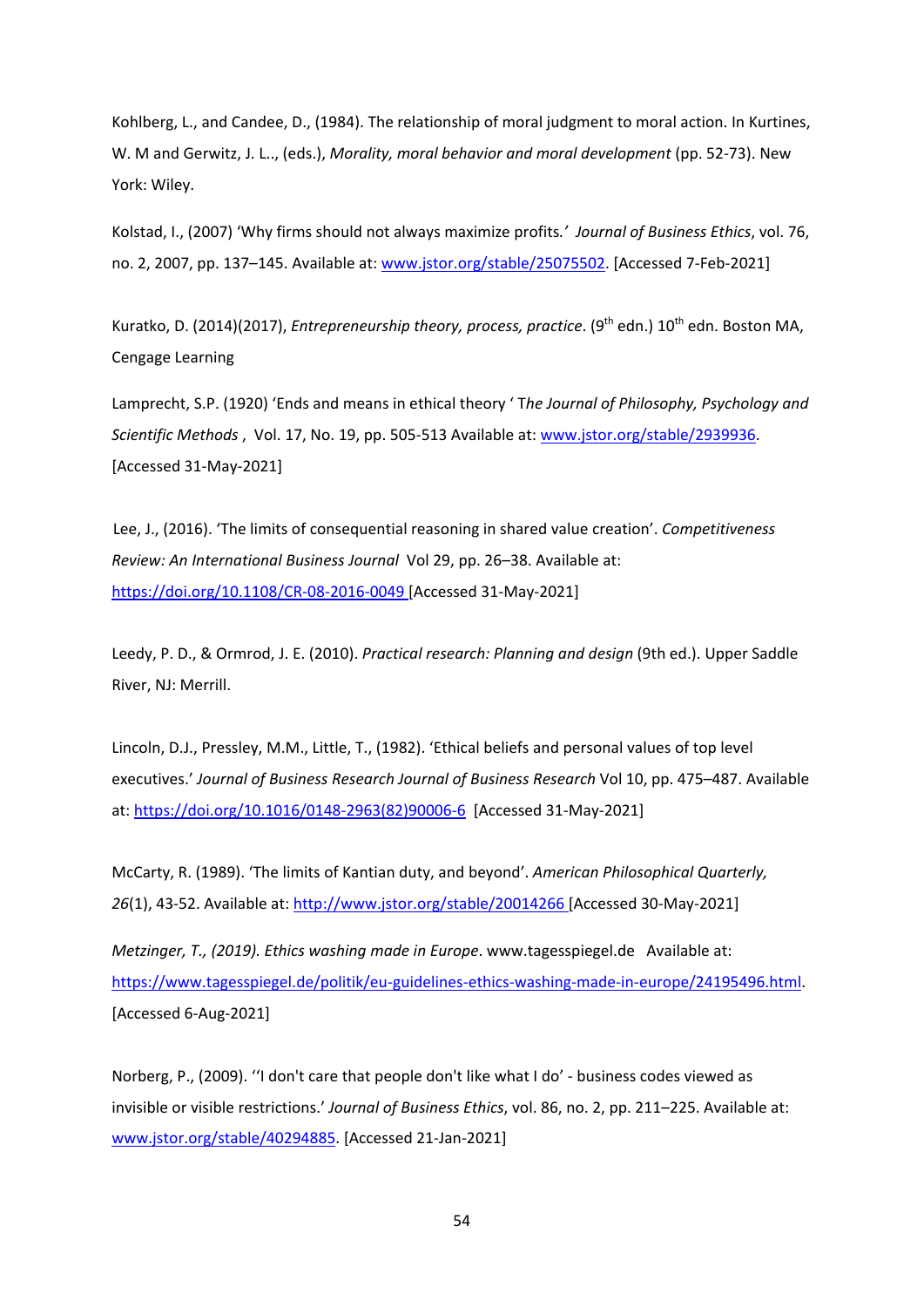Northrop, E., (2013). 'The accuracy, market ethic, and individual morality surrounding the profit maximization assumption.' *The American Economist*, vol. 58, no. 2, 2013, pp. 111–123 Available at: [www.jstor.org/stable/43664747.](http://www.jstor.org/stable/43664747) [Accessed 7-Aug-2021]

Nussbaum, M., (1999). 'Virtue ethics: A misleading category?' *The Journal of Ethics,* Vol *3* issue 3, pp. 163-201. Available at: <http://www.jstor.org/stable/25115613> [Accessed 30-May-2021]

Park, Y.S., D; Konge, L., Artino, A.R. Jr (2020) 'The positivism paradigm of research', *Academic Medicine*: May 2020 Volume 95 Issue 5 - pp 690-694 doi:10.1097/ACM.0000000000003093

Phillips D., (1987). *Science, and social inquiry: Contemporary methodological controversies in social science and related applied fields of research*. Oxford, England: Pergamon Press

Porter, M. E., and Kramer, M. R. (2006). 'Strategy and society: The link between competitive advantage and corporate social responsibility.' Harvard Business Review. Vol 84, pp. 78-93. Available at[: https://hbr.org/2006/12/strategy-and-society-the-link-between-competitive](https://hbr.org/2006/12/strategy-and-society-the-link-between-competitive-advantage-and-corporate-social-responsibility)[advantage-and-corporate-social-responsibility](https://hbr.org/2006/12/strategy-and-society-the-link-between-competitive-advantage-and-corporate-social-responsibility) [Accessed 9-Aug-2021]

Puka, B. (1991). 'Interpretive experiments: Probing the care-justice debate in moral development.' *Human Development, 34*(2), 61-80., Available at:<http://www.jstor.org/stable/26767262> [Accessed 30-May-2021]

Rest, J. R., (1984). 'The major components of morality' . In Kurtines, W. M and Gerwitz, J. L.., (eds.), *Morality, moral behavior and moral development* (pp. 24-38), New York: Wiley

Roszkowska, P. and Melé, D. (2020). 'Organizational factors in the individual ethical behaviour. The notion of the "Organizational Moral Structure."' *Humanistic Management Journal.* Vol 6, pp.187– 209. Available at[: https://doi.org/10.1007/s41463-020-00080-z](https://doi.org/10.1007/s41463-020-00080-z) [Accessed 2-Aug-2021]

Rotter, J.B. (1966). 'Generalized expectancies for internal versus external control of reinforcement.' *Psychological Monographs: General and Applied*, Vol 80(1), pp.1–28. Available at: <http://garfield.library.upenn.edu/classics1982/A1982MY10900001.pdf> [Accessed 7-Aug-2021]

Saeidi, S.P., Sofian, S., Saeidi, P., Saeidi, S.P. and Saaeidi, S.A. (2015). 'How does corporate social responsibility contribute to firm financial performance? The mediating role of competitive advantage, reputation, and customer satisfaction.' *Journal of Business Research*, Vol 68 issue 2, pp.341–350. Available at:<https://www.sciencedirect.com/science/article/pii/S0148296314002215> [Accessed 5-Aug-2021]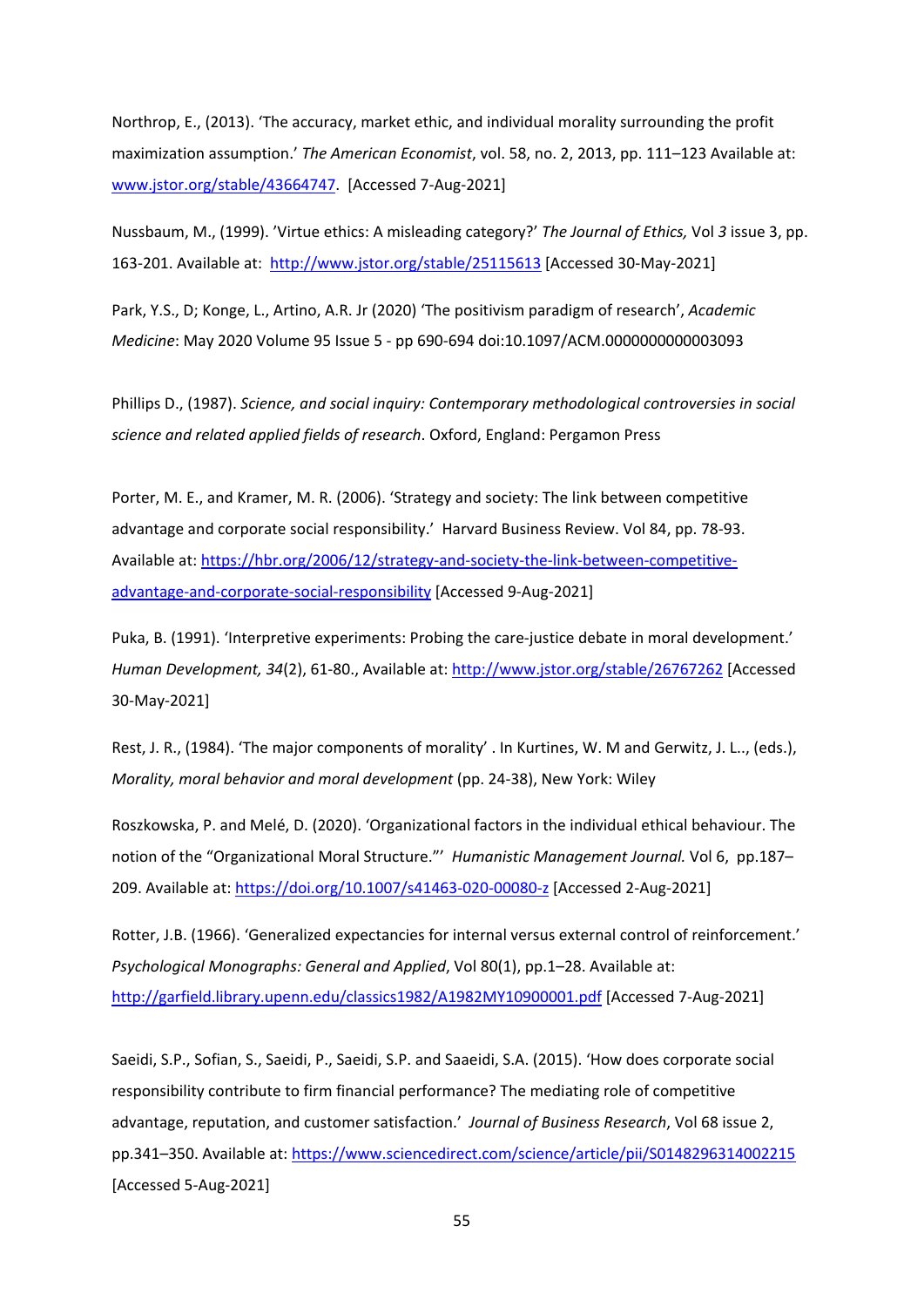Saremi, H. and Moein nezhad, B. (2014). 'Role of ethics in management of organization.' *International Journal on Advances in Life Sciences*. Vol 4 Issue 11 pg. 9952 - 9960. Available at [https://www.researchgate.net/publication/271139279\\_ROLE\\_OF\\_ETHICS\\_IN\\_MANAGEMENT\\_OF\\_O](https://www.researchgate.net/publication/271139279_ROLE_OF_ETHICS_IN_MANAGEMENT_OF_ORGANIZATION) [RGANIZATION](https://www.researchgate.net/publication/271139279_ROLE_OF_ETHICS_IN_MANAGEMENT_OF_ORGANIZATION) [Accessed 6-Aug-2021]

Schaefer, B.P. , (2008). 'Shareholders and social responsibility*.' Journal of Business Ethics*, vol. 81, No 2, 2008 pp. 297–312. Available at: [www.jstor.org/stable/25482215.](http://www.jstor.org/stable/25482215) [Accessed 9-Aug-2021]

Schwartz, M., (1998). 'Peter Drucker and the denial of business ethics'. *Journal of Business Ethics*, vol. 17, no. 15, 1998, pp. 1685–1692 Available at: <https://doi.org/10.1023/A:1006083905827> [Accessed 7-Aug-2021]

Schwartz, S.H., (1973). 'Normative explanations of helping behavior: A critique, proposal, and empirical test.' *Journal of Experimental Social Psychology* Vol 9, Issue 4 pp. 349–364. Available at: [https://doi.org/10.1016/0022-1031\(73\)90071-1](https://doi.org/10.1016/0022-1031(73)90071-1) [Accessed 2-Aug-2021]

Singer, P. (2018). 'Ethics | Origins, history, theories, & applications.' In: *Encyclopædia Britannica*. Available at[: https://www.britannica.com/topic/ethics-philosophy.](https://www.britannica.com/topic/ethics-philosophy) [Accessed 9-May-2021]

Spall, B. (2019). 'The difference between ethics and morals.' Available at: <https://benjaminspall.com/ethics-morals/> [Accessed 8-May-2021]

Starmans, C., Sheskin, M. and Bloom, P. (2017). 'Why people prefer unequal societies.' *Nature Human Behaviour*, Vol 1 Issue 4 Available at:<https://doi.org/10.1038/s41562-017-0082> [Accessed 2- Aug-2021]

Staw, B. M., and Szwajkowski, E. W., (1975) 'The scarcity-munificence component of organizational environments and the commission of illegal acts.' *Administrative Science Quarterly*, vol. 20, no. 3, 1975, pp. 345–354. Available at: [www.jstor.org/stable/2391995.](http://www.jstor.org/stable/2391995) [Accessed 9-May-2021]

Torres, M. (1998). *Ethical decison-making models*. Available at: [https://media.iese.edu/research/pdfs/DI-0358-E.pdf.](https://media.iese.edu/research/pdfs/DI-0358-E.pdf) [Accessed 7-Feb-2021]